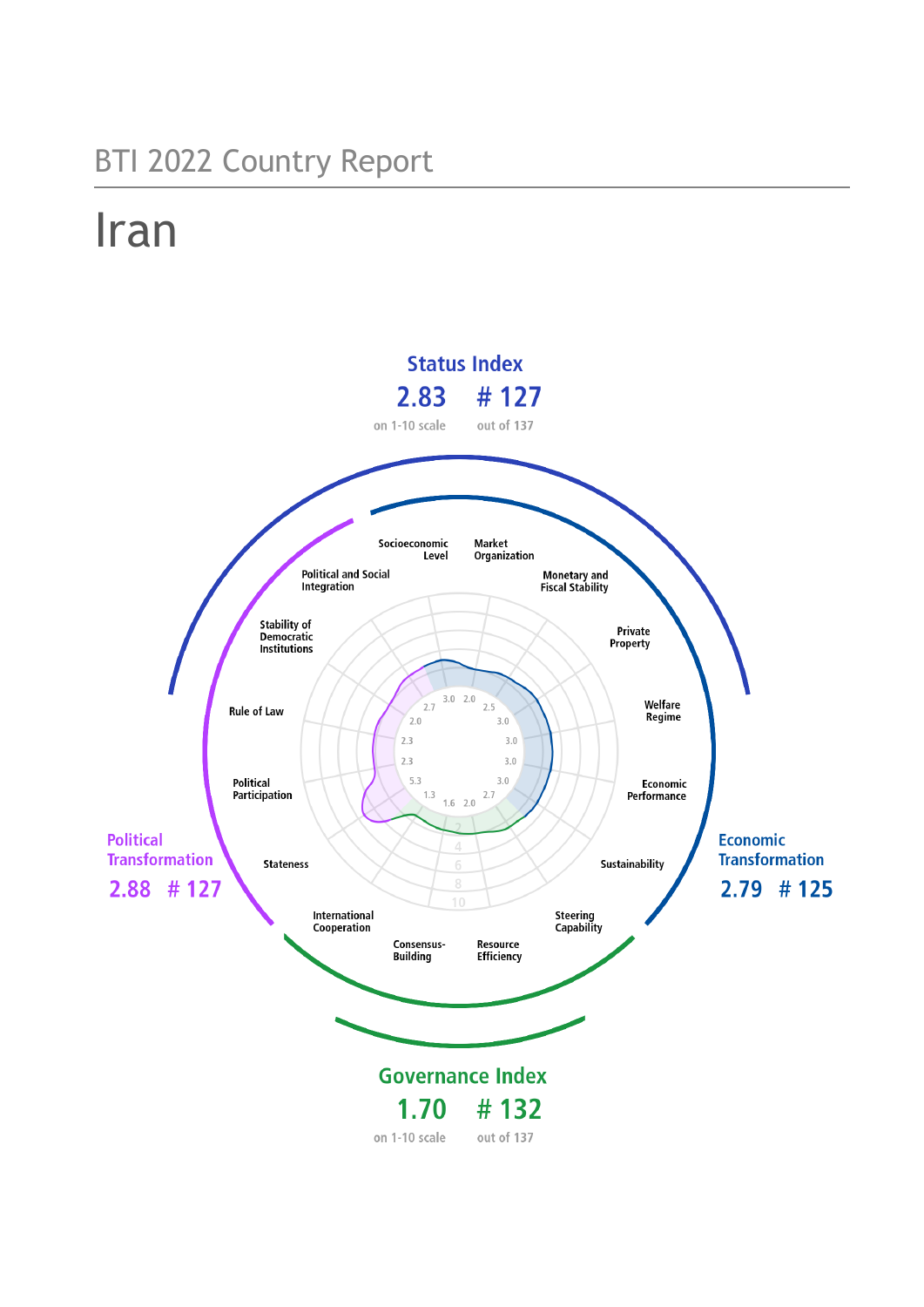This report is part of the **Bertelsmann Stiftung's Transformation Index (BTI) 2022**. It covers the period from February 1, 2019 to January 31, 2021. The BTI assesses the transformation toward democracy and a market economy as well as the quality of governance in 137 countries. More on the BTI at [https://www.bti-project.org.](https://www.bti-project.org/)

Please cite as follows: Bertelsmann Stiftung, BTI 2022 Country Report — Iran. Gütersloh: Bertelsmann Stiftung, 2022.

This work is licensed under a **Creative Commons Attribution 4.0 International License**.

#### **Contact**

Bertelsmann Stiftung Carl-Bertelsmann-Strasse 256 33111 Gütersloh Germany

**Sabine Donner** Phone +49 5241 81 81501 sabine.donner@bertelsmann-stiftung.de

**Hauke Hartmann** Phone +49 5241 81 81389 hauke.hartmann@bertelsmann-stiftung.de

**Claudia Härterich** Phone +49 5241 81 81263 claudia.haerterich@bertelsmann-stiftung.de

#### **Sabine Steinkamp** Phone +49 5241 81 81507 sabine.steinkamp@bertelsmann-stiftung.de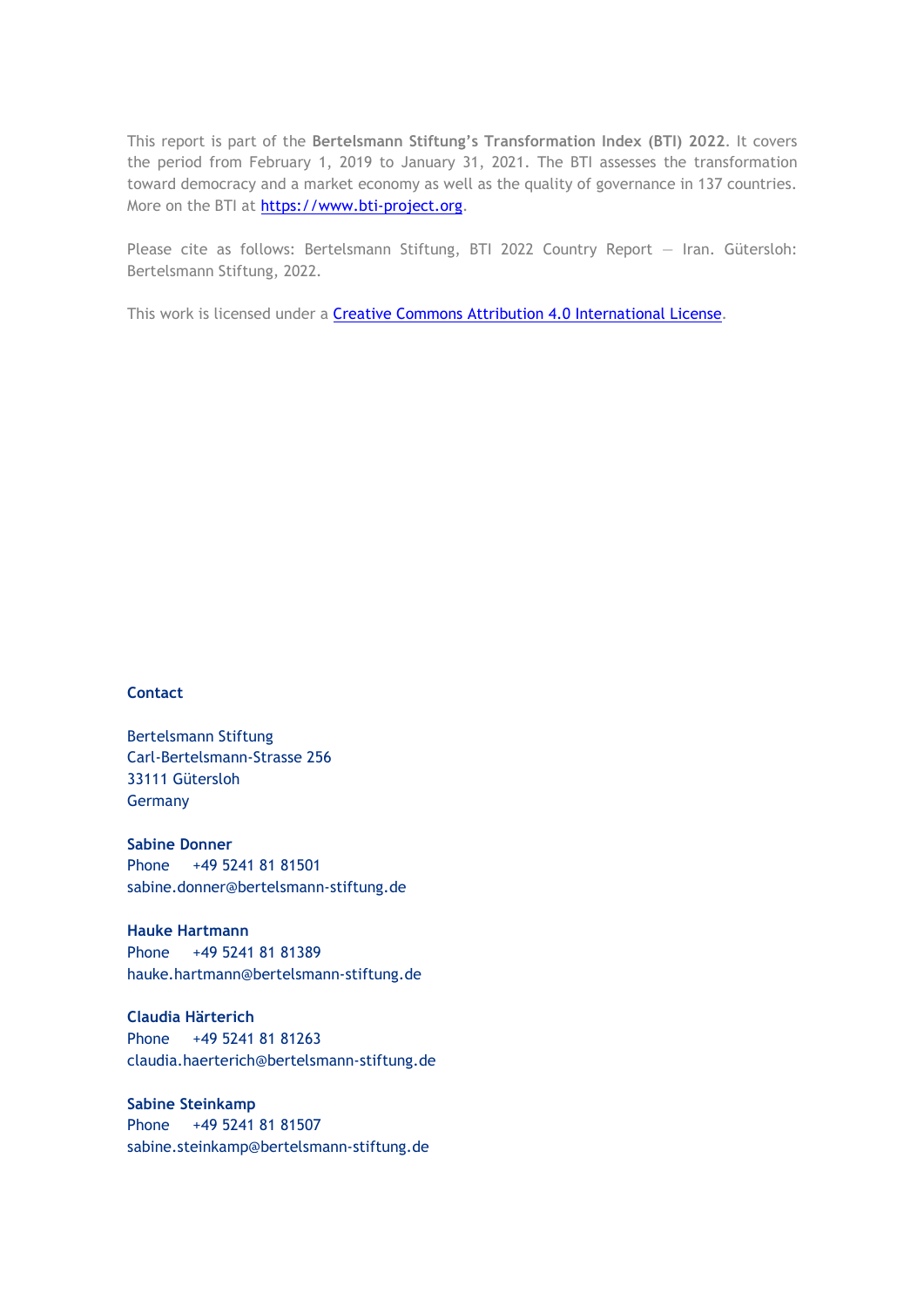#### **Key Indicators**

| Population               | M        | 84.0 | HDI                            | 0.783 | GDP p.c., PPP $\ S$          | 13116 |
|--------------------------|----------|------|--------------------------------|-------|------------------------------|-------|
| Pop. growth <sup>1</sup> | $%$ p.a. | 1.3  | HDI rank of 189<br>70          |       | Gini Index                   | 42.0  |
| Life expectancy          | vears    | 76.7 | UN Education Index             | 0.756 | Poverty <sup>3</sup><br>$\%$ | 3.1   |
| Urban population %       |          | 75.9 | Gender inequality <sup>2</sup> | 0.459 | Aid per capita $\sqrt{5}$    | 2.5   |
|                          |          |      |                                |       |                              |       |

Sources (as of December 2021): The World Bank, World Development Indicators 2021 | UNDP, Human Development Report 2020. Footnotes: (1) Average annual growth rate. (2) Gender Inequality Index (GII). (3) Percentage of population living on less than \$3.20 a day at 2011 international prices.

## Executive Summary

The review period, equaling Bahman 12, 1397 – Bahman 12, 1399 in the Iranian calendar, saw serious internal and external challenges to the Islamic Republic of Iran. Externally, the U.S. withdrawal from the Joint Comprehensive Plan of Action (JCPOA, "nuclear deal") in 2018 dominated political and economic developments. The resulting sanctions triggered not only a significant drop in oil production, leading to a reduction in income of almost two-thirds, but also a strengthening of hard-line policies in Iran. In December 2020, Iran's parliament approved plans to drastically increase its nuclear enrichment program, intending to enrich uranium up to 20% purity. In addition, tensions with Israel and a number of Arab states, among them Saudi Arabia and the United Arab Emirates (UAE), isolated Iran further and increased the pressure on Tehran.

Domestically, the government continued to disappoint Iranian society in almost all respects. After the brutal suppression of nationwide protests in November 2019, President Hassan Rouhani and his so-called "reformist camp" lost nearly all credit among large segments of the population. Ever since, the ruling political system sustains itself primarily by exercising direct violence. The parliamentary elections of February 2020 mirrored this disappointment: turnout was the lowest since the 1979 revolution (officially only 42.6%), and while conservative candidates won 221 out of the 290 seats, reformist candidates secured only 19. This was a major setback for Rouhani, whose current term will end in August 2021 (presidential elections are planned to be held in mid-June 2021).

The coronavirus pandemic has hit Iran very hard. Up to January 2021, over 1.2 million infections and nearly 60,000 deaths were reported, by far the highest number in the region. This can be attributed to blatant government mismanagement, combined with insufficient medical infrastructure and a lack of citizen awareness. Throughout the pandemic, Iran's government has pursued a policy of deception, lies and concealments, in particular the ministry of health. While Iranians launched the hashtag #BuyVaccines on social media in January 2021, Iran's Supreme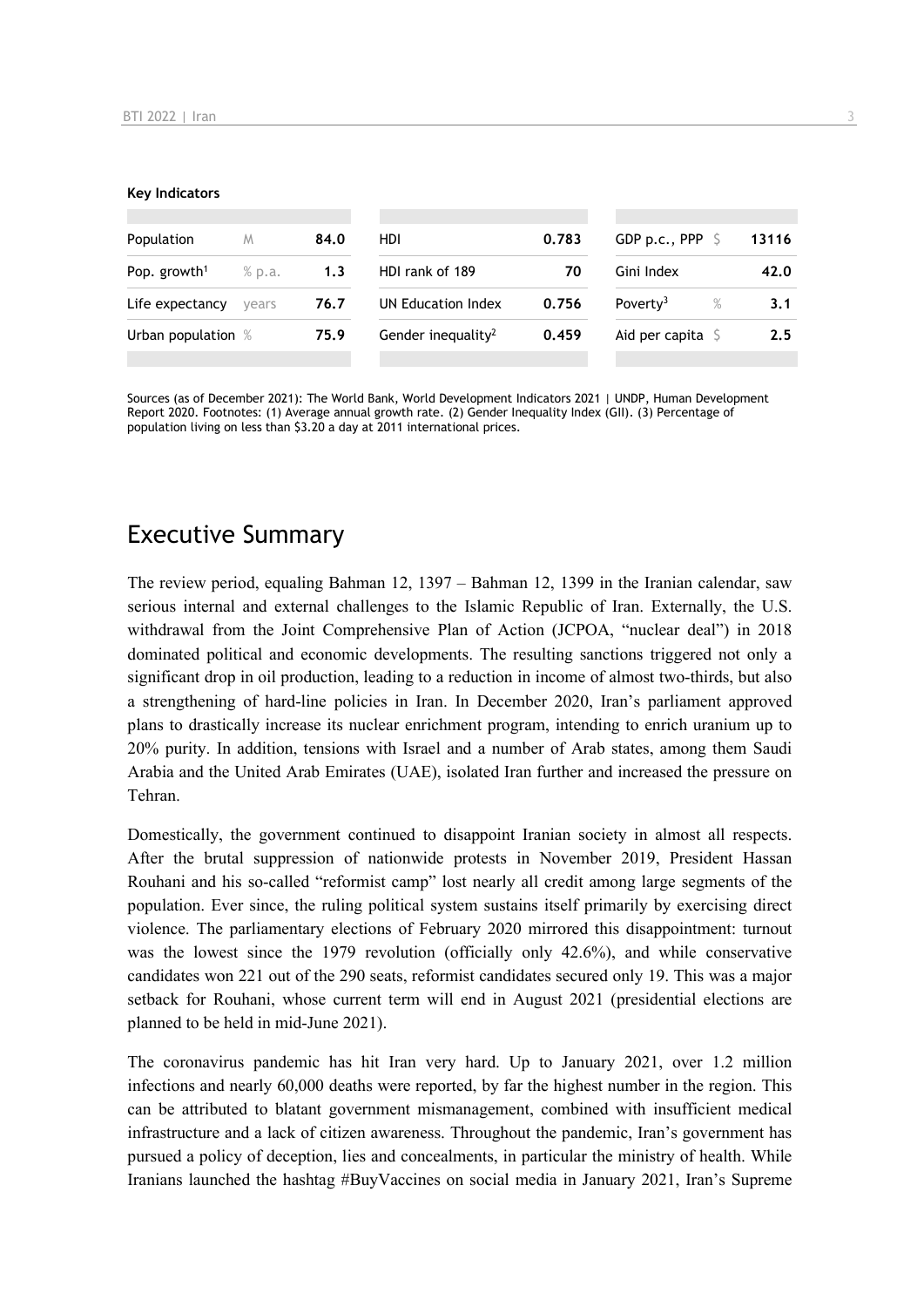Leader Ayatollah Khamenei banned the import of vaccines from the U.S., the UK and France for political reasons. A license to use the Russian vaccine "Sputnik V" was issued, despite no trustworthy information about this vaccine having been published at the time.

The Iranian economy faced a triple shock of sanctions, the collapse of the oil price, and the impact of the COVID-19 pandemic. The most imminent consequences were rapidly shrinking foreign exchange reserves, reduced tax revenues, lower consumer demands for goods and services, and increased government spending to deal with the costs of the health crisis. The budget deficit, already widening over the last few years, is expected to widen further.

Major-General Qasem Soleimani, the powerful commander of the Iranian Revolutionary Guard Corps' (IRGC) Quds Force, was killed by a U.S. drone strike near Baghdad International Airport on January 3, 2020. This act was a reaction to a long list of provocations and attacks on the U.S. presence in Iraq by Iranian proxies loyal to Soleimani. Iran swore hard revenge but has so far refrained from acting in a dramatic manner, out of fear of provoking the U.S. to enter an all-out war with Tehran that could pose a risk to the stability and even survival of the Iranian regime.

During Iran's retaliation for the Soleimani murder, the IRGC shot down a Ukrainian passenger plane on January 8, 2020, shortly after its departure from Imam Khomeini Airport in Tehran, killing all 176 people on board. The authorities first tried to obscure the reason for the crash, infuriating many Iranians and triggering major protests from Ukraine and Canada, the two nations with the greatest number of passengers on board.

## History and Characteristics of Transformation

The constitution of the Islamic Republic of Iran, enacted after the revolution of 1979, combines two contrary principles, blending republican-democratic elements with a theocratic system, with however the latter dominating over and de facto hollowing-out the former. According to the principle of the guardianship of an Islamic jurist (Velâyat-e Faqih), a Supreme Leader (Rahbar) leads and governs the state, overshadowing the constitution's republican-democratic principles. The Assembly of Experts, whose members are directly elected by the people, elects and may dismiss the Supreme Leader. However, all candidates must be approved by the Guardian Council whose six clerical members are directly appointed by the Supreme Leader while the remaining six members (jurists) are laymen confirmed by the Iranian parliament (Majles) upon the proposal of a Chief Justice who is himself directly appointed by the Supreme Leader.

The Guardian Council also controls the compatibility of laws passed by the Majles with Islamic (Shariah) law and decides which candidates can run for Majles or the presidency. The Supreme Leader must approve any revision of the constitution. Constitutional legal transformations, therefore, are not possible without his permission. Hence, power is concentrated in the institutions of the Supreme Leader and the Guardian Council, with neither democratically accountable.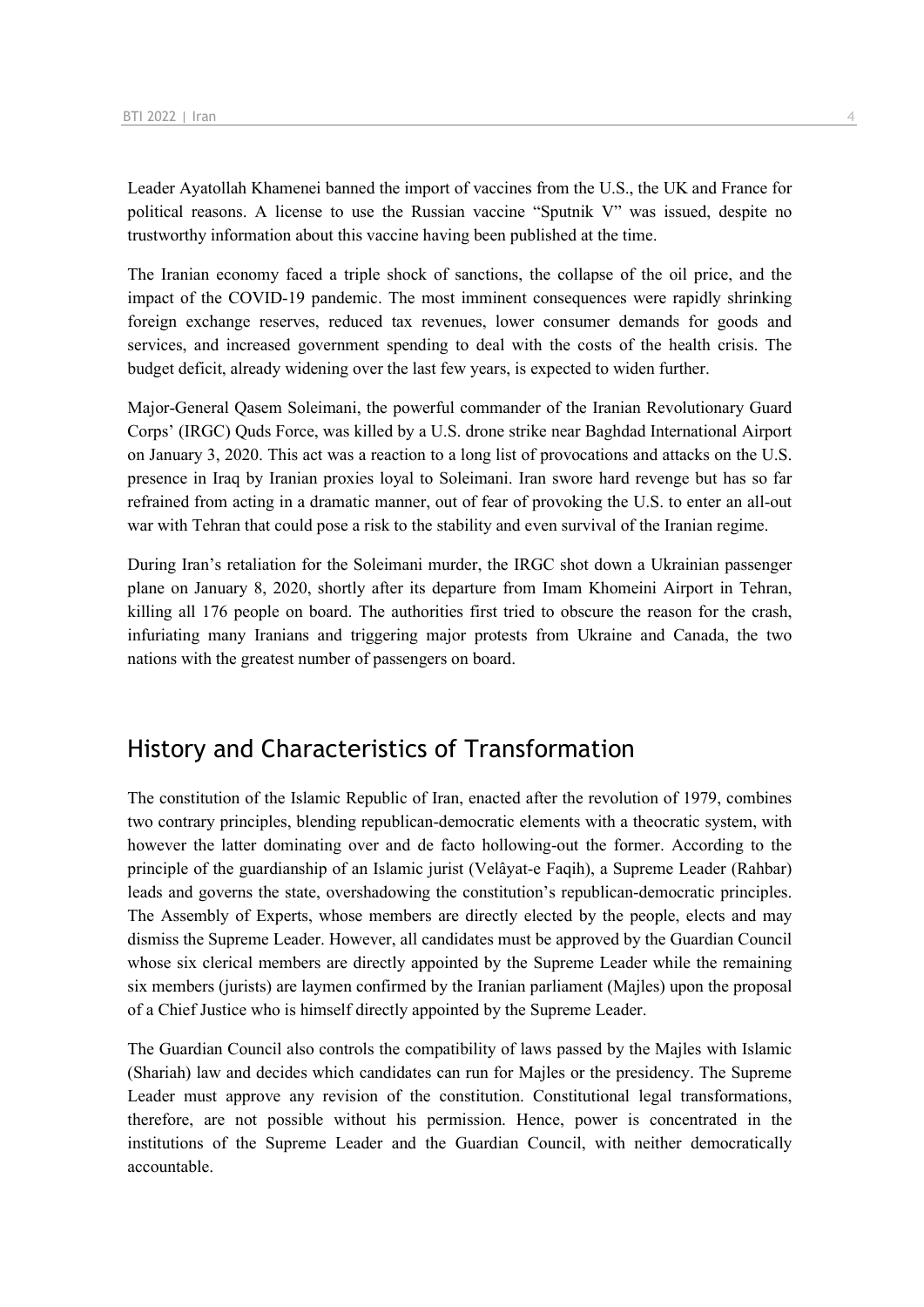After 1979, with the primary motive to protect the poor, the Islamic Republic restructured the economy along its ideology, including the centralization and nationalization of the formerly private banks and industries, and the establishment of "charitable foundations" to handle the investment and distribution needs of society. This system turned out highly susceptible to corruption.

Despite the U.S.-imposed economic sanctions in the early 1980s following the hostage crisis at the American embassy in Tehran, the Iranian economy grew at a consistent rate throughout the era of pragmatism under President Akbar Hashemi Rafsanjani (1989 – 1997) and the era of reform under President Mohammad Khatami (1997 – 2005). This was in large part due to the country's significant income both from oil and gas exports. Believed to have the world's second largest natural gas reserves after Russia, oil and gas revenues account for 60% of the entire Iranian budget, and 80% of the country's overall export revenue. Despite historically unprecedentedly high oil revenues, Iran suffered a sharp economic setback under President Mahmoud Ahmadinejad (2005 – 2013). Frustrated Iranians protested in mass demonstrations (the so-called "Green Movement") after rigged presidential elections in 2009, stopped only by massive police brutality and random arrests.

Iran's provocative foreign policy during the Ahmadinejad presidency, especially the acceleration of its nuclear program, triggered sanctions of unprecedented severity. The regime's collapse was only averted by record-high levels of oil income, which enabled the government to calm people and prevent riots through massive imports of consumer goods to satisfy basic needs.

President Rouhani, elected in 2013 as a "ray of hope," successfully concluded the Joint Comprehensive Plan of Action (JCPOA) on July 14, 2015, with the five permanent members of the U.N. security council (China, France, Russia, the United Kingdom, and the United States) plus Germany (P5+1). Fresh initiatives to revive Iran's economy were immediately implemented following the conclusion of the JCPOA agreement in 2015. Western and other trade delegations traveled to Iran at high levels at the time.

However, Iran's aggressive regional policy and military interference in other countries (e.g., Syria and Yemen), and a series of missile tests (which violate U.N. security council resolution 2231) altered the course of the U.S. policy approach to Iran. The Trump administration radically modified Obama's Iranian policy approach, which eventually led to the withdrawal of the United States from the JCPOA agreement in May 2018 and the re-imposition of crippling sanctions against Iran, this time during a period of low oil prices and rising domestic discontent with all regime factions, including the reformists.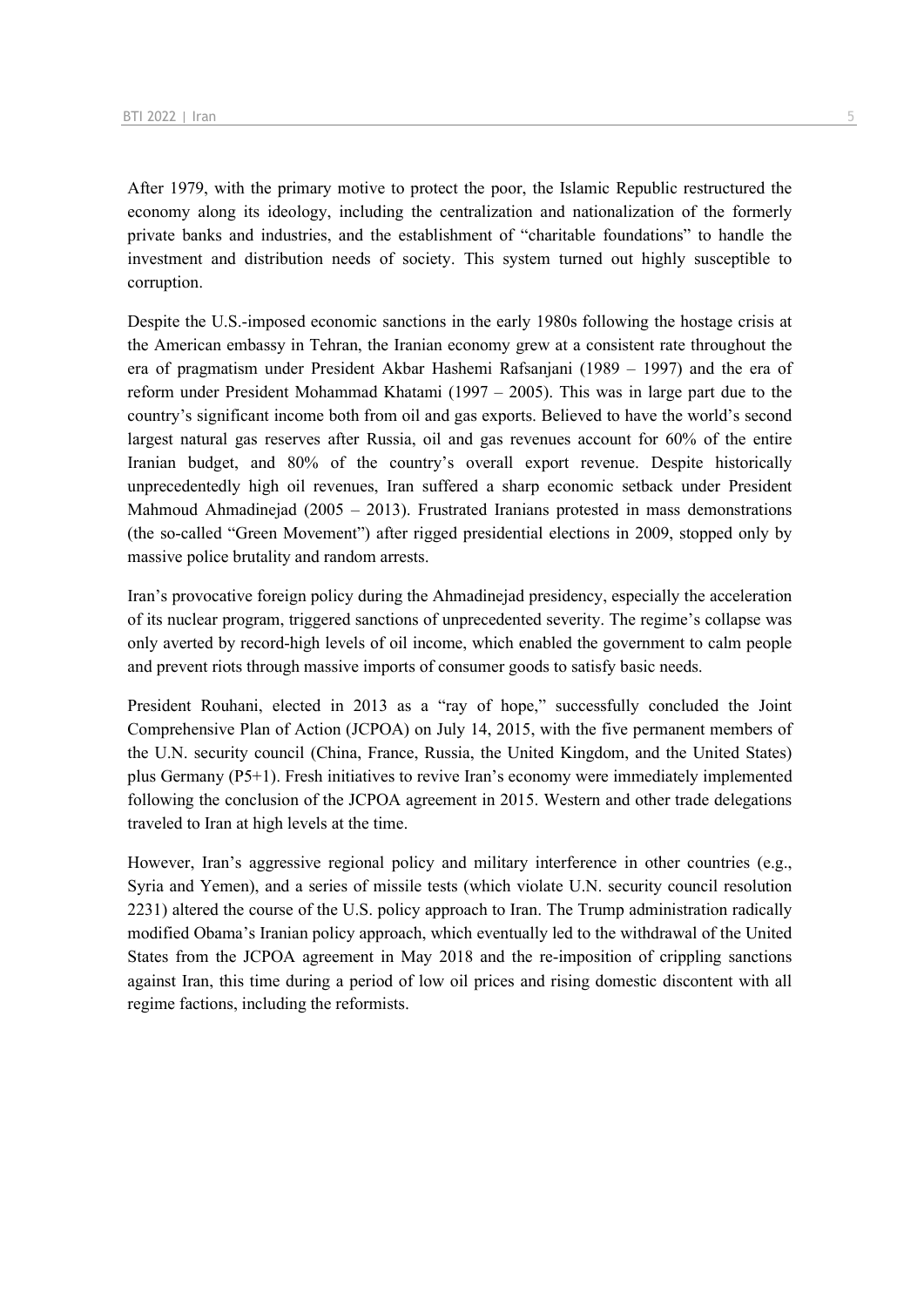The BTI combines text analysis and numerical assessments. The score for each question is provided below its respective title. The scale ranges from 1 (worst) to 10 (best).

## Transformation Status

## I. Political Transformation

#### **1 | Stateness**

Compared to neighboring states such as Iraq, Lebanon, Syria and Afghanistan, Iran has a very strong central government with powerful intelligence and security authorities. Besides the regular army, the Islamic Revolutionary Guard Corps (IRGC) and the powerful Basij militia dominate the country's military and quasimilitary security architecture. Except for some peripheral border areas, the government maintains control over the country's territories.

Armed clashes between the IRGC and separatist groups occur frequently on the western border with Iraqi Kurdistan and the provinces of West Azerbaijan and Kermanshah. Such ethnic groups oppose the Islamic Republic and include the Kurdistan Democratic Party of Iran (KDP) and the Kurdistan Free Life Party (Partiya Jiyana Azad a Kurdistanê, PJAK). Iranian agents have assassinated several Iranian-Kurdish opposition activists in Iraqi Kurdistan. On November 13, 2020, armed clashes erupted along the border with Azerbaijan, where three members of the Iranian border guards had been reportedly killed by unnamed fighters.

Iran is a multiethnic and multicultural country. While 99% of Iranians are Muslims, approximately two-thirds of the population are of Persian ethnicity.

Most Iranians accept the nation-state as legitimate and agree with a broad definition of citizenship that encompasses several ethnic and religious groups – except for a large number of Iranian Kurds, who consider themselves primarily as Kurd and not Iranian. A majority of Iranians have a strong sense of nationality and are very sensitive about it. Many Iranians are wary about separatist parties and groups, and oppose secessionist demands, but not necessarily federalism. In fact, in order to delegitimize those ethnic minority groups seeking equal rights and more autonomy, the regime tends to portray them as secessionist. On the one hand, the clear majority of Iranians stand for the territorial integrity of the country. On the other hand, ethical-religious minorities see no hope for an improvement in their situation under

#### **Question** Score



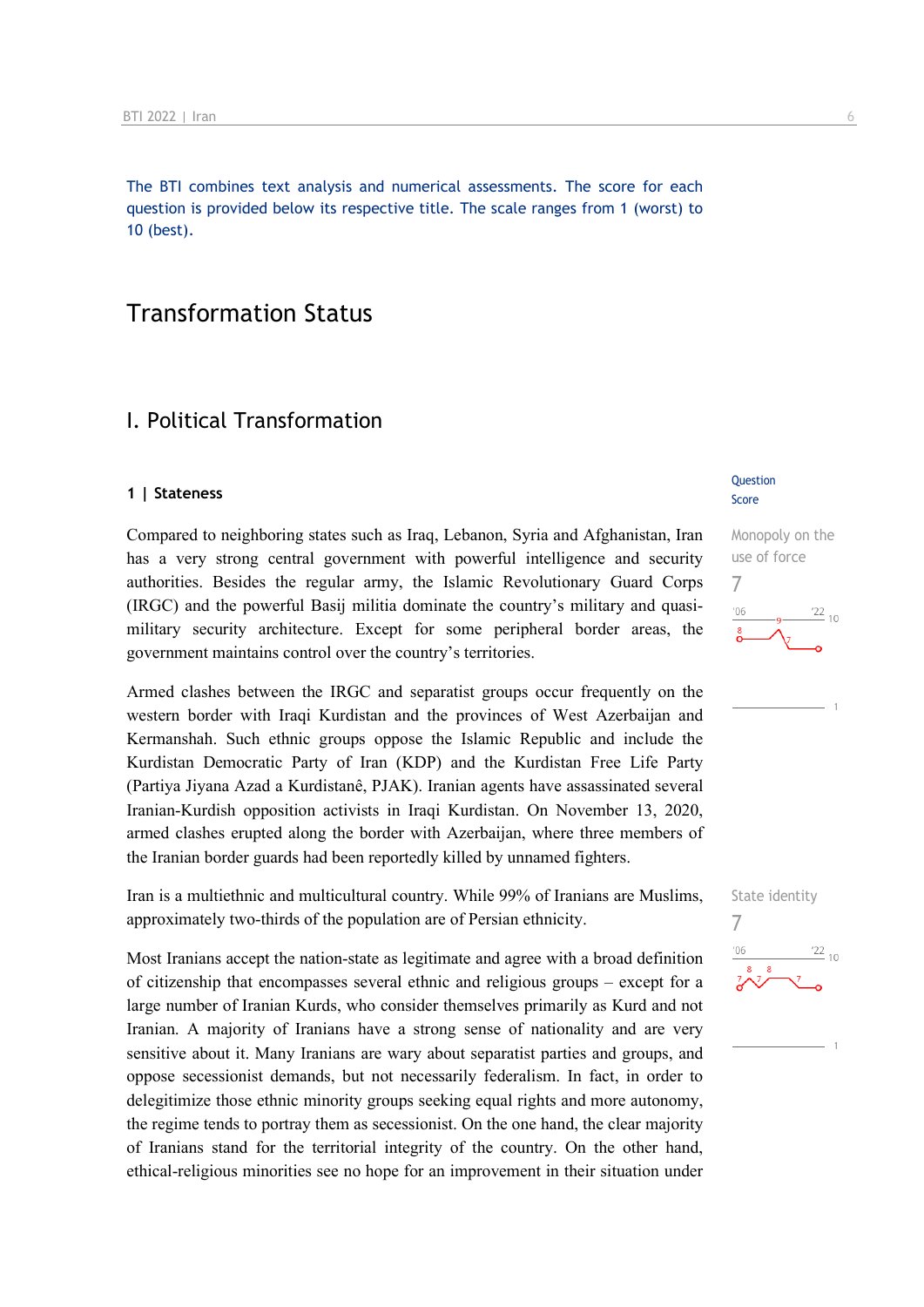the Islamic Republic. Indeed, their situation is actually getting worse. Under these circumstances, there is a danger that separatist tendencies will grow. The debate about the future form of the state after the Islamic Republic has vanished and the ideas of federalism and separatism are gaining popularity among some political groups.

Iran's government accuses Kurdish (and other) armed groups of separatism, terrorism and "relations with foreigners." These groups in turn accuse the Islamic Republic of violating the rights of the Kurds in Iran and claim to defend the rights of the Kurds. In December 2019, Mustafa Hijri, the leader of the Democratic Party of Iranian Kurdistan (KDPI), publicly prophesied that "if the situation continues like this, it will be very difficult to maintain Iran's territorial integrity."

The position of the clergy, especially the Supreme Leader, is foremost in the Islamic Republic. In 1987, Ayatollah Khamenei said at the Tehran Friday prayer: "The work and practice of the Supreme Leader is to govern the state and society based on Islam. But in areas and fields where the Supreme Leader alone recognizes the Islamic and social interests and issues an order according to the expediency, that is the order and judgment of God. The people have to obey this judgment obligatorily. The decisions of the Supreme Leader are like the decisions and judgment of God. In Islamic society, all bodies, whether the legislature or the executive bodies, including the judiciary, have their legitimacy by virtue of their connection with the Supreme Leader, otherwise even the legislature [parliament] itself has no right to legislate."

Khamenei was president at the time. Since he succeeded Ayatollah Khomeini as supreme leader, he has been precisely following this line and – apart from the usual differences of opinion within the factions of the regime – considers the people to be underage and subject to tutelage.

The religious-ideological nature of post-revolutionary Iran in both domestic and foreign policy has remained unaltered since 1979. Official names such as Islamic Republic of Iran and the Islamic Consultative Assembly (the parliament) are as much an expression of this religious prominence – if not dominance – as the Islamic Revolutionary Guard Corps (IRGC).

Friday Prayer Imams in provincial capitals, who serve representatives of the Supreme Leader, have almost the same authority and power as the governor and interfere in almost all matters. These and other representatives of Supreme Leader Khamenei are dominant in ministries, the army and revolutionary guards, universities and foundations.

During the first months of the COVID-19 pandemic, religious gatherings including the central Ashura ceremonies were still permitted. Other festivities such as the pre-Islamic Yalda Night (winter solstice) on December 21, 2020 were banned, however.

No interference of religious dogmas 1 $'06$  $\frac{22}{10}$  $\sim$  1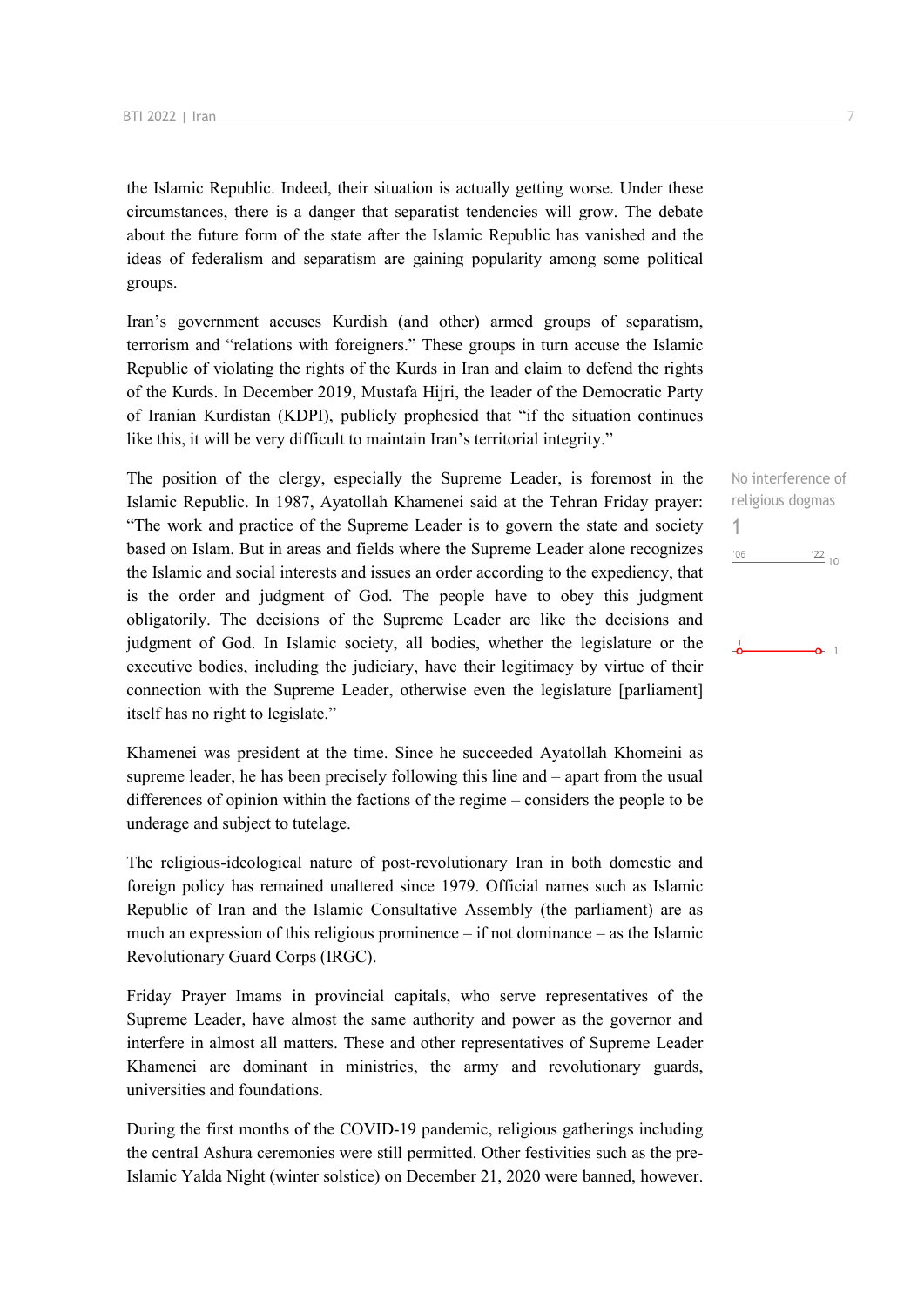On January 8, 2021, the Supreme Leader forbade imports of COVID-19 vaccines from the U.S., France, and the UK. This sparked a wave of anger among Iranians, who are eager for the vaccine to arrive.

Iran's administrative structures are highly centralized but exist at the level of provinces (31), cities, divisions, municipalities and villages. The governors, as the high representatives of the government, are accountable to the president and the cabinet, specifically the interior minister. Elected local councils are responsible for the administration of each entity and select mayors and heads of each administrative level. All council candidates must be obedient and loyal to the system and to the revolutionary leader.

Most state services and administrative institutions operate inefficiently. Public employees' religious affiliation and loyalty to the regime are valued higher than professionalism or competence in leadership. Bureaucratization, nepotism, corruption and interference by other authorities make these apparatuses even less efficient. President Rouhani has made no more effort to improve public services than his predecessor Ahmadinejad.

Inefficiency and corruption are widespread among local administrative units. State rescue efforts in the Spring 2019 floods were insufficient, and at least 70 people died. Driven by religious views, police forces, coordinating with the Basij militia and the IRGC take swift action against socially and politically motivated protests, but are less responsive when it comes to protecting citizens against criminal activity.

The coronavirus crisis negatively impacted public transportation systems. In the first months after the coronavirus hit the country, the Tehran Metro reported a 70% decrease in passengers, leading to losses of \$11.2 million up to June 2020.

#### **2 | Political Participation**

Iran holds elections for president, the parliament (Majles), the Assembly of Experts and local councils. Nevertheless, none of these institutions can be described as democratic. Article 99 of the constitution grants the Guardian Council power to oversee all elections (except for local council elections which are supervised by parliament). The Guardian Council approves or dismisses candidates for office, ensuring their loyalty with the regime.

On February 21, 2020, Iran held its 11th parliamentary elections since the 1979 revolution. Conservatives and hard-liners won 221 out of 290 seats, a gain of 83 seats compared to the 2016 elections. The elections were neither free nor fair: the Guardian Council had disqualified 7,296 out of 14,500 registered candidates, and conservative factions faced little to no competition during the campaign. 75





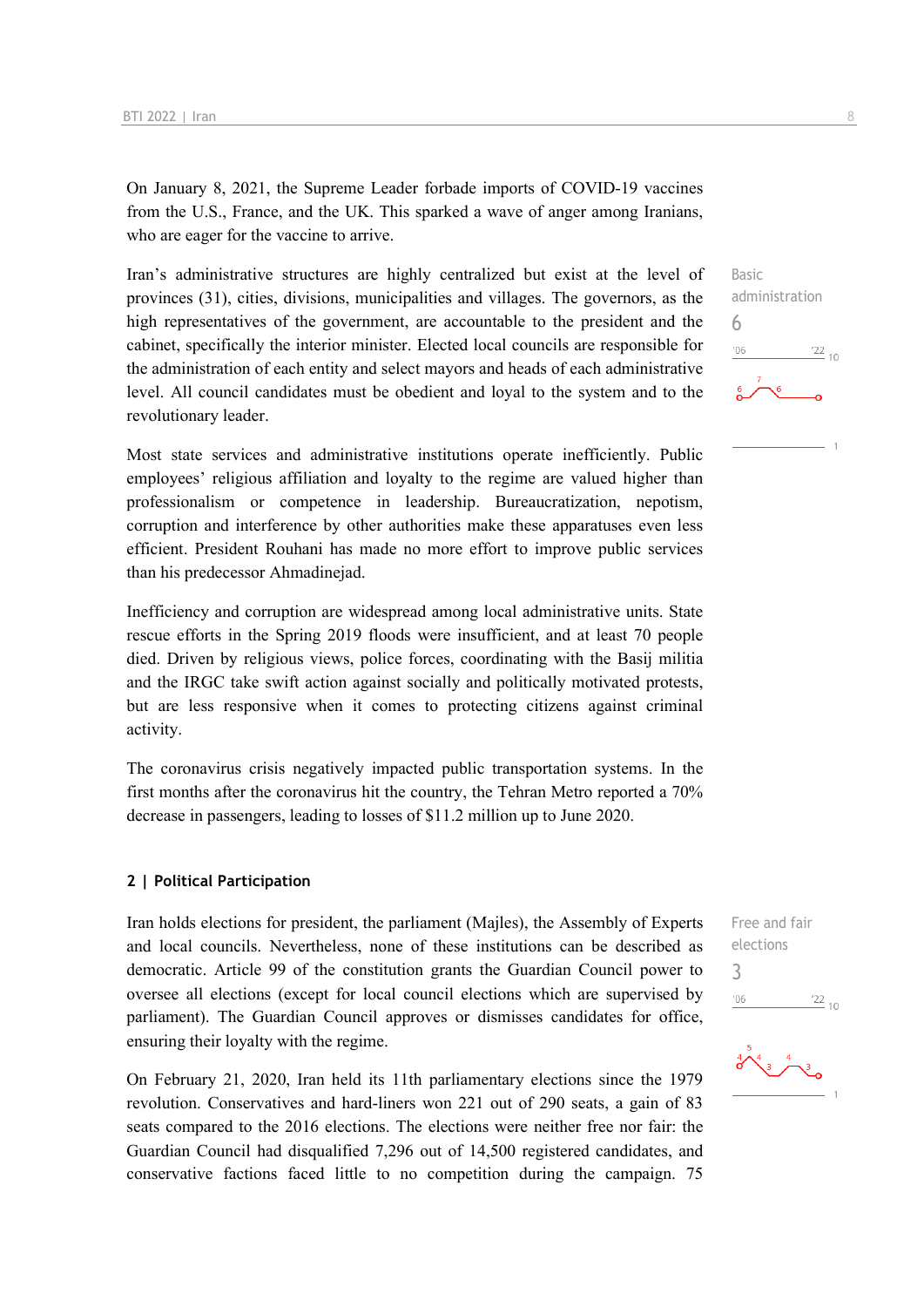incumbents, most of them reformists, were barred, including two prominent centrist political figures from the former parliament, Ali Motahari and Mohammad Sadeghi. The official turnout was 42.6%, the lowest since the 1979 revolution.

The February 2020 parliamentary elections had a direct effect on the severity of the COVID-19 pandemic in Iran, as early news about existing infections were withheld to ensure voter turnout.

The next presidential elections are scheduled for June 18, 2021.

Iran's Supreme Leader, Ayatollah Seyed Ali Khamenei, wields ultimate power and has the final say in decision-making. Unaccountable, he can veto the appointment of ministers and interfere in the government's or parliament's daily decision-making. In December 2020, he decided that the government may use almost twice as much money from Iran's National Development Fund in the 2021 budget bill than normally permitted (38% instead of 20%).

In this context the government has limited powers. The president, who is elected by the people, has little power and is accountable to the Supreme Leader, the parliament, and the judiciary. The more "reformist" a president is, the more he is put under pressure from the other more conservative centers of power.

The same applies to the whole cabinet. During the COVID-19 pandemic, the ministry of health in particular failed terribly to monitor, manage and fight the virus, and Iran became one of the most severely affected countries in the world. Field data, forensic figures, burial rates and independent media reports show that real COVID-19 deaths were two to three times higher than official records. This mismanagement is partly due to incompetence within the administration, but also a result of the country's overall subjugation to the clerical ideology.

At the beginning of the outbreak of the COVID-19 pandemic, many experts suggested that Iran's close connection to China – forged as a counterweight to the West – served as the entry point for COVID-19 into Iran. Oom, the holy city of the Shi'ites, was the epicenter of pandemic in Iran, and there is a large Chinese presence in the city, from projects building railways and high-speed subways to the presence of approximately 700 Chinese theology students.

In particular, the role of the Iranian airline "Mahan Air" was strongly criticized. The airline that is closely associated with the Islamic Revolutionary Guard Corps (IRGC), carried infected passengers from China to Iran and on to Iraq and Lebanon, helping to spread the coronavirus throughout the Middle East.

Effective power to govern 2 $\frac{22}{10}$  $'06$ 

#### $\sigma$  $\overline{1}$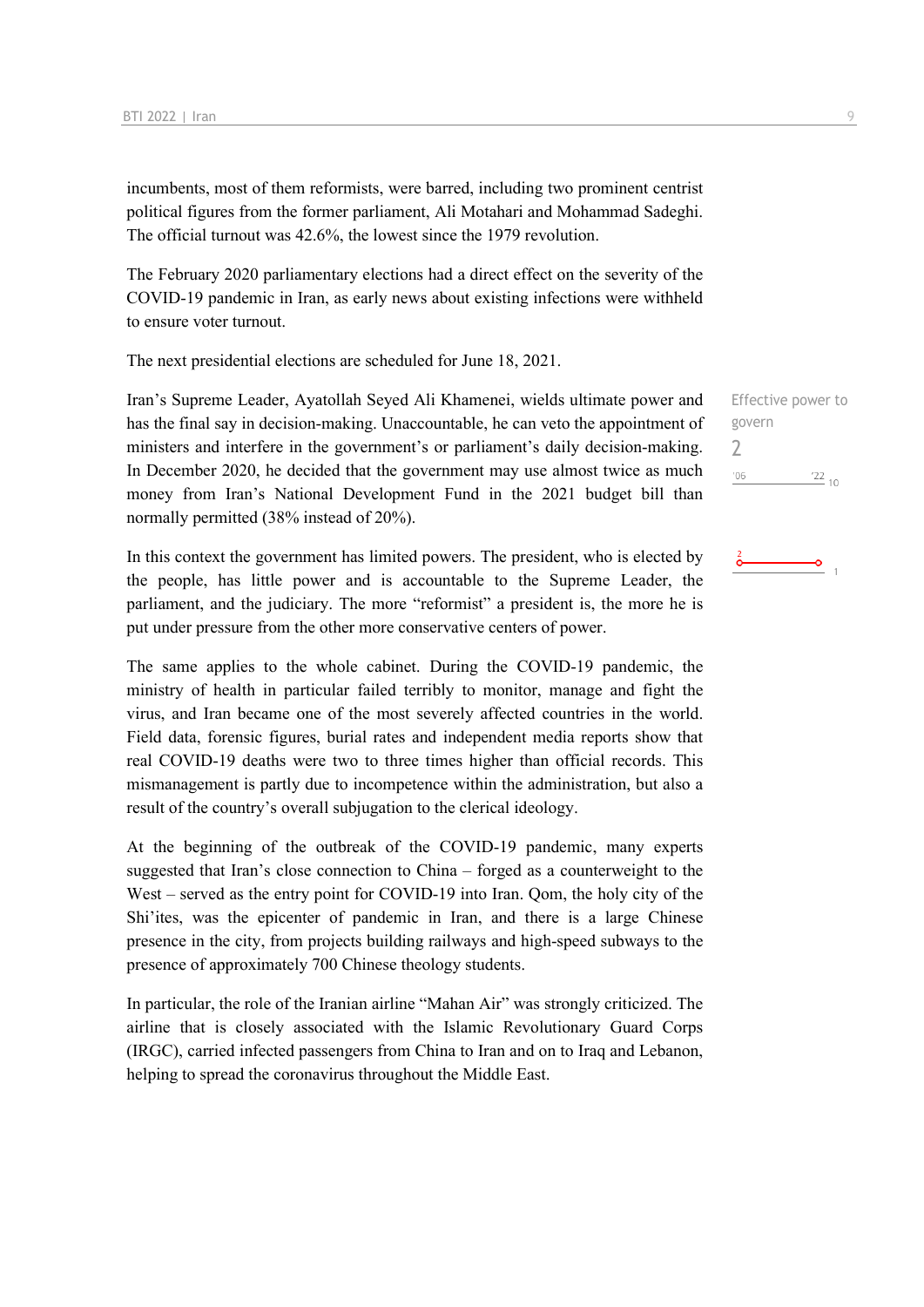The constitution grants the right to association and assembly through Articles 26 and 27, under the condition that the exercising of these rights must not violate the principles of Islam. However, in practice, the right to free assembly is frequently violated, since the interior ministry generally forbids protests and mass gatherings. For instance, on the first anniversary of the downing of a Ukrainian passenger plane near Tehran, no commemorative events were permitted. Peaceful protests by laborers, teachers and miners are typically violently suppressed by special security forces and plain cloth agents (the Lebâs-Shakhsihâ). Pro-regime mass demonstrations are meanwhile frequently promoted and protected by the security forces.

The nationwide protests in response to the rise in gasoline prices that began on November 15, 2019, were initially peaceful but were met with brutal violence perpetrated by the regime. Videos emerged showing security forces firing directly at protesters. Under a near-total internet shutdown, the two-week protests faced the bloodiest crackdown in the history of the Islamic Republic. According to Amnesty International, at least 304 people were killed and more than 7,000 detained. Reuters reported approximately 1,500 killed.

Formally, the COVID-19 pandemic had no significant impact on the right to assembly in Iran. The government did not proclaim any emergency decree. However, since the right to association and assembly were already restricted, there was little material change.

Although President Rouhani repeatedly stresses the right of Iranians to express their opinions freely, his record is even worse than that of his predecessor Ahmadinejad.

Since 2018, Iran has imprisoned at least nine prominent human rights lawyers who were representing civil society activists and political prisoners, among them Nasrin Sotudeh, Soheila Hejab and Amirsalar Davoudi. Ismael Abdi, Secretary-General of Iran's Teacher's Trade Association from 2013 to 2016, has been arrested several times. Between 2015 and 2020, he spent nearly five years in prison.

Since hard-line cleric Ebrahim Raisi was appointed Chief Justice in 2019, crackdowns against dissidents have intensified. Raisi arrested female activists who were challenging the restrictive social laws for crimes such as "insulting Islam" and "promoting prostitution." During the November 2019 mass protests, a countrywide near-total internet shutdown suppressed communication. Authorities reportedly harassed families of people killed during the protests, partly to prevent them from sparking new protests at memorial gatherings.

In December 2020, the execution of journalist and activist Ruhollah Zam led to international condemnation, after he had been lured from his asylum in France to Iraq, where Iranian agents kidnapped him and took him to Iran.

Association / assembly rights

2

 $-06$ 

Freedom of expression 2 $-06$  $\frac{22}{10}$ 



 $\frac{22}{10}$ 

 $\sum_{i=1}^{n}$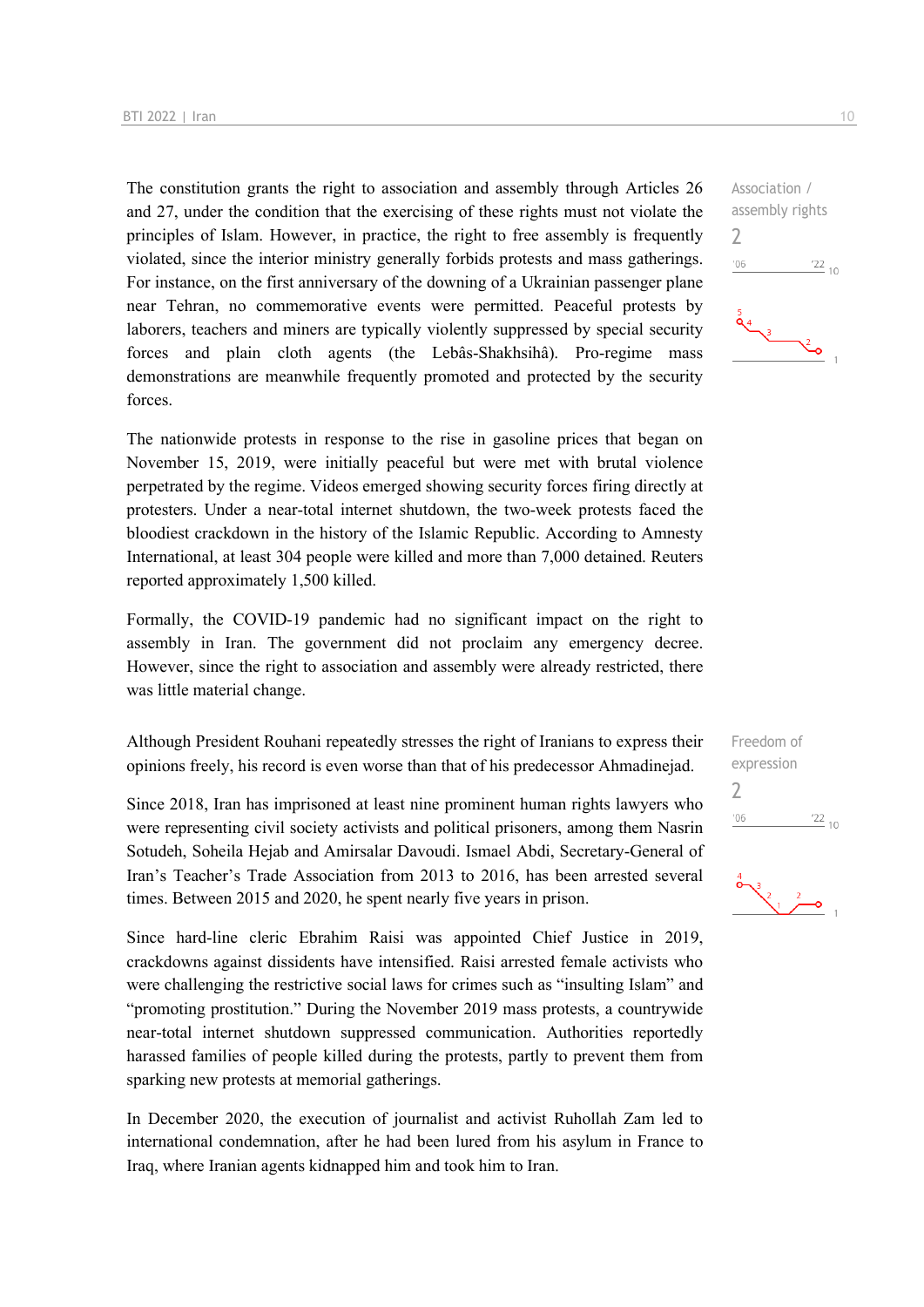Two additional political kidnappings took place in 2020: The California-based Iranian-German dissident Jamshid Sharmahd was lured to Dubai by Iranian intelligence agents in July. Habib Chaab, also called Habib Asyud, the former leader of the Arab Struggle Movement for the Liberation of Ahvaz (ASMLA), was kidnapped by Iranian agents in Istanbul in December and taken to Iran.

In January 2021, Reporters Without Borders declared that the Islamic Republic had recorded the highest number of murdered journalists in the world. Press freedom is almost nonexistent.

#### **3 | Rule of Law**

Like many other constitutional principles in the Islamic Republic, the separation of powers exists only on paper. The Supreme Leader directly or indirectly appoints heads of all three branches. The powerful Guardian Council vets the candidates for parliamentary and presidential elections.

There are rivalries among the various branches of the state. The executive branch under President Rouhani is challenged by the currently conservative-dominated parliament and judiciary. Parliament Speaker Mohammad-Bagher Ghalibaf and Chief Justice Ebrahim Raisi are particularly obstructive. The COVID-19 pandemic did not alter this balance since neither parliament nor government were interested in pursuing meaningful cooperation.

In 2019, when parliament was still dominated by reformists, the government succeeded in approving important amendments to the counter-terrorism finance and anti-money laundering bills in an effort to be removed from the call for action issued by the Financial Action Task Force on Money Laundering (FATF). They however failed to pass two remaining bills, the U.N. Convention against Transnational Organized Crime (Palermo Convention, UNTOC) and the International Convention for the Suppression of the Financing of Terrorism (Terrorist Financing Convention, CFT). Iran thus remains on the FATF blocklist, which is an obstacle to its international banking activities, even in the event of sanctions being lifted.

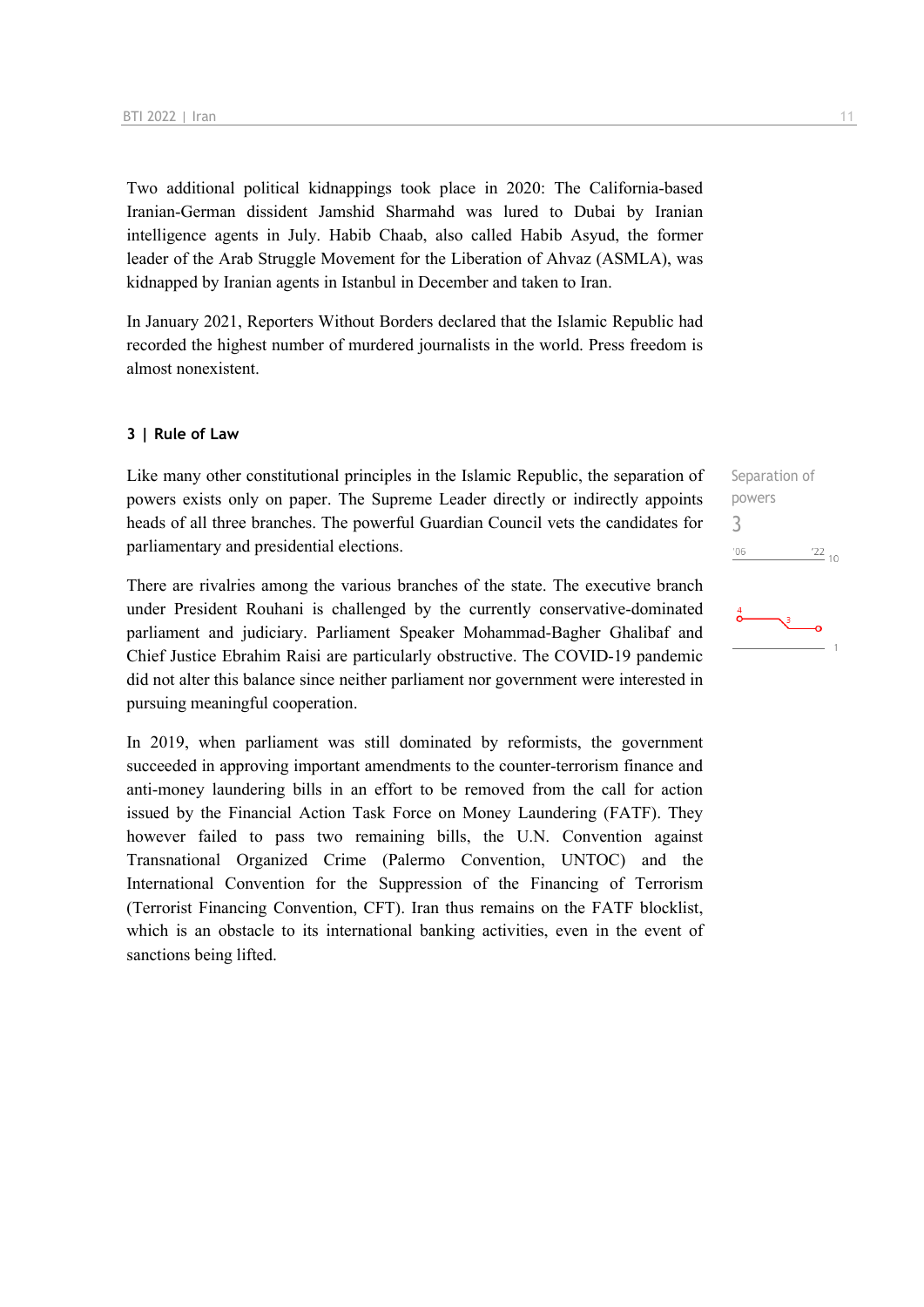Article 57 of the constitution invests far-reaching powers of supervision over the judicial institutions in the Supreme Leader. He appoints and dismisses the country's chief justice, who is responsible for appointing and dismissing judges. The Supreme Leader also appoints the chief of the Supreme Court and the attorney general, in consultation with the judges of the Supreme Court. The judiciary as an institution is not independent. Nor are the judges. Even the minister of justice has little influence in this sphere, compared to the Supreme Leader.

As bailiffs, the IRGC and especially their dreaded intelligence organization (Sâzmân-e Etelâ'ât-e Sepâh) have a strong influence on the course and outcome of legal processes. Forced confessions through brutal torture are common, especially in the cases of civil society and human rights activists.

The intelligence organization is also strongly involved in detaining dual nationals who usually have no access to diplomatic or consular protection. Since 2015, at least 30 people with dual nationality have been imprisoned, among them the Iranian-Swedish national Ahmadreza Djalali who was sentenced to death in November 2020, and 66-year-old Iranian-German Nahid Taghavi who was arrested in October 2020 and has been placed in solitary confinement at the dreaded Evin prison in Tehran since.

Corruption and the violation of laws are widespread among the political elite. However, people are rarely prosecuted – and when they are, the prosecution is mainly a result of political rivalry. Within both the conservative and the so-called reformist camps, a complex and powerful system of mafia-like family relations exists, most notably the Larijanis, Rafsanjanis, Khameneis, Khomeinis and Fereydoun (the latter being the clan of Rouhani and his brothers). Members of these families hold important offices.

In October 2020, Iran's judiciary chief Ayatollah Ebrahim Raisi signed the Document on Judicial Security that banned torture and forced confessions, as well as increasing the transparency of the judicial process, including granting the right to freely choose a lawyer and the principle of the presumption of innocence.

In August 2020, Parviz Fattah, head of the Mostazafan Foundation, accused the IRGC, the parliament and other institutions under Supreme Leader Ali Khamenei's control of looting public property, including real estate in highly valuable areas of Tehran and the nearby luxury resort Lavasan, that were seized and subsequently given to political loyalists of Ayatollah Khamenei and the IRGC. Despite Fattah apologizing for his attacks on officials shortly after he made them, many people firmly believe that officials from both factions (reformists and conservatives) are deeply involved in corruption.

Independent judiciary  $\overline{\phantom{0}}$  $^{\prime}06$  $\frac{22}{10}$ 

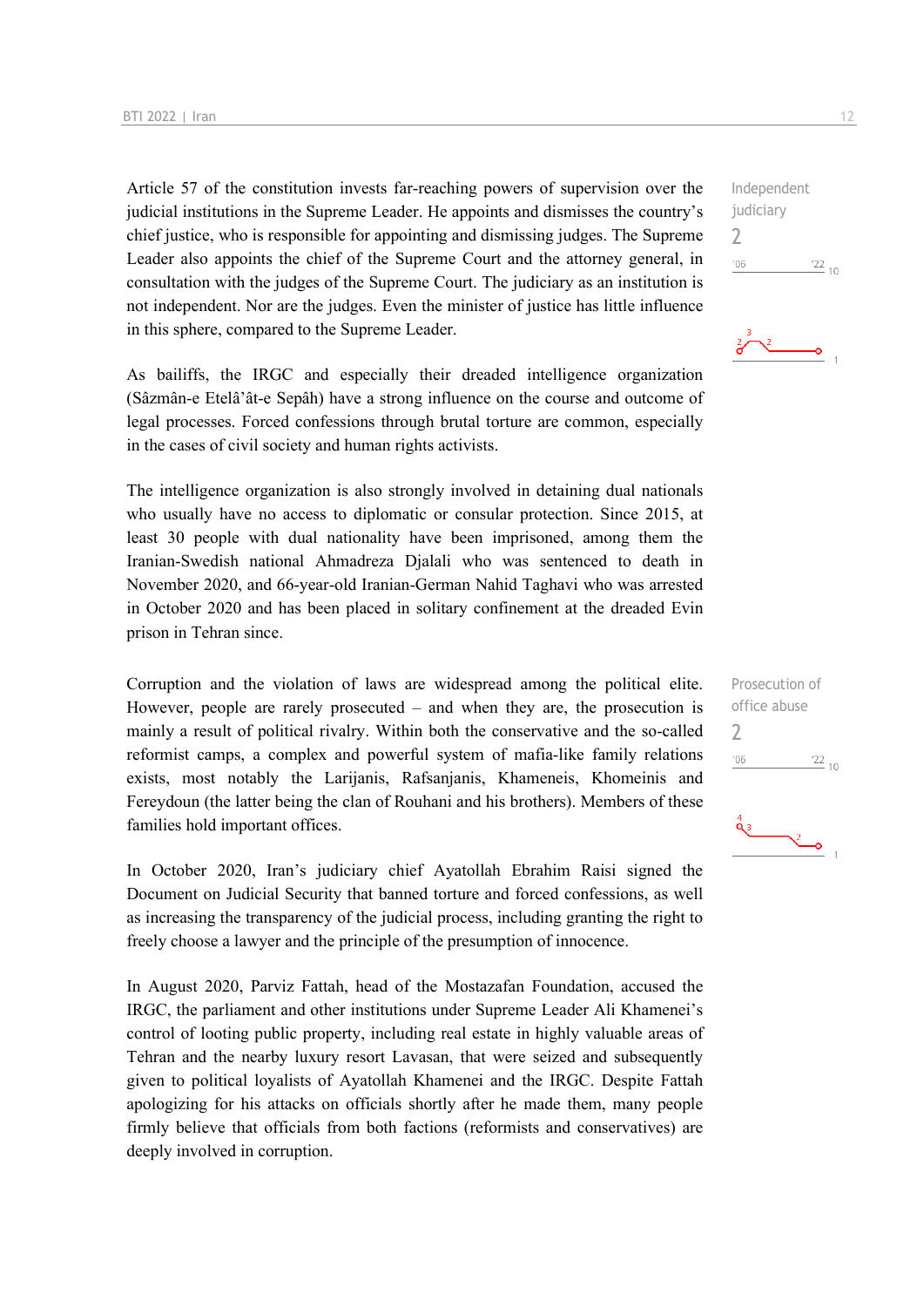In late January 2021, Mehdi Jahangiri, the brother of Iran's first vice president and founder of the private Gardeshgari Bank as well as former board member of the Tehran Chamber of Commerce, was sentenced to two years in prison for "professional currency smuggling" involving more than €600,000 and over \$100,000. Many Iranians perceived this sentence as too mild, compared to the legal consequences normal citizens would expect for similar misconduct.

The November 2019 protests exemplify the widespread infringement of civil rights in Iran. Amnesty International has documented the torture of arrested people, including sexual violence, mock executions, disappearances and death sentences. Various forms of psychological torture, intimidation and harassment of family members have been reported. Mass arrests, routine torture, extorted confessions and harsh punishments for vaguely worded offenses are endemic, sometimes even affecting those as young as ten-years-old. Show trials have taken place in front of cameras and were presided over by biased judges. In most cases, convictions are based on confessions obtained through torture.

The Iranian Human Rights Activists (HRA), operating from the U.S., reported that at least 256 citizens were executed and another 96 sentenced to death from October 10, 2019, to October 8, 2020. Two juveniles were among those executed. Two executions were carried out in public. According to the same report, 77% of executions in Iran were conducted "in secret."

Officials from the police, the ministry of information and the intelligence service of the IRGC (Pasdaran) randomly storm houses and apartments to arrest opposition and civil society activists. They confiscate personal property such as laptops, computers, mobile phones and other items without official notification. The arrests, which are often accompanied by brutality and result in serious injuries, frequently take place in front of the eyes of relatives, including children. In most cases, the officers do not have an arrest or search warrant.

HRA reported that security forces arrested 1,426 citizens for civic or political activities in 2020. Five citizens were prosecuted for their type of lifestyle, of which three were arrested for modeling activities and two for sporting activities. Nevertheless, the number of arrests in 2020 were 84% lower than in 2019, according to HRA.

Iran has not acceded to any international treaty on the elimination of discrimination and violence against women. Zahra Nejad Bahram, a member of the presidium of the Tehran City Council, spoke in November 2020 about an increase in violence against women during the COVID-19 pandemic.

In Iran, female circumcision is practiced in Kurdistan, Bushehr, Hormozgan, Bandar Gang, Jask, Khuzestan, West Azerbaijan, Kermanshah and Sistan and Baluchestan. In the Western regions, female circumcision occurs in Azerbaijan, Oramanat, Baneh, Nosud, Paveh, Piranshahr and around Urmia.

Civil rights

 $\frac{22}{10}$ 

 $\gamma$  $'06$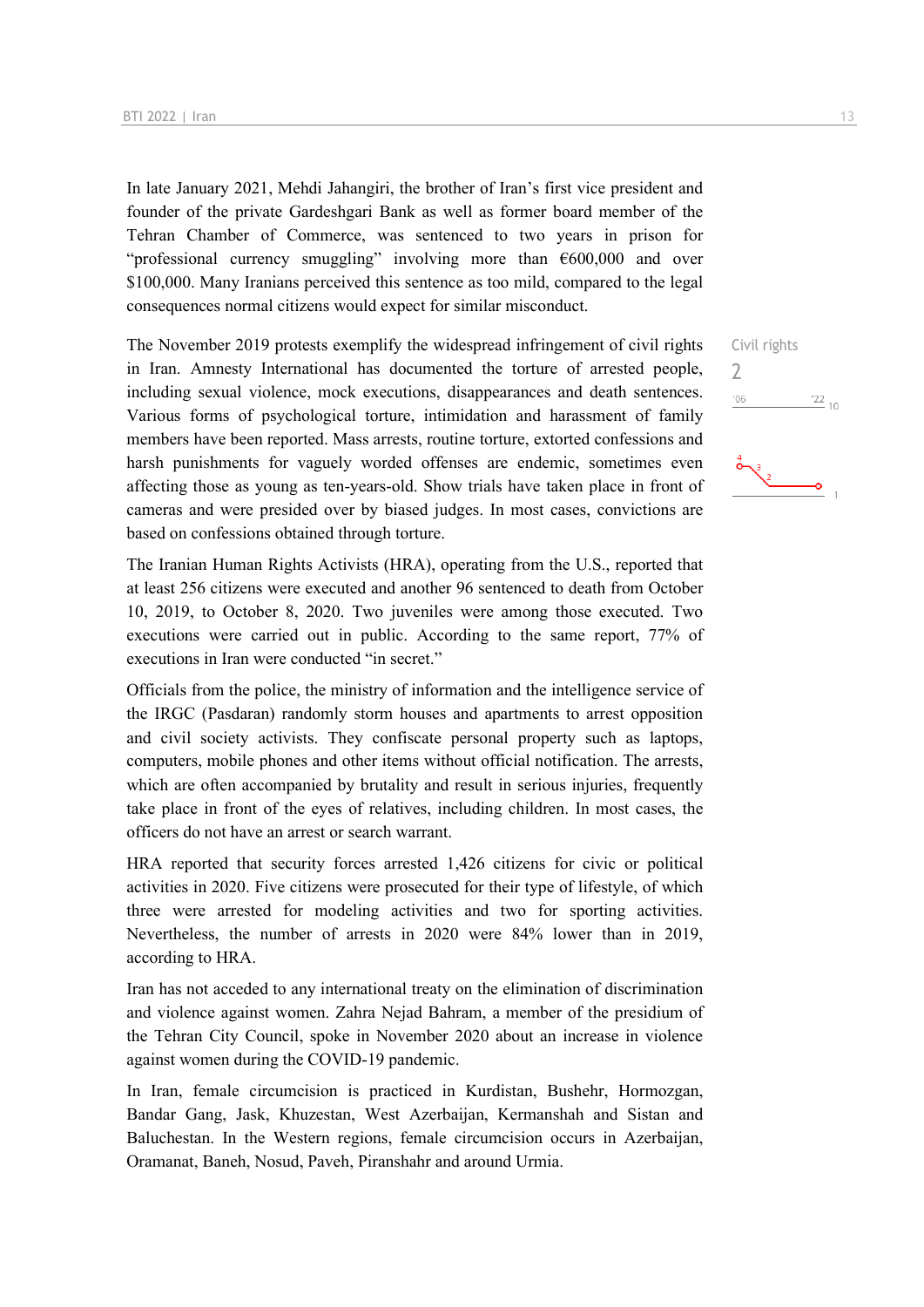The U.N. have warned about the dangers of the coronavirus in prisons and called for the immediate and temporary release of political prisoners, many of whom are human rights defenders or environmentalists. Upon the order of the head of the Iranian judiciary, 100,000 prisoners were temporarily released. However, most of them remain in prison.

#### **4 | Stability of Democratic Institutions**

While the president, parliament and Assembly of Experts are elected by the people, they can by no means be described as democratic, since there is considerable discrimination and filtering of candidates by the hard-line-dominated Guardian Council. The ministers for intelligence, education, defense, foreign affairs, and culture and Islamic guidance can only be appointed with the consent of the Supreme Leader.

Once in office, ministers and parliamentarians remain under the Supreme Leader's control. As an example, the foreign ministry cannot conduct international negotiations without Khamenei's approval. Tellingly, in February 2019, Foreign Minister Mohammad Javad Zarif offered his resignation after the Tehran visit by Syrian President Bashar al-Assad, initiated by the IRGC-Quds Force commander Qasem Soleimani, had taken place without his knowledge or participation. However, after both Supreme Leader Khamenei and Soleimani asked Zarif to remain in office, he agreed to do so.

When parliament was dominated by reformists, a slightly more productive spirit as a result of more independently-minded deputies characterized the work within the assembly. Since conservative parliamentarians regained their overwhelming majority back in May 2020, the loyalty toward the Supreme Leader has become much more tangible again. Likewise, the judiciary fully operates under the control of conservatives and hard-liners.

Legally recognized and tolerated political parties must show themselves loyal and committed to the system of the Islamic Republic, according to party law. They therefore defend the interests of the system rather than the interests of their potential voters.

Performance of democratic institutions 2 $'06$  $122_{10}$ 

۰Ó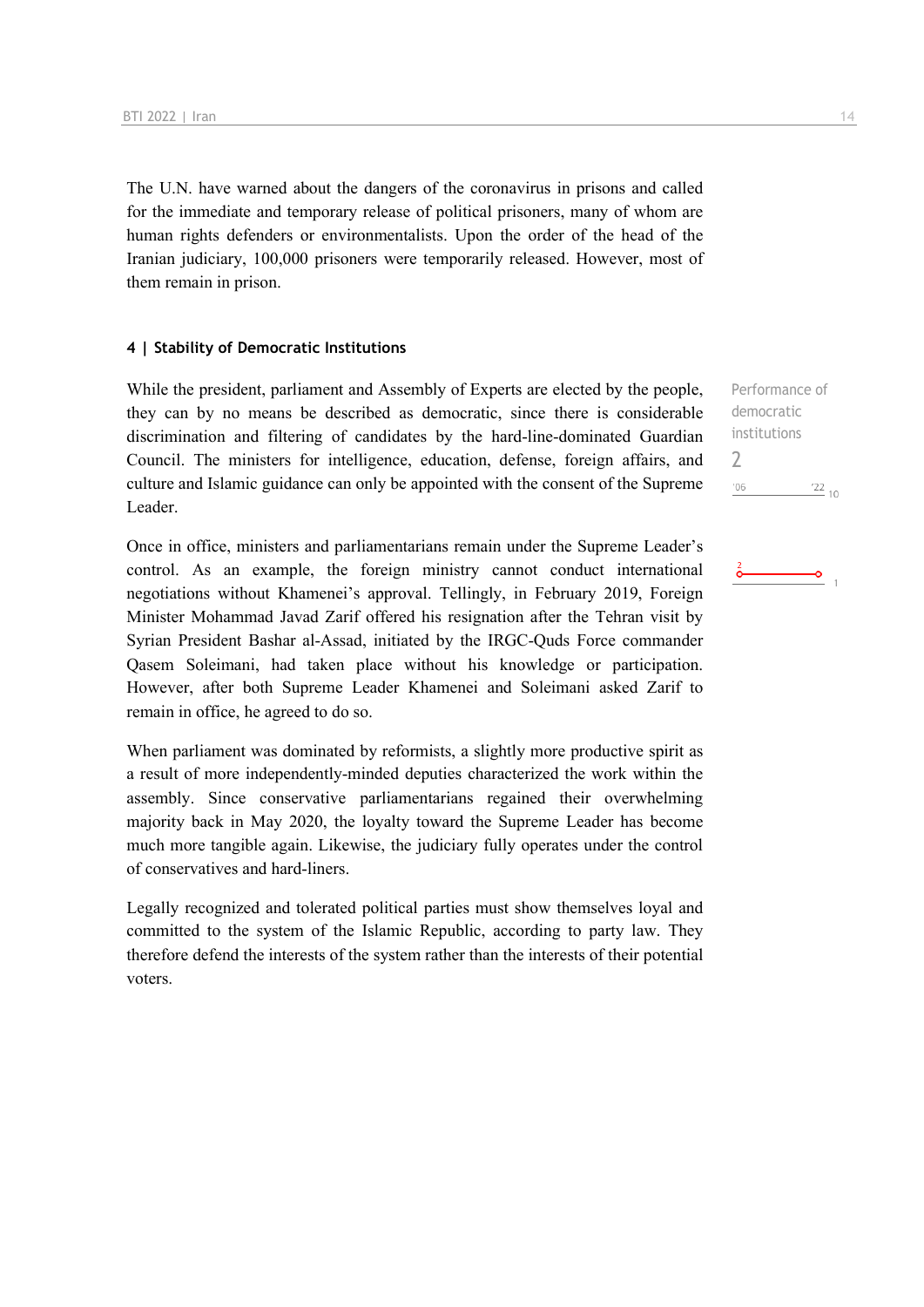Powerful figures and institutions, primarily the Supreme Leader and the Revolutionary Guards, frequently undermine the elected parliament, the president and local governmental bodies. In addition, there are a number of other powerful non-elected institutions over which neither the government nor parliament exert any influence or possess the power to hold them to account, such as the Executive Headquarters of the Imam's Directive, the religious-commercial foundations Astan Quds Razavi, the Khatam al-Anbiya Construction Headquarter (i.e., the IRGC's construction and engineering conglomerate) and the Bonyad-e Mostazafan Foundation. These organizations and institutions pay scant regard to the government, parliament or judiciary.

#### **5 | Political and Social Integration**

The Islamic Republic of Iran only permits political parties and factions that are loyal to the regime and to state ideology. Even so-called reformists must be loyal to the establishment, according to the party law. Their funding and administrative structures usually lack transparency.

Official sources list 120 parties in the country, of which 33 are provincial and 87 are national. 60 parties, organized in 14 "fronts," participated in the parliamentary elections of February 2020. Conservatives and hard-liners were represented in these elections by three electoral groupings: the IRGC-affiliated Coalition Council of Islamic Revolution Forces headed by Mohammad-Bagher Ghalibaf; the conservative Islamic Coalition Party, headed by Minister of Culture and Islamic Guidance Mostafa Mir-Salim; and the ultraconservative Endurance Front of the Islamic Revolution headed by Morteza Agha-Tehrani. A coalition of eight reformist parties also contested the election with minimal success.

Mostafa Moin, a former minister of science, 2005 presidential candidate, and member of the reformist camp, said in an interview in February 2020 that ordinary Iranians would not see any difference between reformists and conservatives, and that both political camps had lost their social base. In fact, the Islamic Republic's reformist camp finds itself in an unprecedented crisis of legitimacy as President Rouhani, whose electoral victories were rendered possible by support from reformists, has failed to deliver on his economic and political promises.

Civil society associations, critics of the regime and interest groups are severely suppressed by the repression apparatus of the ministry of information, the IRGC and the judiciary. Especially since the appointment of Ebrahim Raisi as chief justice, the pressure on and repression of civil society has increased considerably.

In August 2019, 260 political and civil society activists protested against the increasing pressure exerted on human and women's rights activists and the harsh prison sentences imposed on them. They claimed that activists for women's rights, workers' rights, teachers, ethnic and religious minorities, children, environmental Commitment to democratic institutions 2  $-06$  $\frac{22}{10}$ 







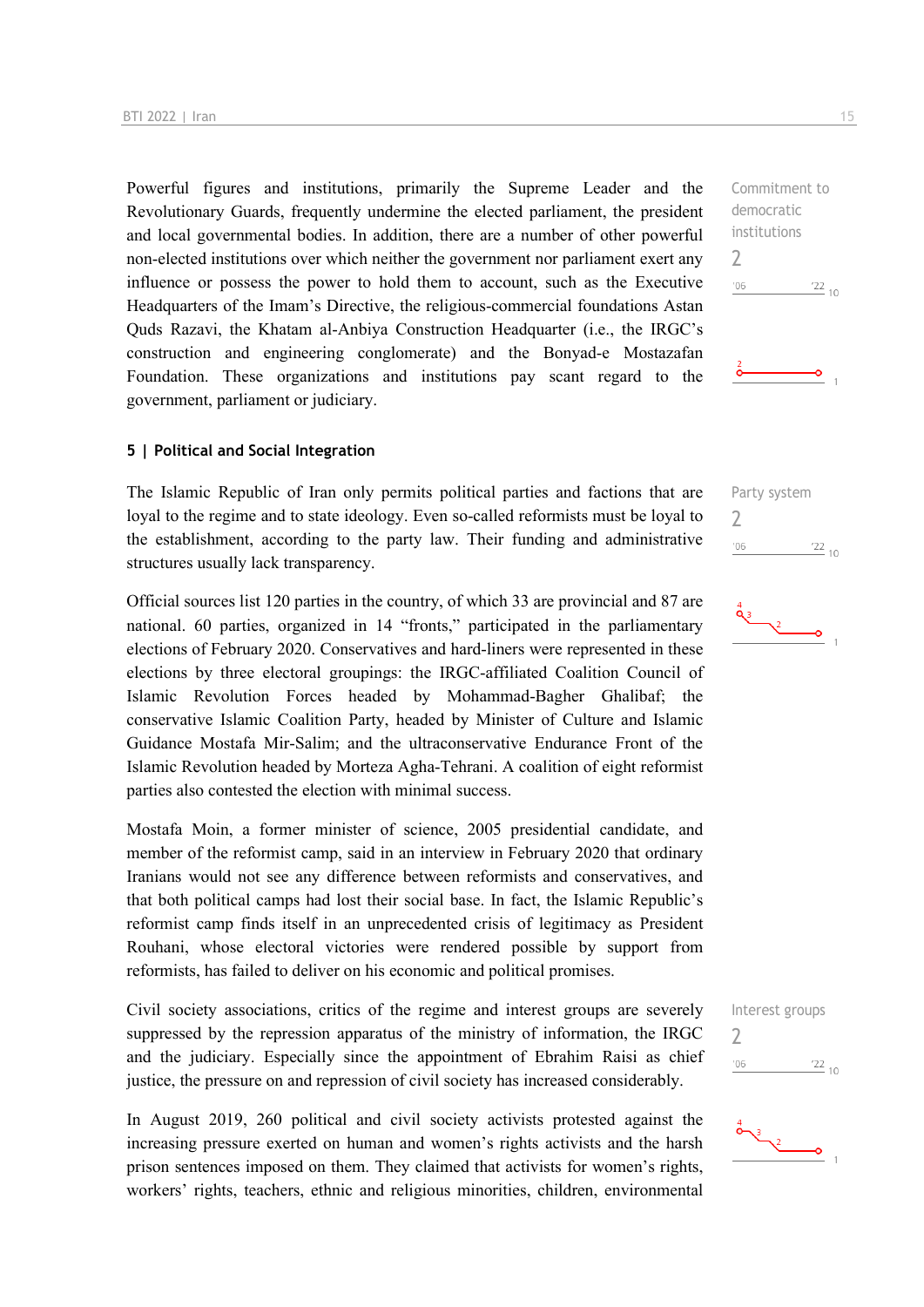activists, students, journalists, human rights lawyers, writers and artists had all been harassed in various ways via subpoenas, home inspections or detention on contrived charges. Almost all of the 14 signatories of the so-called Declaration by 14 Political Activists, which called for the resignation of Supreme Leader Khamenei, were arrested in August 2019.

Iran is a state without a distinct democratic and liberal tradition, and reliable polls on citizens' opinions about democracy are unavailable.

Given the significant legitimacy crisis of the dictatorial rule, in addition to the apparent inability of the regime to meet even the basic needs of its citizens, citizens' trust in the entire political system, whether elected or unelected, conservative or reformist, has dwindled. The state's failures in managing the COVID-19 pandemic, with obvious lies and deception, deepened people's distrust in the political system.

Most Iranians no longer believe that their suffering is primarily a result of Iran's enmity with the U.S., Israel and other official enemies. The IRGC's shooting down of a Ukrainian passenger plane on January 8, 2020, infuriated Iranians, and was perceived as symbolic of the entire system's failure.

The regime rarely tolerates civic self-organization. After the 1979 revolution, Iran's middle class – typically considered to be the most important pillar of social capital – was transformed and experienced a process of incremental decline. The exacerbated economic crisis between 2018 and 2020 has further aggravated the increasing impoverishment of the population, including most notably the middle class, with possible major ramifications on Iran's future sociocultural and political trajectories. The regime's harsh crackdown on activists further limits citizen engagement.

However, Iranians still demonstrate solidarity in emergency situations. When flooding caused substantial damage in 25 provinces in March/April 2019, people offered their homes as shelter to strangers, while hotel owners opened their doors in the flooded areas in an effort to provide temporary accommodation for those left stranded.

On social media, it can be generally observed that Iranians have grown closer to each other emotionally. During the coronavirus pandemic, some charity associations addressed some essential needs such as the distribution of food and medication. The provision and distribution of masks and protective clothing for medical personnel, disinfection and hygiene equipment for the public, and disinfection of public places were priorities that rapidly became the focus of most associations and grassroots groups. Since February 2020, the Aid Network (Shabakeh Komak), a newly formed coalition of 14 NGOs, coordinated activities to address the consequences of the coronavirus outbreak in Iran. At the local level, various civic groups and campaigns have formed to organize public aid. The Corona Prevention Campaign in Saqqez in the Kurdish-dominated provinces is but one example.

Approval of democracy

 $\frac{22}{10}$ 

 $\frac{22}{10}$ 

Social capital

4

 $'06$ 

n/a

 $^{\prime}06$ 

 $\overline{n/a}$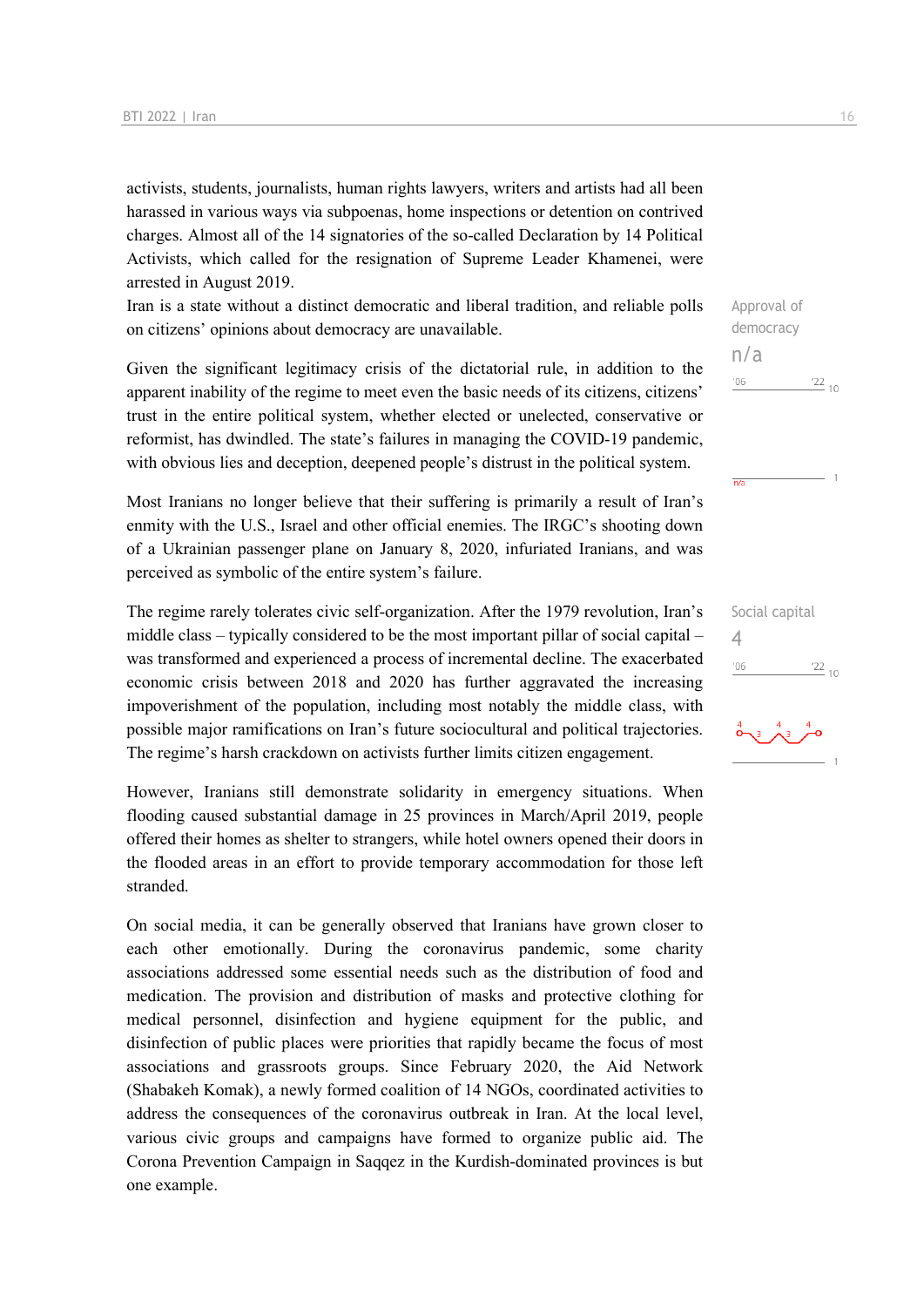### II. Economic Transformation

#### **6 | Level of Socioeconomic Development**

Regime mismanagement, incompetence and corruption, U.S. President Trump's Iran policy of "maximum pressure" with its crippling sanctions, and the COVID-19 pandemic has left a deep mark on the socioeconomic condition of Iran's 83 million citizens.

These conditions have become so bad during the assessment period that people took to the streets to protest against the daily hardships – notably before the COVID-19 pandemic hit the country. After the government had tripled the price of gasoline to offset its debt and budget deficit, nationwide protests erupted in November 2019. The regime responded with brutal force, killing between 300 (Amnesty International) and approximately 1,500 (Reuters) protesters within a week.

Although the socioeconomic situation overall is precarious for many Iranians, women and minorities are particularly subject to social exclusion. They suffer politically, economically and legally under a system with a high degree of discrimination and inequality. Within the labor force, 5.27 million are female and 21.8 million are male. According to the World Bank, only 14% of Iranian women were employed in 2020.

The deepening recession following the outbreak of COVID-19 pandemic increased the gender gap in the labor market. The World Economic Forum's 2020 Global Gender Gap Index ranked Iran 145 out of 152 countries, which is the lowest rank of all Persian Gulf states.

Iran's Ministry of Cooperatives, Labor, and Social Welfare is responsible for setting the poverty line, however, official statistics on poverty in Iran are unavailable. Informal sources estimate at least 15 to 20 million Iranians live below the absolute poverty line, with numbers increasing over the course of the review period. The COVID-19 pandemic has further heightened the risk of poverty. In October 2020, the vice chairman of the money and capital commission of the Tehran chamber of commerce, industries and agriculture, Abbas Argun, stated that about 60 million Iranians are in need of donations due to living in poverty. Massoud Khansari, head of the Tehran chamber of commerce, industries, mines and agriculture, stated on January 25, 2021, that 35% of Iranians live below the poverty line.

According to the Statistical Center of Iran (SCI), Iran's Gini coefficient fell from 40.93 in 2018 to 39.92 in 2019. However, in 2013, the first year of Hassan Rouhani's presidency, the Gini coefficient was 36.5.

#### Question Score

#### Socioeconomic barriers 3 $^{\prime}06$  $^{22}_{-10}$

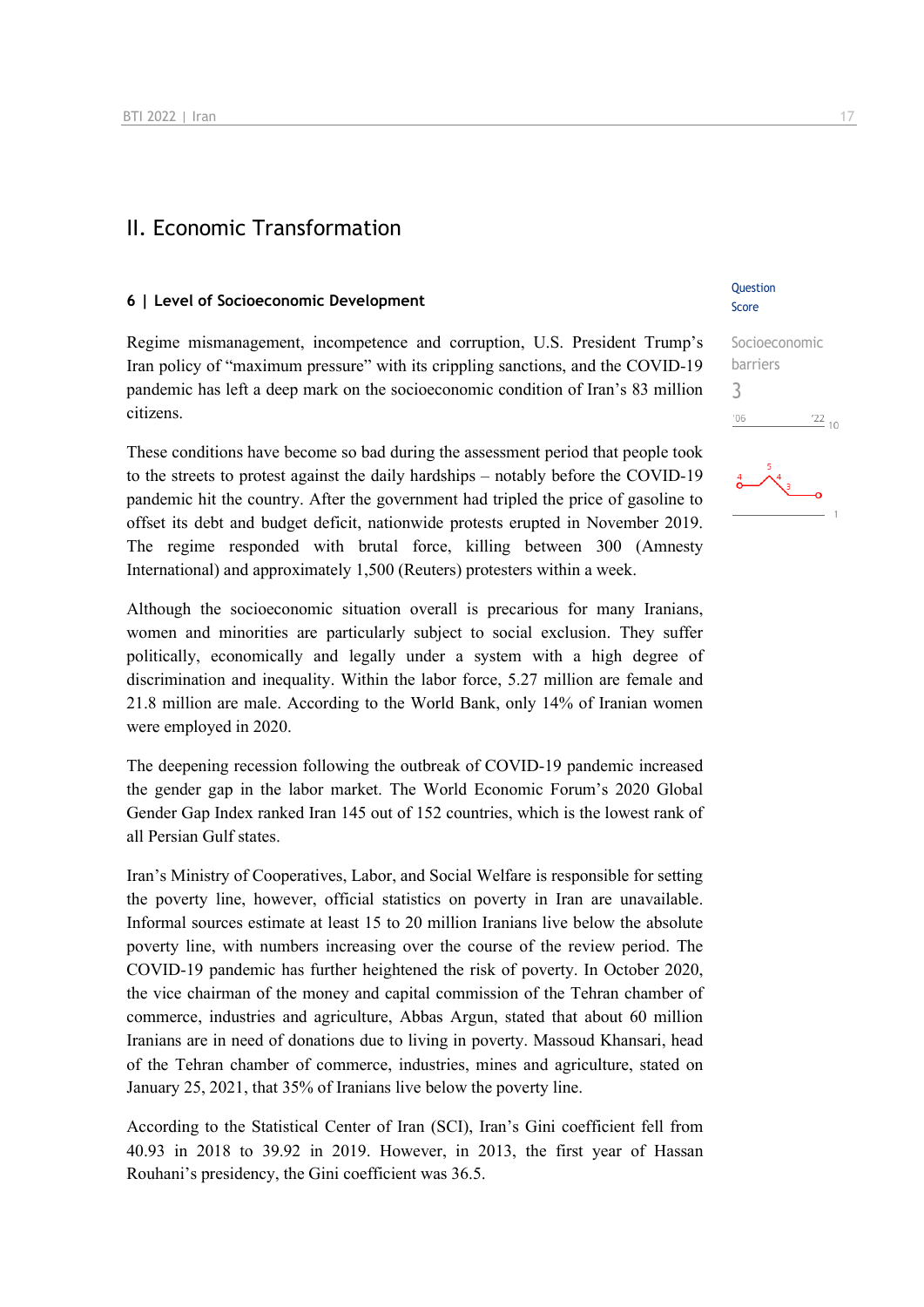The UNDP's 2019 Human Development Index assigned a score of 0.783 to Iran, ranking it 70 out of 189 countries, and therefore still within the group of countries with high human development.

| <b>Economic indicators</b> |          | 2017     | 2018     | 2019     | 2020     |
|----------------------------|----------|----------|----------|----------|----------|
| GDP                        | \$M      | 445345.3 | 294356.7 | 258245.5 | 191718.3 |
| GDP growth                 | $\%$     | 3.8      | $-6.0$   | $-6.8$   | 1,7      |
| Inflation (CPI)            | $\%$     | 8.0      | 18.0     | 39.9     |          |
| Unemployment               | %        | 12.1     | 12.1     | 11.1     | 11.0     |
| Foreign direct investment  | % of GDP | 1.1      | 0.8      | 0.6      |          |
| Export growth              | $\%$     | 1.8      | $-12.5$  | $-29.9$  | $-12.2$  |
| Import growth              | $\%$     | 13.4     | $-29.5$  | $-38.1$  | $-32.4$  |
| Current account balance    | S M      |          |          |          |          |
| Public debt                | % of GDP | 36.9     | 38.5     | 47.9     | 39.5     |
| <b>External debt</b>       | \$ M     | 6819.1   | 5773.7   | 4855.4   | 5451.2   |
| Total debt service         | \$ M     | 490.4    | 193.8    | 334.0    | 328.4    |
| Net lending/borrowing      | % of GDP |          | ä,       |          |          |
| Tax revenue                | % of GDP |          |          |          |          |
| Government consumption     | % of GDP | 13.4     | 12.2     | 11.6     | 11.7     |
| Public education spending  | % of GDP | 3.8      | 4.0      | 3.7      |          |
| Public health spending     | % of GDP | 4.4      | 4.0      |          |          |
| R&D expenditure            | % of GDP | 0.8      |          |          |          |
| Military expenditure       | % of GDP | 3.1      | 2.5      | 2.1      | 2.2      |

Sources (as of December 2021): The World Bank, World Development Indicators | International Monetary Fund (IMF), World Economic Outlook | Stockholm International Peace Research Institute (SIPRI), Military Expenditure Database.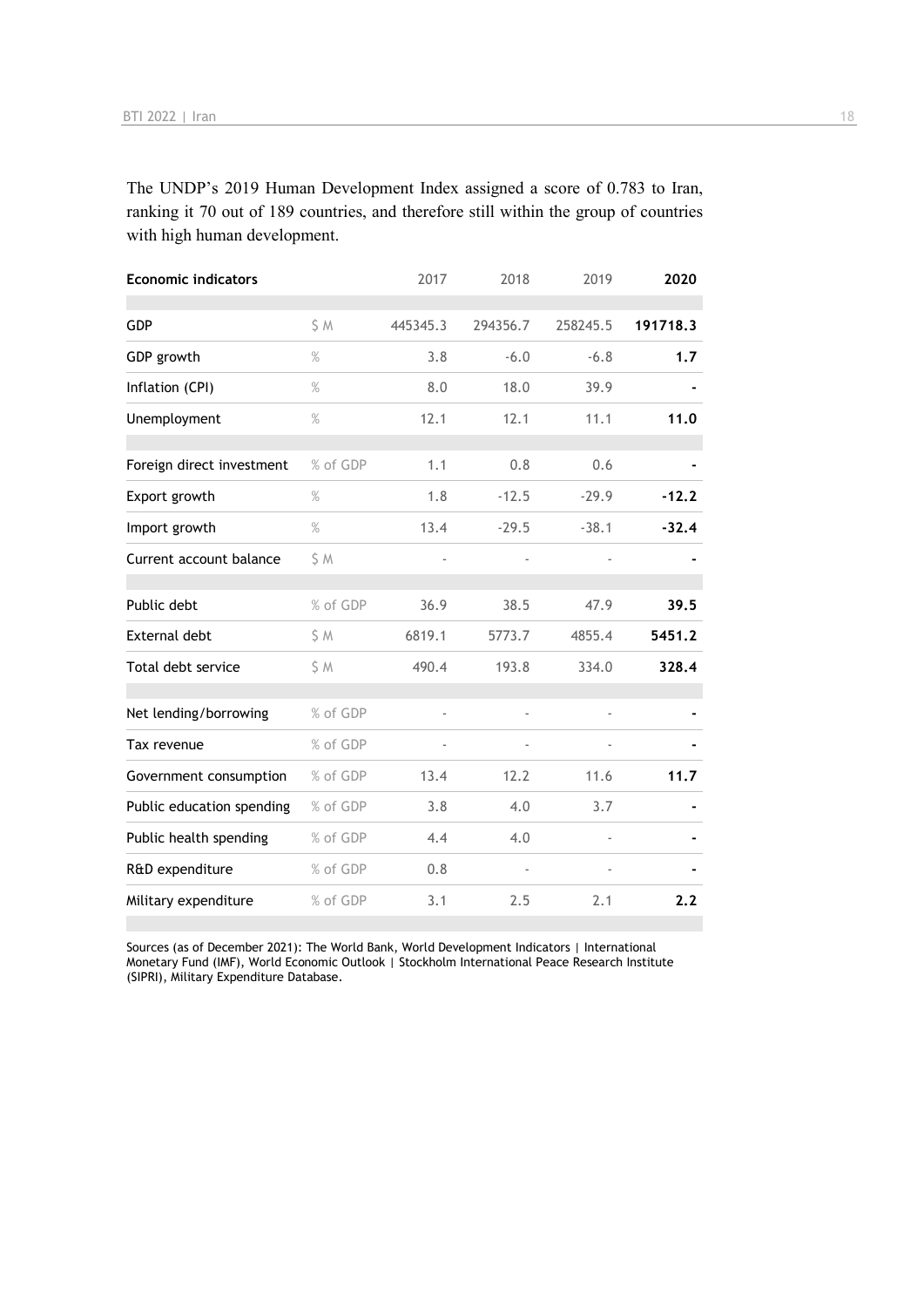#### **7 | Organization of the Market and Competition**

The state sector (state-owned and semi-state-owned companies) accounts for approximately 80% of Iran's economic activity, while the private and cooperative sectors account for 20%. A large number of state-owned enterprises do not belong to the government but to economically strong religious, revolutionary and military foundations ("bonyâds"). These are directly or indirectly controlled by the Supreme Leader and enjoy many privileges, such as tax exemptions and exclusive access to lucrative government contracts.

In August 2020, the Iranian National Tax Administration estimated the informal economy to have reached 37.7% of GDP and tax evasion 3.5% in the fiscal year of 2017/18. The size of the informal market economy was estimated at 5,584 trillion rial (\$24 billion) and the tax evasion estimated to amount to 515 trillion rial (\$2.2 billion). Member of parliament Hadi Ghavami said in late February 2020 that 30% of GDP was linked to the underground economy or smuggling.

In the World Bank's Ease of Doing Business 2020 report, Iran was assigned 58.5 out of 100 points for the category "starting a business," in which it was ranked 127 out of 190 countries. It takes 72.5 days and 10 procedures to start a business and involves costs of 1.1% of per capita GNI.

The primary challenges remain the weak protection of minority investors and underdeveloped financial markets. Iran ranked 164 out of 180 countries in the Heritage Foundation's 2020 Index of Economic Freedom. Among 14 countries in the Middle East and North Africa, Iran is placed at 13, and well below the world average.

Iran also performed poorly in the 2019 Global Competitiveness Index, placed 99 out of 141 countries.

The state has a considerable influence on pricing, fixing the exchange rate and the rate of duty, controlling trade and investment, and managing core industries, especially the oil and petrochemical sectors. The Ministry of Labor and Social Affairs regulates wage levels and calculates inflation and analyzes economic conditions.

Iran's Competition Council is responsible for anti-monopoly measures and privatization. The independence of the council is undermined by the dominant presence of members from the government and the Majles, especially the Supreme Leader and affiliated religious-commercial foundations, such as the Imam Khomeini Executive Headquarters, the Mostazafan Foundation and the Khatam Camp. These members are structurally protected from competition and thus distort free-market principles. As outlined in the BTI 2020 Iran report, the unsuccessful Market organization 2  $06'$  $\frac{22}{10}$ 



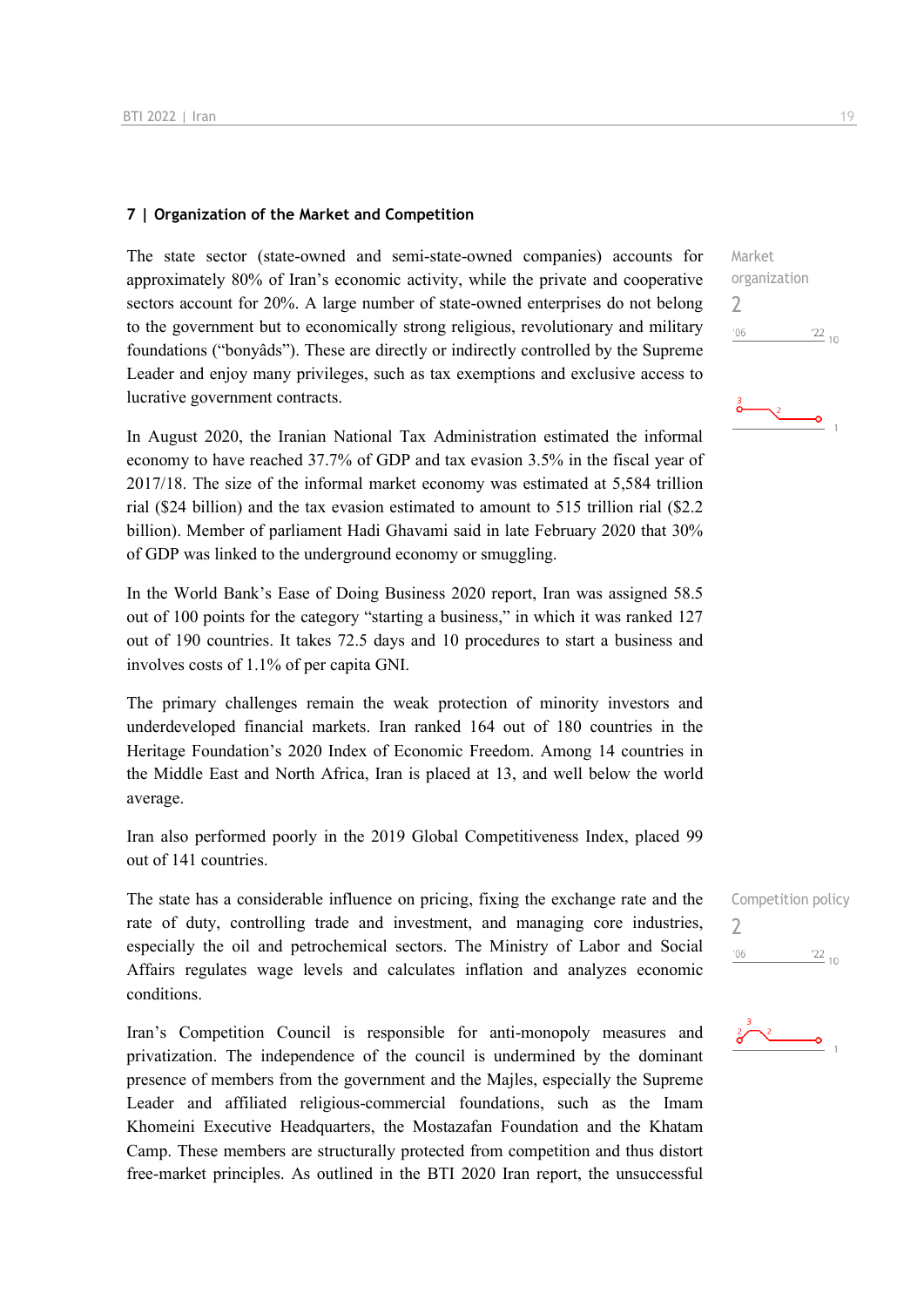price formation for domestically produced cars was a prime example of the weakness of the Competition Council. After long-standing demands from carmakers, the Competition Council voted for a price liberalization of 45% for domestic cars in December 2020, hoping this would eventually lead to lower prices. In reality, the opposite happened, because car manufacturers have successfully lobbied their interests within the country's monitoring institutions.

Hassan Karimi-Sanjari, an automotive expert, told "Dunya-e-Eqtesad" that the sanctions restrict production permits, based on the rules of competitiveness and profitability, and that stemming car imports due to international sanctions could exacerbate the market monopoly. There are approximately 30 automakers in Iran but only the two major manufacturers (SAIPA and Iran Khodro) have been able to continue to produce under sanctions. These two accounted for 95.9% of the passenger car market in the first eight months of the year 2020, thus enjoying a de facto duopoly.

In terms of economic freedom, the 2020 Fraser Global Research Institute report places Iran with 4.80 points at rank 158 out of 162 countries. Compared to the 2017/18 edition, when Iran received 5.72 points, the country has experienced a continuous decline in economic freedom, primarily resulting from its international economic isolation, lack of transparency, and financial corruption. In the 2019 Global Competitive Index, the Islamic Republic of Iran ranked 130 out of 141 countries regarding competition in services, compared to rank 124 out of 140 countries in the 2018 edition.

According to the World Trade Organization, Iran has the third highest level of simple average tariffs (20.1%) among 138 countries. In comparison, Turkey, China and Russia were reported to have 10%, 7.6% and 6.7%, respectively.

Due to the serious economic hit triggered by U.S. sanctions, Iran stopped publishing economic statistics from March 21, 2019, but announced a surprising increase to \$85 billion of foreign trade in March 2020 for 2019, of which \$41.3 billion related to exports and \$43.7 billion related to imports. Most exports went to China and Iraq with approximately \$9 billion each. Turkey accounted for \$5 billion and the United Arab Emirates for \$4.5 billion.

Sources outside Iran suggest exports are on a downward trend, however. China, for instance, reported an average of 75,000 imported oil barrels per day from Iran between January and November 2020, equaling only one-quarter of China's oil imports from Iran in the same period for 2019.

Iran's combined exports to China, South Korea, Japan and India have allegedly fallen to a third from 2019 to 2020.

Liberalization of foreign trade  $\overline{\phantom{0}}$  $\frac{22}{10}$  $^{\prime}06$ 

 $\frac{3}{2}$   $\frac{3}{2}$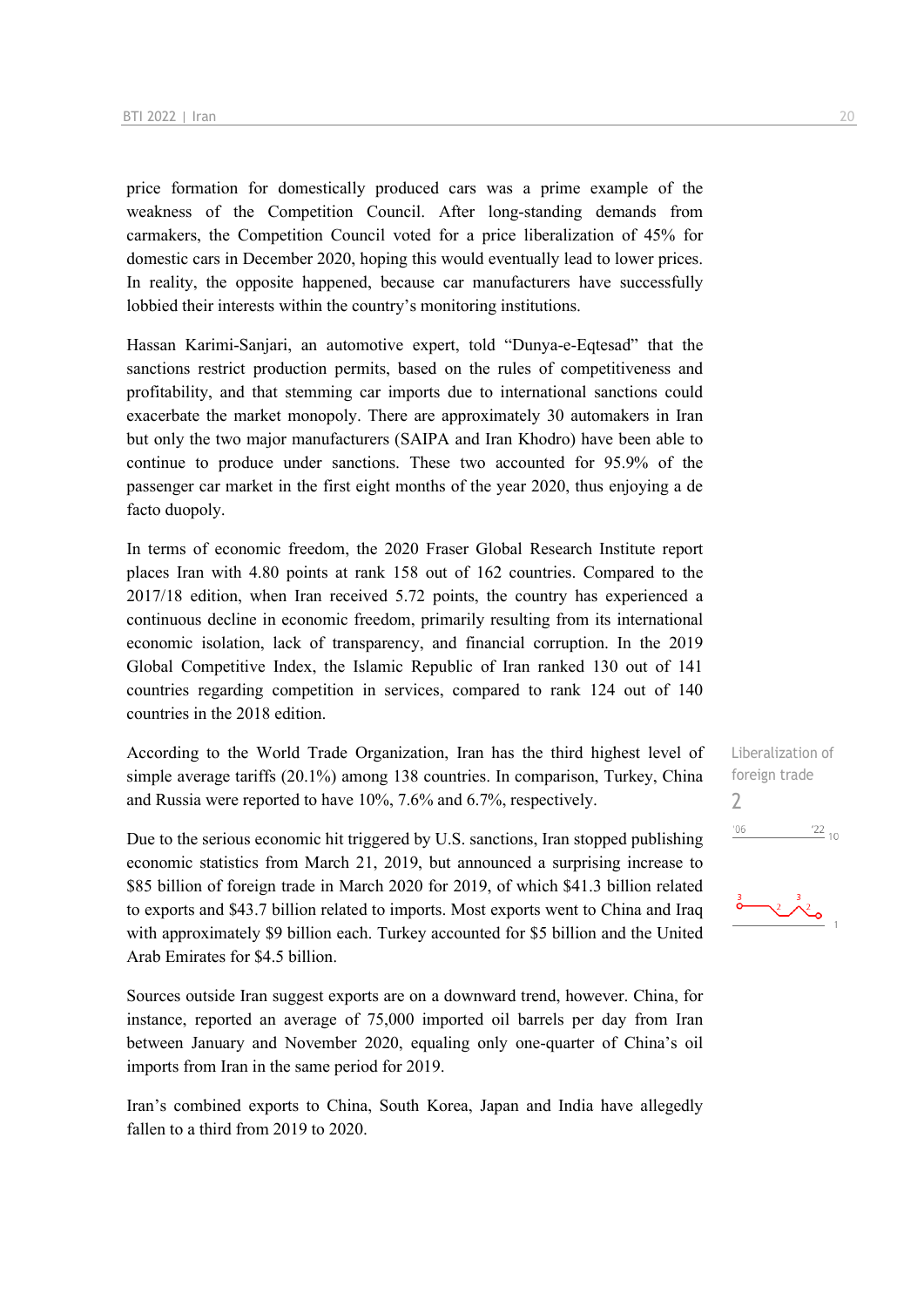Iran boasts the largest Islamic banking system, accounting for a third of the estimated global total of Islamic banking assets. However, the majority of Iranian banks (18 as of September 2020) are included on the U.S. sanctions list. In June 2020, there were eight state banks (Bank Melli with 3,330 branches being the largest), two al-Qard al-Hassan banks (the financial and banking arm of Lebanon's Iran-backed Hezbollah group; non-profit banks with interest-free loans: Qarz al-Hasaneh Mehr Iran Bank and Qarzol-Hasaneh Resal) and 16 private banks (dominated by Bank Saderat with 2,704 branches). Private banks are typically controlled by influential people close to the regime. Iran's outdated bank system functions well only at the micro level of paying bills and salaries and holding customers' savings. The nontransparent and omnipresent involvement of regime members prevents state-of-the-art working structures. The COVID-19 pandemic may trigger modernization through the rise of mobile banking, increasing electronic services and the use of ATMs.

Iran's central bank (CBI) is not independent from political interference. It is responsible for maintaining price stability and the stability of the banking system and is charged with enforcing prudential regulation of banks.

In the 2019 Global Competitive Index, Iran ranked 136 out of 141 countries regarding the soundness of its banks. The Financial Action Task Force (FATF) has consistently called on the Islamic Republic's banking system to comply with international standards in fighting money-laundering and terrorist financing. After four years, negotiations between the FATF and Iran have been deemed a failure, which explains why Iran still has no access to the SWIFT system.

#### **8 | Monetary and fiscal stability**

Despite U.S. sanctions, the Tehran Stock Exchange's overall index recorded the world's largest growth, from 159,855 points in February 2019 to 1,398,000 points at the end of December 2020 (a record high of two million points was recorded in August 2020). This was largely due to a significant number of small shareholders who, at the invitation of the government and to compensate for growing poverty, bought shares of state-owned companies in the stock market so that the government could address part of its budget deficit. The major losses since August 2020 pushed many investors back into extreme poverty.

Although the CBI attempted to control Iran's currency stability, the Iranian rial strongly depreciated in open markets from 190,000 rials per U.S. dollar in July 2020 to nearly 300,000 rials two months later – a stark contrast to the official rate of 42,000 rials used by exporters and used for imports of state-subsidized food and medicine.

Banking system





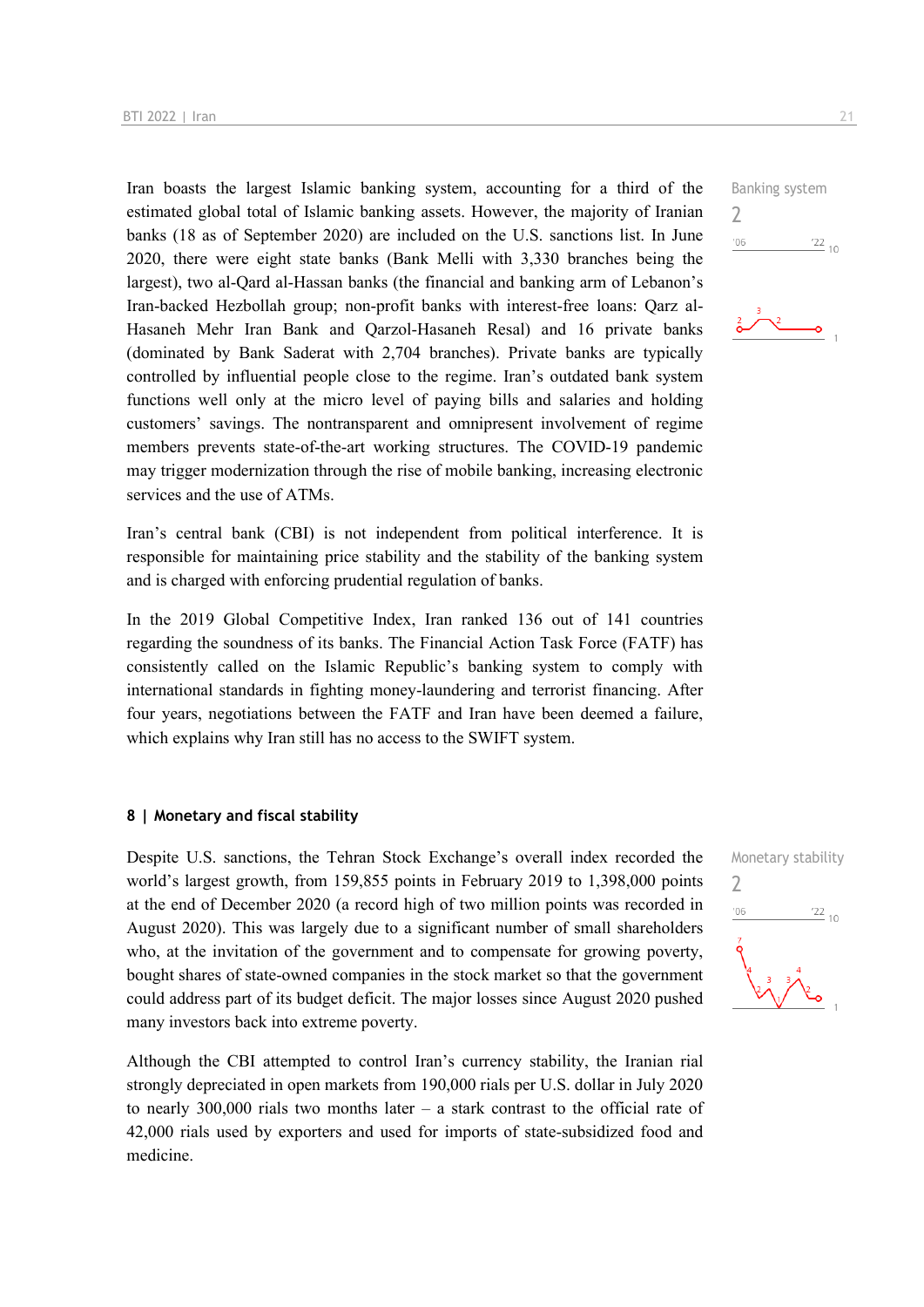High inflation of 41% in 2019 meant Iran was grouped into the world's top four countries of demonetization (alongside Argentina, Sudan and Venezuela). For 2020, the IMF reported a still worrying 30.5% inflation rate. In March 2020, the CBI announced plans to lower the rate of inflation to 22%. Price hikes in food (84% for chicken and 88% for eggs) within a year (between October 2019 and October 2020) led to an overall decline in calorie intake among the general population. Iran's Parliament Research Center stated that the consumption of meat each month was only 25 grams per person.

Rouhani's government predicted oil exports of 1 million barrels per day at \$50 per barrel for the Iranian calendar year 1398 (March 20, 2019 – March 20, 2020), resulting in a total income of \$18 billion. U.S. extraterritorial sanctions and the contraction of global oil prices (the latter due to the coronavirus pandemic) rendered these calculations unrealistic. Between March and December 2020, the oil price averaged only \$39 per barrel, down from an average of \$64 per barrel in 2019. The IMF estimated in October 2020 that the general government gross debt of Iran would reach approximately \$260 billion in 2020, equaling 44% of Iran's GDP. This would mark an increase on the gross debt of \$118 billion recorded in 2018, before U.S. sanctions were reimposed. Iran's total budget deficit was expected to reach \$58 billion in 2020 (compared to approximately \$17 billion in 2019), equivalent to one-tenth of the country's economy. Withdrawals from the country's National Development Fund (NDF), hard currencies held by the CBI, and the issuing of bonds to the value of approximately \$6 billion were used to try to help make up the deficit.

The government aimed to raise 1,000 trillion rials (\$5.8 billion) through the issuing of bonds. By the end of September 2020, the CBI had conducted 21 auctions in which government bonds worth 716.3 trillion rials (approximately \$3 billion) were sold to banks, financial institutions and other investors.

In January 2021, the Iranian parliament gave the government approval to borrow \$5 billion from Russia. This credit should assist with financing infrastructure projects such as transport and rail networks.

Fiscal stability 3 $-06$  $\frac{22}{10}$ 

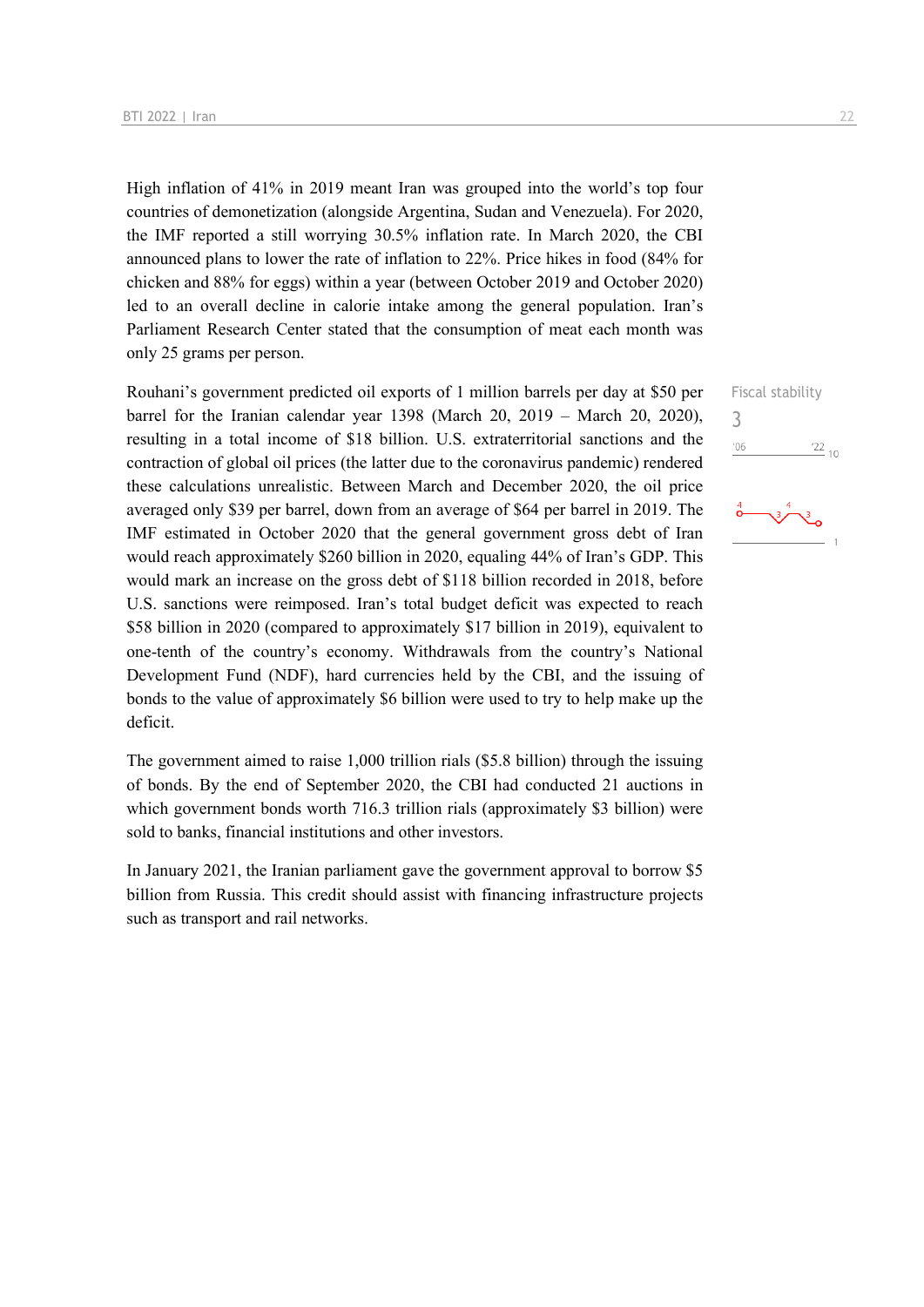#### **9 | Private Property**

The constitution grants Iranians the right to establish private businesses and to own private property. However, bribes and kinships within the circle of power are necessities when it comes to medium and large-scale projects. Ordinary citizens without such privileges are discriminated against, especially by the clerical taxexempt foundations and institutions that are close to the establishment and IRGC entities. While no authorities scrutinize these clerical bodies, corrupt judges help the privileged to confiscate the property of others.

The Heritage Foundation's 2020 Index of Economic Freedom gave Iran a score of 36.9 in terms of property rights, classifying it as a "repressed state." The 2019 Global Competitiveness Index ranked Iran 123 out of 141 countries in terms of property rights.

According to the Supreme Audit Court, 894 former state enterprises worth 1,490 trillion rials (approximately \$3.5 billion) were privatized between 2001 and 2018. However, only 23% were sold to genuine private investors, as Adel Azar, president of the Supreme Audit Court since 2016, has stated. Meanwhile, military, security and public institutions such as the Social Security Organization (SSO) benefited greatly from the privatization of enterprises, receiving around 60% of the proceeds. Transferring state-owned enterprises to IRGC-affiliated construction conglomerates and religious-commercial foundations, which are subordinated to the Supreme Leader, has been a very lucrative arrangement for the Iranian regime.

The government has attempted to embellish its privatization policy. Minister of Economic and Finance Affairs Farhad Dejpsand claimed that in 2019 Iran had generated 60,000 billion rial from privatizations, and in the first six months of 2020 320,000 billion rial. He further claimed that all privatizations were conducted transparently at the stock market. Among the most striking examples of cosmetic privatization has been "Sahâm-e Edâlat" ("Justice Shares"), invented under former President Ahmadinejad and sold to people in need for half of their face value. The control and management of these shares are predominantly in the hands of state institutions. According to Ali-Akbar Karimi, a member of the economic committee of the Iranian parliament, approximately 40 million people owned Sahâm-e Edâlat shares in June 2020, with a total value of 2,000,000 billion rial (\$12 billion). Ayatollah Khamenei had approved these Sahâm-e Edâlat sales at the end of April 2020, hoping to make the country's investment market flourish in the short term. Similarly, "Shestâ" shares for investments in the oil, gas, pharmaceutical and chemical industries were put up for sale with an estimated value of more than 200,000 billion rial (\$1.2 billion) in March 2020.

Property rights 3  $\frac{22}{10}$  $^{\prime}06$ 

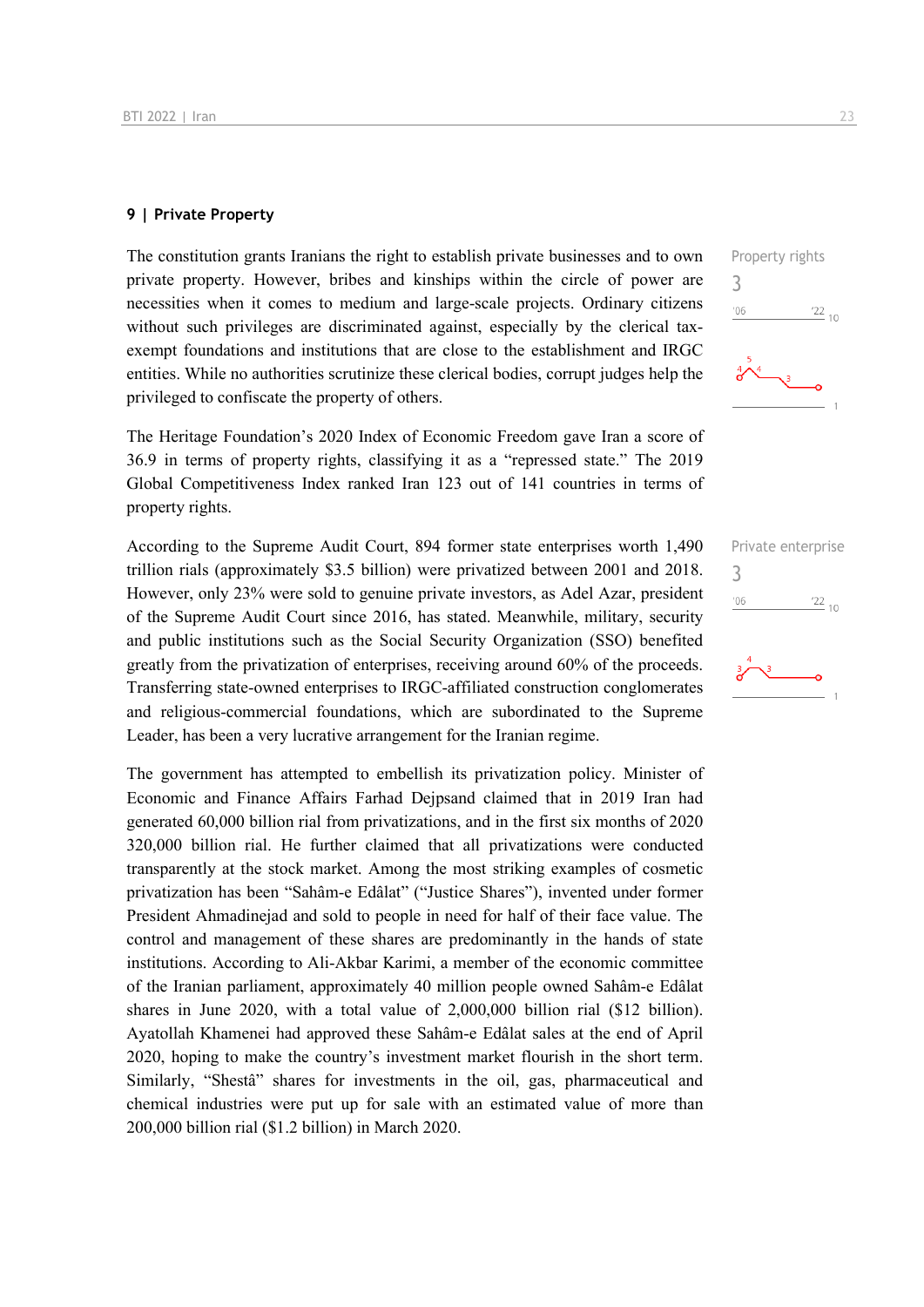#### **10 | Welfare Regime**

The religious-revolutionary regime since 1979 has cultivated "bonyâds" (formally religious foundations that are heavily involved in economic activity while being tax-exempt) that aim to improve the social security and welfare of vulnerable people. The Foundation of Martyrs and Martyr Affairs, the Imam Khomeini Relief Committee (IKRC), the 15th Khordad Foundation and the Bonyad-e Mostazafan Foundation for the Oppressed and Disabled Veterans and others play an important role in the country's social security and welfare systems, albeit under the supervision of Supreme Leader Ali Khamenei.

According to the World Bank, Iran's total expenditure on health care in 2018 amounted to 8.7% of GDP, which was supposed to increase to 9.1% and 9.6% in 2019 and 2020, respectively, according to government sources. The Iranian Social Security Organization (SSO) provides pensions as well as health and unemployment insurances. The Ministry of Health and Medical Education estimates that 39 million Iranians have health insurance from the SSO; the Iran Health Insurance Organization (IHIO) is the second largest health insurance provider, covering a further 34 million Iranians. However, political interference is a serious problem: the government owes approximately 3,000,000 billion rial (\$15 billion) to SSO and wanted to clear the debt by issuing government shares, which it did, reducing the overall debt to \$12 billion by January 2021. However, this arrangement forced the SSO to borrow money, resulting in it facing bankruptcy, and putting the pensions of about 80% of retirees and employed people at risk. As many as 44 million families of Iranian citizens are covered by the SSO. This precarious situation poses the risk of provoking new social protests.

Cash handouts of 455,000 rials (approximately \$1.9) per person per month help contain poverty only in the short-term, if at all. The high inflation rate erodes its value and reduces the poverty-reducing effect of the payment significantly. To fight the negative impact of the COVID-19 pandemic, the government announced in October 2020 that one-third of the population would receive a grant for four months for the amount of 1,000,000 rial (\$4) per person. The Corona Livelihood Support Program of the ministry of welfare reported that 34 million people received corona livelihood assistance in October 2020, among them nearly 9 million who received 1,200,000 rial from the relief and welfare committee. According to the Parliament Research Center, between 2.8 million and 6.4 million Iranians have lost or will lose their job due to the COVID-19 pandemic.

The government was unable to adequately reimburse companies and people during the pandemic due to lack of revenue, which are the result of the U.S. sanctions and the mismanagement of the Iranian state.

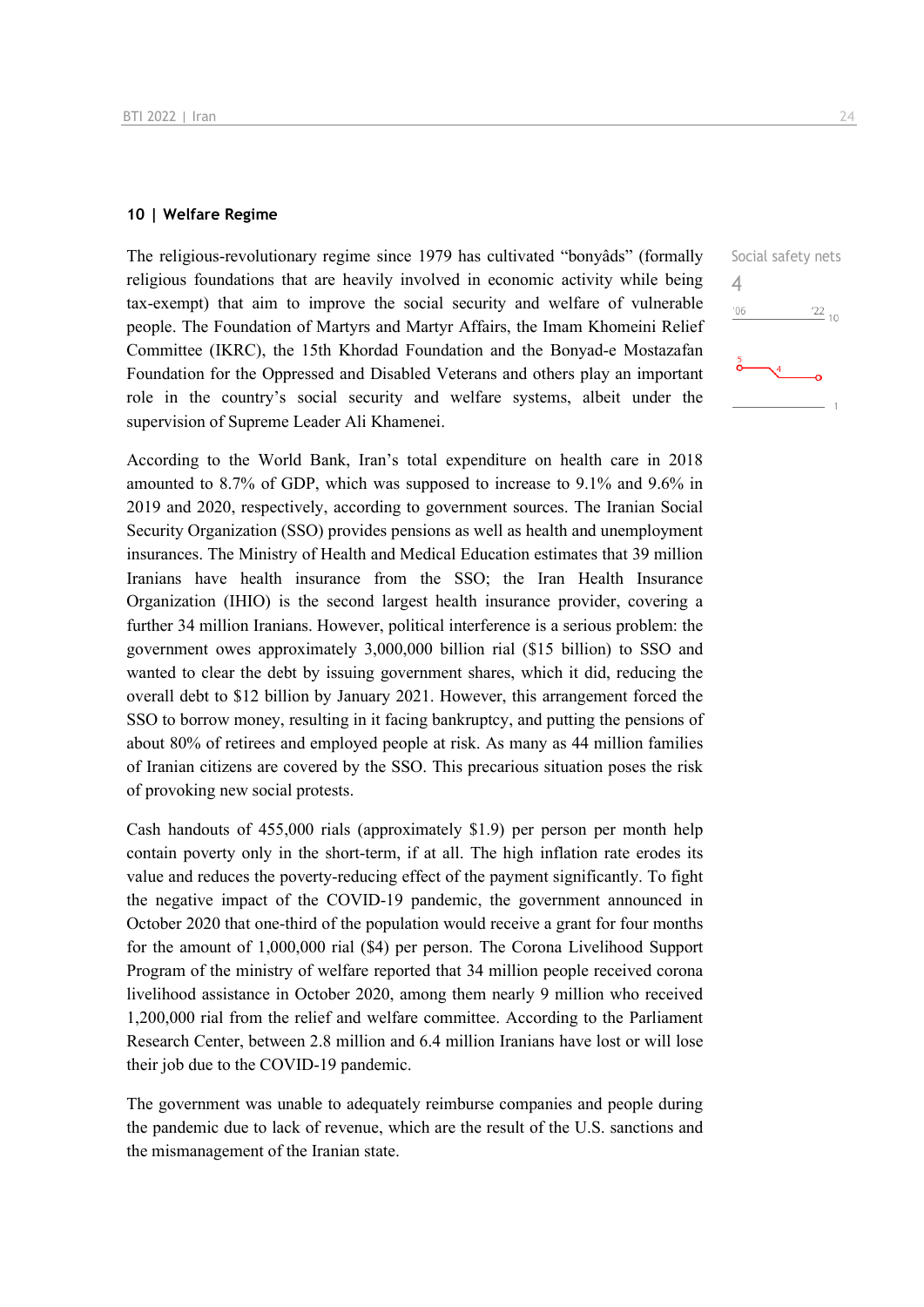The divisions between left and right, and then conservative/hard-liner and reformist, have changed to loyalists ("insiders") and "outsiders." The determining characteristic is the degree of obedience to the Supreme Leader of the Islamic Republic. The insiders and their entourage have access to political and economic resources due to the close connection to the central circle of power, while the outsiders remain deprived of this. A prime example is ex-President Ahmadinejad, who fell into disfavor when he no longer obeyed Khamenei and even criticized him indirectly.

The Islamic Republic strongly oppresses and discriminates against religious minorities, especially the estimated 350,000 Bahais and some Muslim groups that do not align with the regime. While four religions are officially recognized (Islam, Christianity, Judaism and Zoroastrianism), the Bahais are Iran's largest religious minority. They are the victims of severe socioeconomic exclusion, along with the notable groups of Sunni Muslims, Christians, Dervishes and Jews. Members of minorities do not hold high offices and are often discriminated against in daily life, including through arrests and victimization, suspension of business licenses and closures of shops. In May 2020, seven Bahai followers were sentenced to 33 years in prison for their religious convictions.

The unemployment rate (15-64-year-olds) for women (19.2%) is twice that of the rate for men (10.6%) The World Bank recorded a figure of 19.5% for females as a percentage of the total labor force in 2020. The Statistical Center of Iran (SCI) reported an economic participation rate of 71% for men and 17.5% for women. According to the SCI, only five countries (Algeria, Iraq, Jordan, Syria, and Yemen) had a worse women's economic participation in 2019 worldwide.

The female-to-male enrollment rate was 1.1 in primary education (with 110.7% gross enrollment rate), 1.0 in secondary education (86.3% gross enrollment) and 0.9 in tertiary education (62.8% gross enrollment; World Bank, 2020). Literacy rates were 90.4% for men and 80.8% for women in 2016 (85.5% in total).

According to the 2020 Global Gender Gap Index, the number of women in ministerial positions was 6.5% in comparison to 93.5% for men. President Rouhani does not have a single woman in his current cabinet. In 2017, President Rouhani appointed two female vice presidents (Masoumeh Ebtekar and Laya Joneydi) and one female adviser (Shahindokht Molaverdi, Iran's former vice president for women's affairs).

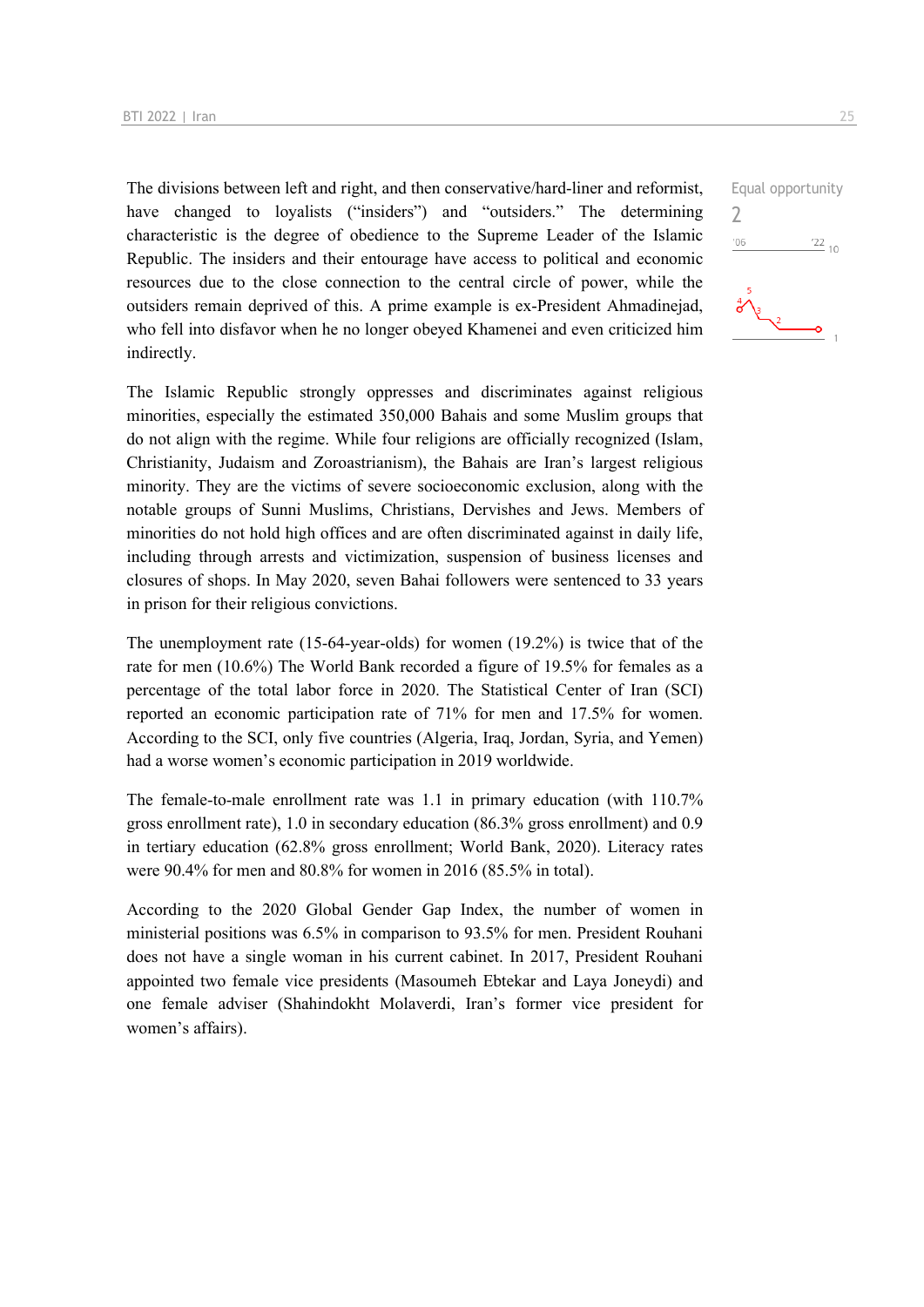#### **11 | Economic Performance**

Iran's GDP reached \$610.66 billion in 2020, compared to \$583.7 billion in 2019 and \$435.59 billion in 2018. Real GDP growth contracted from 12.5% in 2016 to - 5.4% in 2018, -6.5% in 2019 and -5% in 2020, as published in the IMF Iran data mapper.

Donald Trump's campaign of "maximum pressure" reduced Iran's oil exports from 2.6 million barrels per day (bpd) in May 2018 to approximately 700,000 bpd in 2020. Iran's non-oil GDP, however, grew by 1.1% in 2019/20, driven by growth in the agriculture and manufacturing sectors.

The inflation rate (CPI) decreased from 41% in 2019 to 30.5% in 2020. The unemployment rate increased from 10.7% in 2019 to 12.2% in 2020.

The director general of the Islamic Republic of Iran's Customs Administration (IRICA), Mehdi Mir-Ashrafi, announced an increase in foreign trade in 2019 to \$85 billion and added that \$41.3 billion of this was related to exports and \$43.7 billion to imports. Regarding Iran's import partners, Mir-Ashrafi said that China was Iran's primary import partner with \$11.2 billion, followed by the UAE with \$8.9 billion, Turkey with \$4.9 billion, India with \$3.6 billion, and Germany with \$2.1 billion.

For the Iranian calendar year 1399 (March 2020 – March 2021), Mir-Ashrafi reported that from March to November 2020, there were \$25.1 billion in non-oil exports, marking a 20% decrease compared to the same period in the previous year. He added that in the same nine months the country's imports had dropped by 17% to \$26.8 billion.

The IMF estimated in September 2020 that the Iranian government's net debt will reach approximately \$260 billion by 2020. This figure is equivalent to 44% of the country's GDP. In 2018, before U.S. sanctions were reimposed, the government's net debt was below \$118 billion, meaning the net debt more than doubled within these two years.

According to the CBI, a large part of Iran's foreign exchange reserves have been frozen abroad. While official numbers were not disclosed, Iran's state-run media estimated the country's frozen assets in Chinese banks at approximately \$20 billion, in Iraqi banks at \$6 billion (which is earmarked for gas and electricity imports from Iran), approximately \$7 billion in both South Korea and India, and approximately \$1.5 billion in Japan. Thus, while Iran's foreign exchange reserves declined from \$122 billion (2018) to \$85 billion (2020), according to IMF estimates, in fact just \$8.8 billion appears to be available to the regime.

 $\frac{22}{10}$ 



3

 $-06$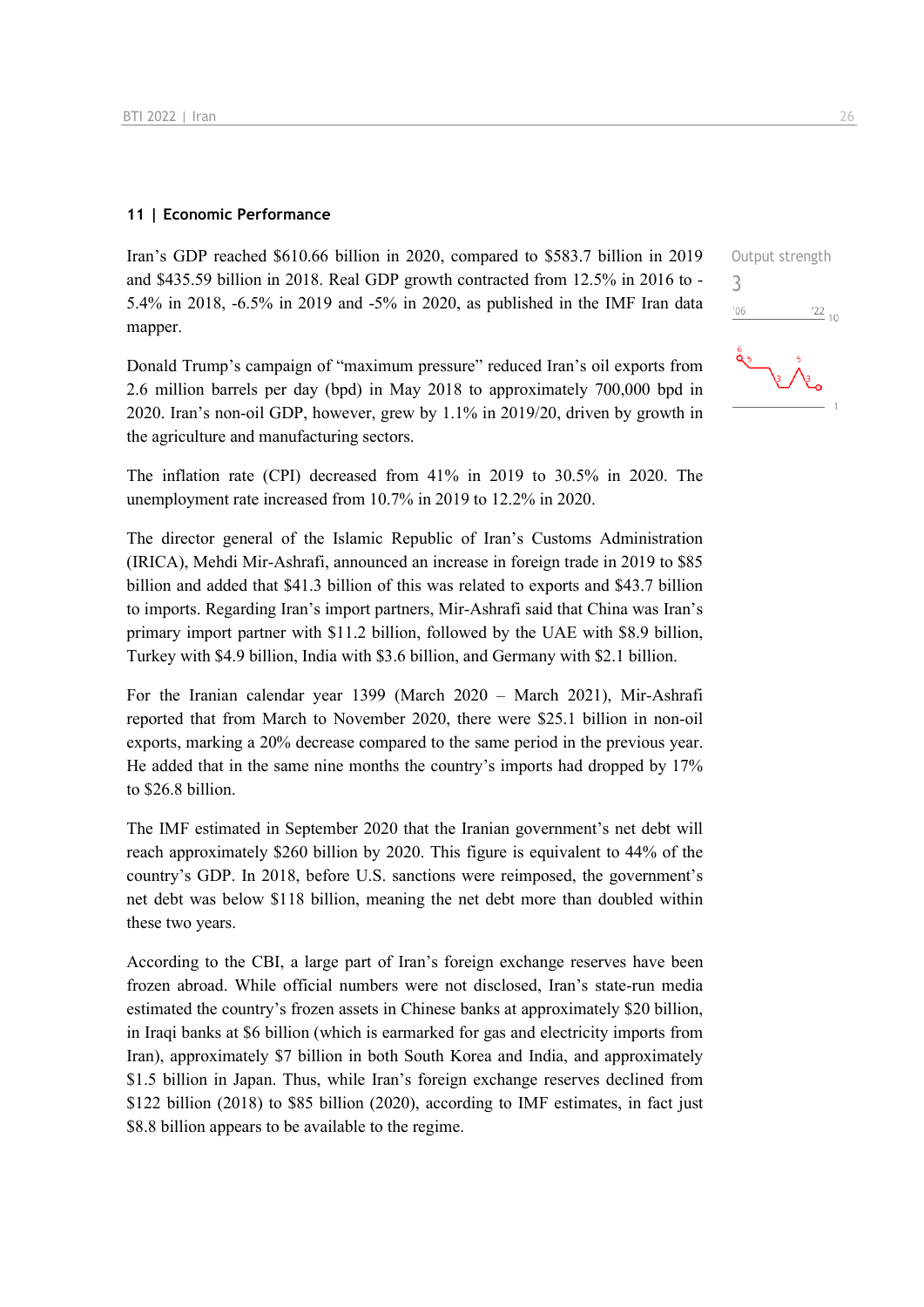#### **12 | Sustainability**

Iran's ecological crisis contributes to a range of economic hardships, health problems, social disruptions and citizens protests. Key challenges include almost exhausted groundwater resources, climate change, deforestation, land degradation, air pollution and the loss of biodiversity.

In April 2019, devastating floods killed 77 people and caused more than \$8 billion worth of damage in 25 provinces. This catastrophe was abetted by decades of deforestation, destruction of riverbanks and other ecologically harmful measures. Warnings by experts were continuously disregarded, and environmental activists were instead arrested. In September 2020, Isa Kalantari, the head of Iran's department of environment and former minister of agriculture, affirmed that water shortages posed a serious danger to the country, noting that some territories may even become uninhabitable in the future if water consumption remained at its currently high, unsustainable level. The inefficient agricultural sector, responsible for 90% of groundwater consumption, adds to this imminent danger.

Air pollution is another major concern and has already led to rising numbers of hospitalizations. Besides the notorious situation in Tehran, where the air quality index reached unhealthy levels of pollution on 57 days in the Iranian year 1399, the provinces of Isfahan, Alborz, Markazi, Qazvin, Qom, East Azerbaijan, West Azerbaijan, Khuzestan, and Yazd also suffer from poor air quality. Due to high levels of polluted air, schools and universities have on occasion been closed for many days. The main cause of bad air quality is the burning of substandard diesel fuel. In December 2020 and January 2021, electricity was cut in Tehran between midnight and the early morning hours for apparently ecological reasons, with Kalantari presenting these measures as a choice between "either gas or fresh air."

The government's 2019 - 2020 budget devoted only 0.01% of the total to environmental issues.

While still perceived as comparatively well developed (a score of 0.756 in the 2019 U.N. Education Index), Iran's education sector, like all sectors, suffers from both externally imposed sanctions and blatant internal mismanagement and the predominance of religious dogmas over rational decision-making.

According to the World Bank, Iran's GDP share for education was 4.0% in 2018. R&D spending doubled from 2015 to 2018, reaching 0.8% of GDP; the budget of the ministry of science, research and technology has increased from approximately 134,000 billion rials in 2019 to 209,000 billion rials in 2020. However, observers believe that this 10% increase will not be sufficient to even pay the salary bill, meaning there is in fact little to spend on educational development or infrastructure at present.

Environmental policy 2  $^{\prime}06$  $\frac{22}{10}$ 



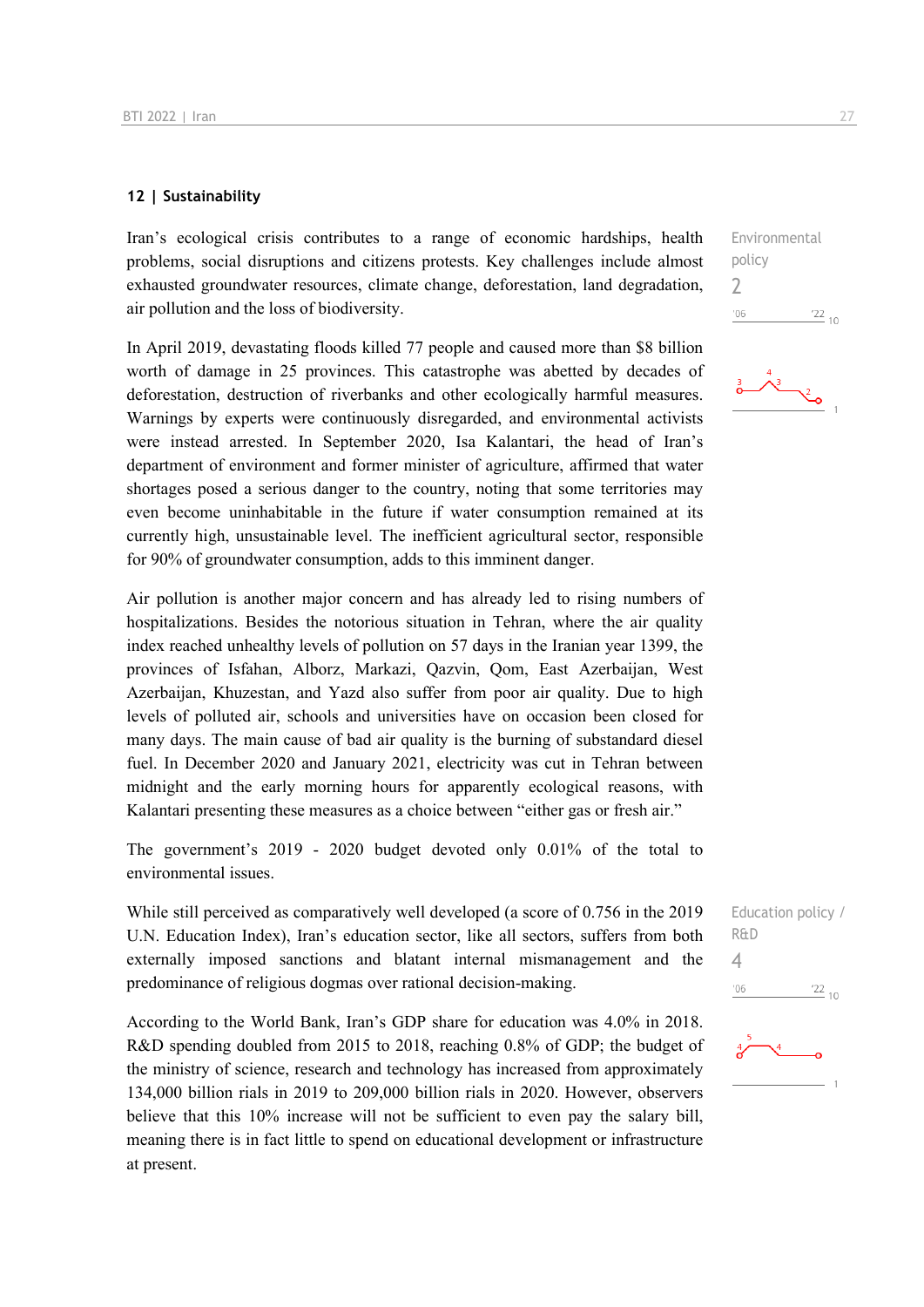The adult literacy rate was 85.5% in 2018. While progress is being made, the Parliament Research Center reported in 2018 that almost nine million Iranians are suffering from absolute illiteracy.

The number of school students increased from 14 million in 2018 to over 15 million in 2020.

Those who complete tertiary education suffer disproportionately from high unemployment: according to the statistics center of Iran, approximately 40% of the unemployed people in the country are university graduates. This segment of the population can be referred to as the "middle-class poor" (i.e., those with a middleclass university education and concomitant expectations but who are economically poor). They were a key force behind the nationwide uprisings in 2018 and 2019.

Between 150,000 and 180,000 highly educated young people leave Iran every year to live and work abroad. Approximately 900 university lecturers left Iran in 2020 alone, according to Iranian Minister of Science, Research and Technology, Mansour Gholami.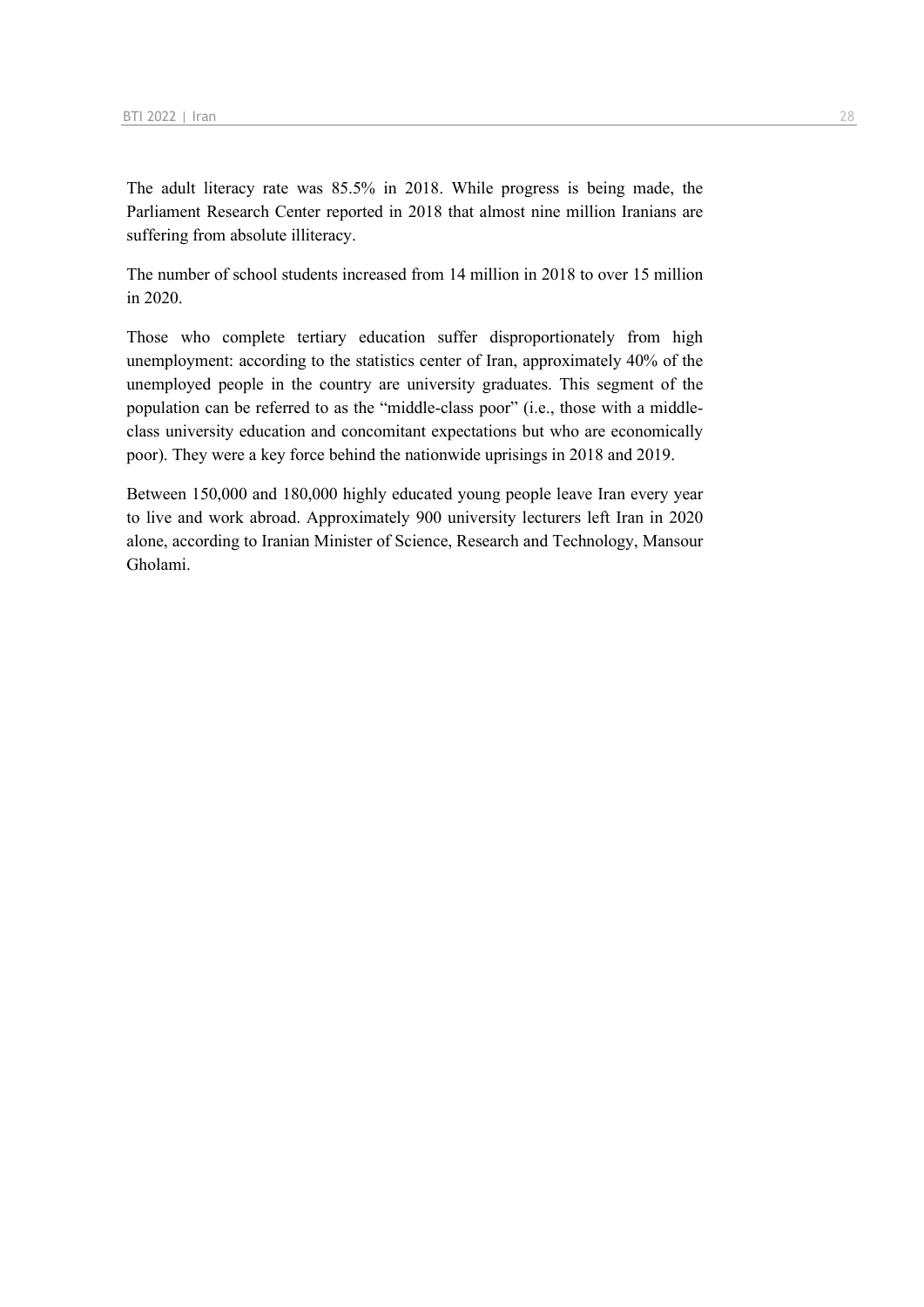## Governance

## I. Level of Difficulty

Iran has the world's fourth largest proven oil reserves (11% of the globe's total proven oil reserves) and the second largest natural gas reserves (after Russia), making the country a potential energy superpower. Its population is classified as well educated, and the potential for lucrative tourism is high, both for religious pilgrims and culturally interested travelers. Thus, Iran has many potential structural advantages.

Religious and ideological dogmas, however, prevent Iran from exploiting its enormous potential. Iran's ailing oil and gas industry is in urgent need of foreign investment in order to guarantee production and export. Important sectors such as civil aviation and other industrial sectors urgently need modernization to remain competitive. Leisure travel (e.g., beach tourism) remain unviable due to religiousideological barriers. Inflation is high, and Iran's currency, the rial, is on a continuous trend of depreciation.

Iran's ideological hostility to Israel and the U.S. and its aggressive military foreign policy have led to the country's isolation. U.S. sanctions have crippled Iran's economy, as other industrialized countries are forced by U.S. pressure to minimize their cooperation with Iran.

The COVID-19 pandemic has had a substantial impact on Iran, which was already in a weakened state. According to the ministry of health, until December 21, 2020, 1,200,465 people in Iran have been infected and 54,693 people have died from COVID-19. On December 26, 2020, state news agency IRNA predicted that the financial losses of the Iranian syndicates would be at least 8,000 billion rial (c. \$32,000,000) by the end of the year. Iran's chamber of trade unions announced that approximately 1.4 million guilds have been directly affected by the coronavirus pandemic, while agricultural exports have fallen by at least 10% and farmers' income by an average of nearly 8%. The future outlook is also worrying: between 2.8 and 6.4 million Iranians are expected to lose their jobs because of the pandemic. For 2021, the trade deficit is expected to widen dramatically, with exports reaching a maximum of \$30 billion while approximately \$35 billion will be required to pay for necessary imports.

For Iran's ideological-religious regime, costly regional interventions, whether in Lebanon, Syria or Yemen, are more important than the prosperity of the Iranian population and the modernization of the country. Iranian reformists have been coopted by the political system and as such there is no hope for fundamental changes in the country's position. It is the political system itself which is the major constraint on Iran's sociopolitical development.

**Structural** constraints  $\frac{22}{10}$  $-06$ 

7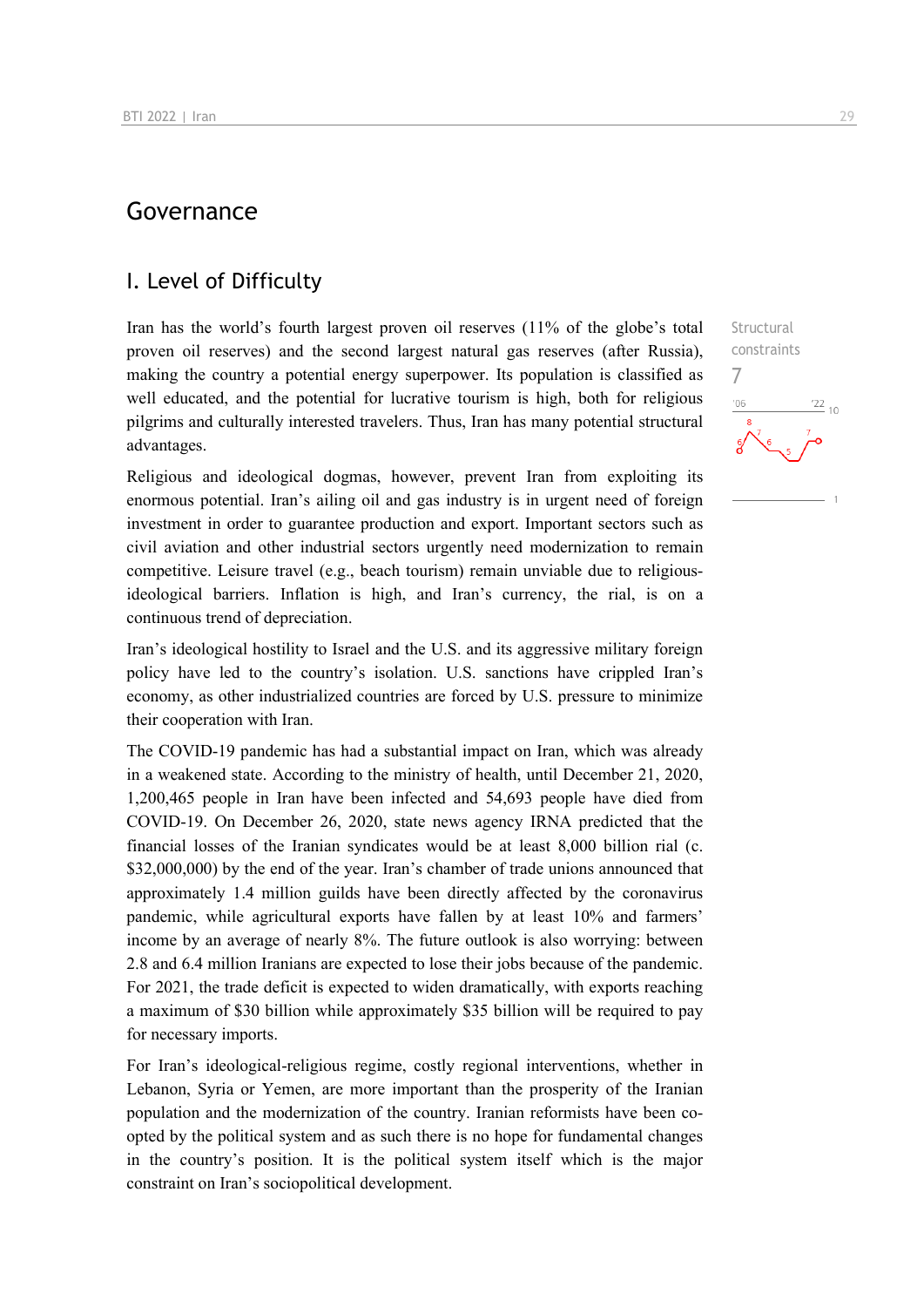The Islamic Republic of Iran promotes activities that are aligned with the ideology of the regime, particularly religious gatherings and ceremonies. Independent associations and critical organizations are, however, not tolerated. Even environmental activists who criticize the state's destructive environmental policies have been arrested and tortured.

The appointment of hard-liner Ebrahim Raisi as chief justice in March 2019 was a signal to Iranian civil society that times were going to become even more difficult: Raisi was involved in the killing of thousands of prisoners at the end of the Iran-Iraq War in 1988. According to Human Rights Activists (HRA), an organization operated by Iranian oppositionists based abroad, 211 activists from various political and civil society groups were arrested and sentenced to long terms of imprisonment, lashes, and large fines during the first six months of Raisi's tenure (March – September 2019).

These repressions notwithstanding, a new generation of civil society activists in fields like women's and young people's rights, community solidarity and the environment has emerged. Although their numbers are not large, they have initiated creative civic initiatives, both online and offline, such as "I am Lake Urmia." This movement successfully mobilized supporters and raised awareness of environmental degradation of Iran's Lake Urmia and pushed for action to prevent the lake from being completely destroyed.

Iran has become a polarized nation because of its religious-ideological, incompetent and extremely corrupt rulers and officials.

The deepest division is between the rulers and the citizens. A powerless citizenry and a government that cannot (and does not want to) forge links between rulers and citizens has led to widespread erosion of trust and resilience in Iranian society. Two nationwide protests in just two years with slogans protesting against the entire sociopolitical system show the deep wounds caused by an immensely repressive regime. An atmosphere of discontent and violence permeates a frustrated, fragile and atomized society. The statistics on the growth of social violence are extremely worrying. Street and neighborhood clashes, in which blunt weapons and firearms are all too easily used, have increased significantly. According to the ministry of health, in 2019 quarrels and fights are the second leading cause of death in emergency departments. Gallup's Global Emotions 2019 ranked Iran among the angriest and most depressed nations in the world.

The political pressure is aggravated by social restrictions and lack of freedoms, embodied by strict moral codes. Increasing poverty adds to economic pressure and has been exacerbated by the coronavirus pandemic. The gap between the affluent middle and upper class, and those who do not have enough to live a dignified life is widening. Tellingly, this middle class did not participate in the two nationwide protests between 2017 and 2019.



| Conflict intensity |                 |
|--------------------|-----------------|
| '06                | $\frac{22}{10}$ |
| $\frac{5}{9}$ 4    |                 |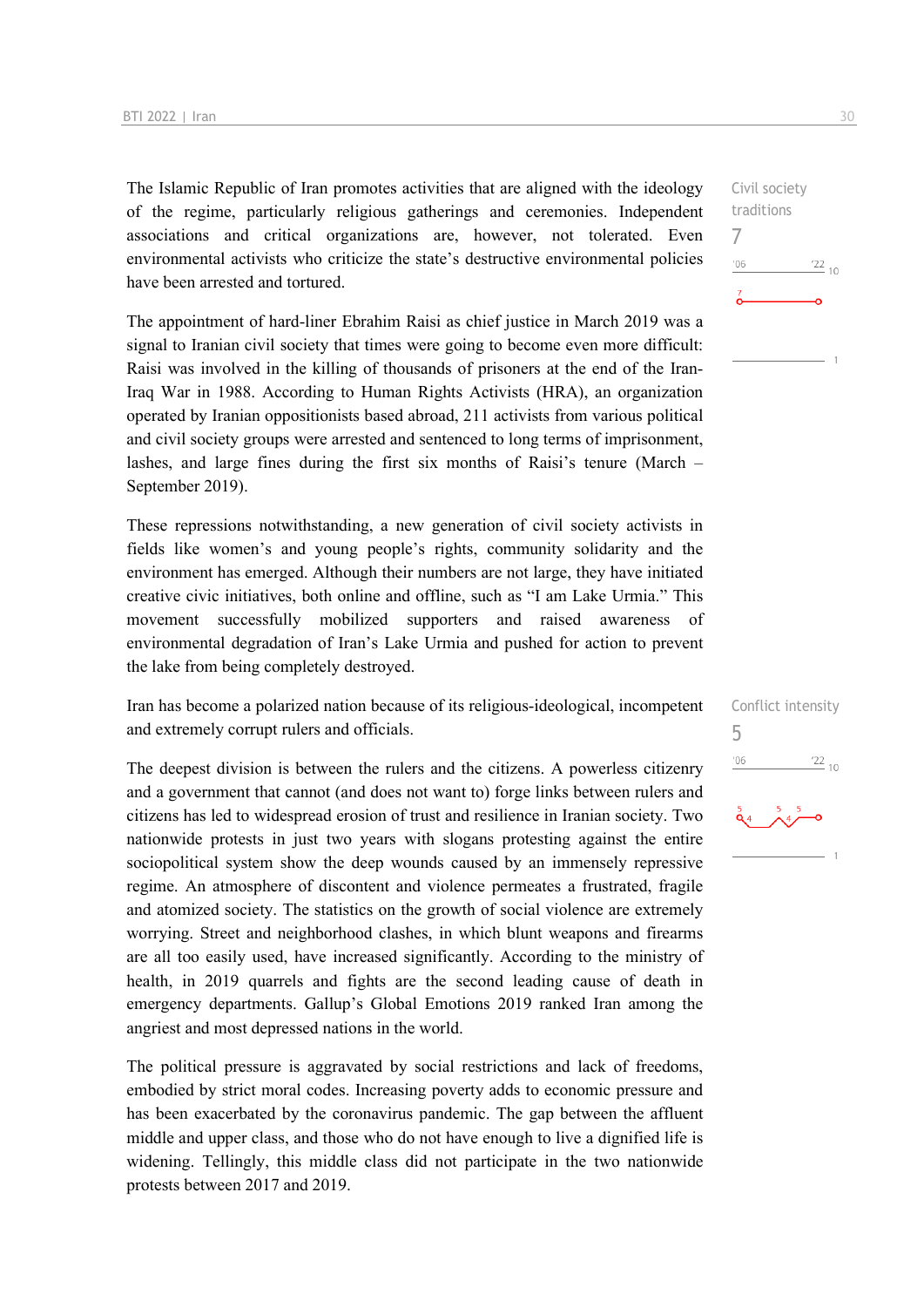Iran is a multiethnic, multilinguistic country. Approximately 60-65% are Persianspeaking, while the remainder are Azeri (16%), Kurdish (10%), Lur (6%), Arab (2%), and Baluch (2%). Due to the government's heavily discriminatory policies, the rift between the ethnic-religious minorities and the state, as well as the Persian ethnic group, is growing.

#### II. Governance Performance

#### **14 | Steering Capability**

Rouhani assumed his presidency with the officially stated medium- and long-term goals of improving Iran's international standing, to lift sanctions, to valorize the Iranian passport, and to attract more foreign investment. In his first term (2013 – 2017), his government managed to lift the sanctions and enhance diplomatic relations tangibly. In 2016 economic growth increased to 12.5% and inflation fell to 9.1% (at least officially). In his second term (from August 2017 onwards), this trend did not continue, despite campaign promises to lower inflation, create thousands of jobs, improve people's living standards, and a guarantee for greater social and political freedoms.

The "Vision 2025," which the expediency discernment council submitted to the government in 2003, included plans to increase economic growth and reduce inflation, unemployment, inequality and the government's dependence on oil revenues. Since 2003, each Iranian government has set five-year plans with specified priorities, among them most prominently a reduction of oil dependence. Vision 2025 set an ambitious project for Iran: it pointed to a change from direct government ownership and management of companies and enterprises to policymaking, guidance and regulatory functions; to attracting foreign investment, the promotion of a genuine private sector, and the development of a free market economy. However, the document was relatively vague and has remained largely unfulfilled.

The government attempted to address its high debt and budget deficit by increasing the price of gasoline threefold, and in March 2020, Iran's central bank announced an inflation rate of 22% as a mid-term target. Developing effective measures against the COVID-19 pandemic was apparently not among the government's priorities: initially it tried to ridicule the threat of the virus, and when Iran was among the most badly affected countries in the world, the compensation measures offered by the government were too little, too late.

#### **Ouestion** Score

# Prioritization 3 $\frac{22}{10}$  $106$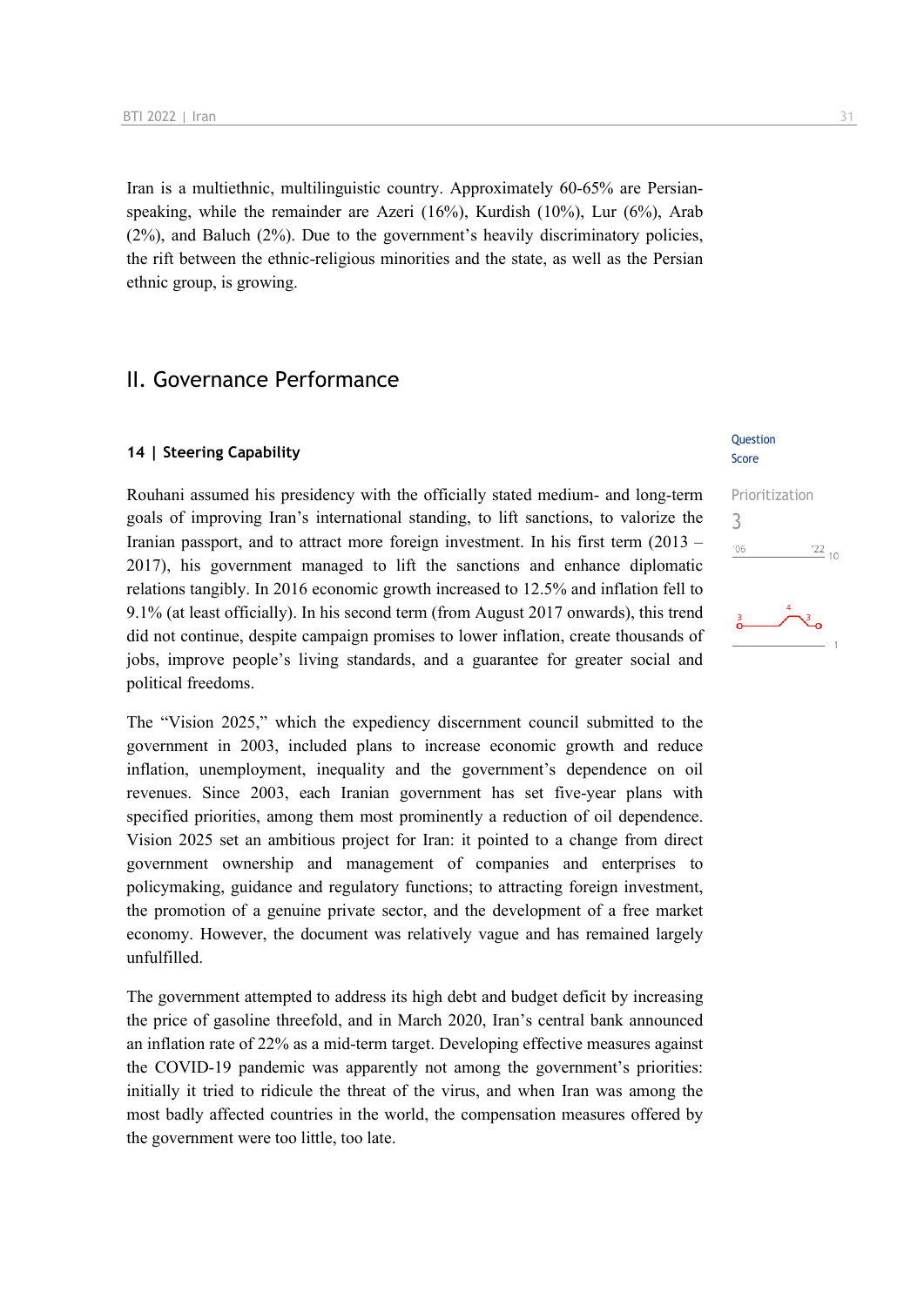The Rouhani government has failed on almost all levels in the implementation of its promised policy goals. This is primarily due to three reasons: a lack of competence and effectiveness, coupled with high corruption in the administration itself; increasing limitations set by hard-line domestic rivals; and the deepening economic malaise after the withdrawal of the U.S. from the Joint Comprehensive Plan of Action (JCPOA) in May 2018 and the reimposition of sanctions. Iran's adventurous interference in Middle East conflicts, especially in Syria, Iraq and Yemen, the promotion of its missile program and the aggravation of tensions with Saudi Arabia were additional factors.

Neither conservatives nor reformists within Iran's political establishment are striving for a democratic change and/or a socially embedded market economy. Both groups have strong bonds to the ruling clergy. Therefore, for the daily life of ordinary Iranians, the two political elite factions make no discernible difference.

When the COVID-19 pandemic became an overwhelming and undeniable health threat, the government ordered social restrictions and quarantine measures, yet religious institutions and clerics opposed these policies. Rouhani's government has used the pandemic to make some positive changes. It points to improved investment opportunities and the development programs it has realized through enhanced ecommerce and online business possibilities. There has been promotion of digitalization in the insurance sector, the reduction of taxes on online shopping, and the transformation of college and university education to online teaching. Indeed, the pandemic has offered the opportunity to transform traditional industries by developing modern infrastructure in Iran; online sales, for instance, increased by approximately 40%.

On the other hand, people's mistrust was furthered by top officials, institutions and medical authorities contradicting the officially announced COVID-19 statistics and protective measures implemented. Iran's largest airline Mahan Air, accused of having strong links to the IRGC, contributed to the spread of COVID-19 by continuing flights to China throughout February 2020, although the Iranian government had officially banned flights to China on January 31. Likewise, the airline operated hundreds of flights to Middle Eastern countries such as Iraq, the United Arab Emirates, Lebanon and Syria in disregard of existing bans on routine flights from Iran, thus contributing to the regional spread of the virus.

Since the creation of the Islamic Republic in 1979, ideology trumps rationalism in Iran in both domestic and foreign policies. Without its notorious hostility to the United States and Israel, the unnecessary nuclear program (given the abundant alternative, inexpensive and less harmful energy sources such as solar energy), an expensive missile program and its interferences in regional conflicts by supporting proxy militias, Iran would be a prosperous state due to its large natural resources and a well-educated young population. However, this ideology-over-rationalism prevents policy learning at many levels.

Implementation  $\overline{\phantom{0}}$  $'06$  $^{22}$  10







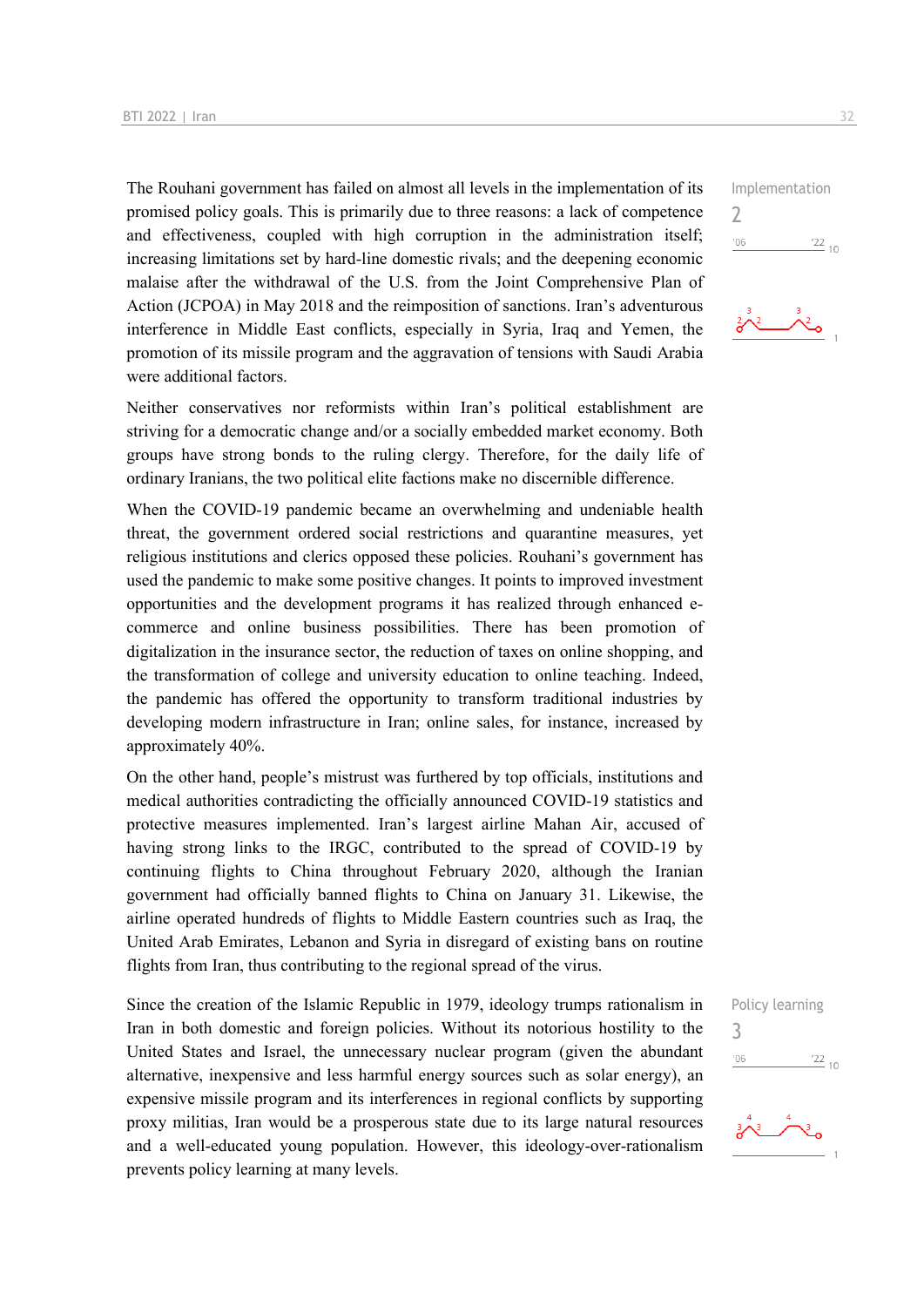This was clear during debates over managing the COVID-19 pandemic: although all experts at the national corona headquarters were opposed to holding the religious Muharram mourning ceremonies in August 2020, President Rouhani nevertheless approved them.

Since parliament is dominated by conservative deputies since the February 2020 elections, the government failed to pass two remaining laws in parliament that were necessary for Iran to join the Financial Action Task Force (FATF) and the United Nations Convention Against Transnational Organized Crime (Palermo Convention). Deputies rejected those proposals for two reasons. The first is an ideological commitment to militant groups such as Hezbollah in Lebanon, Hamas in Palestine and Ansarullah in Yemen – all labeled "terrorist groups" in Europe and the U.S., while the Islamic Republic calls them "resistance forces" to "Western colonial domination" or to the "Zionist regime." The second was that after the U.S. had declared the IRGC a terrorist group in March 2019 and enacted sanctions against many of its commanders, members and affiliated entities, Iran's banking system would not only be forced to stop helping militant groups such as Hezbollah if it joined the FATF but would also have to stop paying and receiving money from the IRGC and its foreign-operations arm, the Quds Force. This is not possible in an economy under the command of the IRGC.

Amidst the mismanagement, the COVID-19 pandemic has still presented a glimmer of hope for more rational Iranian decision-making. Rouhani's government has become aware of the importance of digitalization, now that physical meetings have been reduced to a minimum. The health sector is likely to receive more attention in future budgets as well, and this may result in additional funds with an alleged increased budget of 57% for the Iranian calendar year March 2021 – March 2022.

#### **15 | Resource Efficiency**

Iran's dual governance structure of an administration and a quasi-parallel government assembled in Supreme Leader Khamenei's "office" (Beyt), coupled with the regime's ideological-religious orientation and rampant corruption, are the major obstacles to an efficient use of assets.

Supreme Leader Khamenei interferes in the cabinet and the recruitment of all important positions. Down to the middle ranking levels such as department heads, all employees are absolutely supportive to him – loyalty is the prime selection criteria. Prominent state actions such as the missile program or Iran's nuclear policy, both primarily controlled by the IRGC, have brought little value to the country, but have resulted in tremendous costs.

Experts criticize the government's budget planning as "unrealistic," especially regarding the expected revenues generated by oil exports. The two budgets (February 2019 – January 2021) were largely offset by debt accumulation, as the

Efficient use of assets 3 $\frac{22}{10}$  $'06$ 

$$
\frac{2^{3}}{2^{3}} \times \frac{3^{4}}{2^{1}}
$$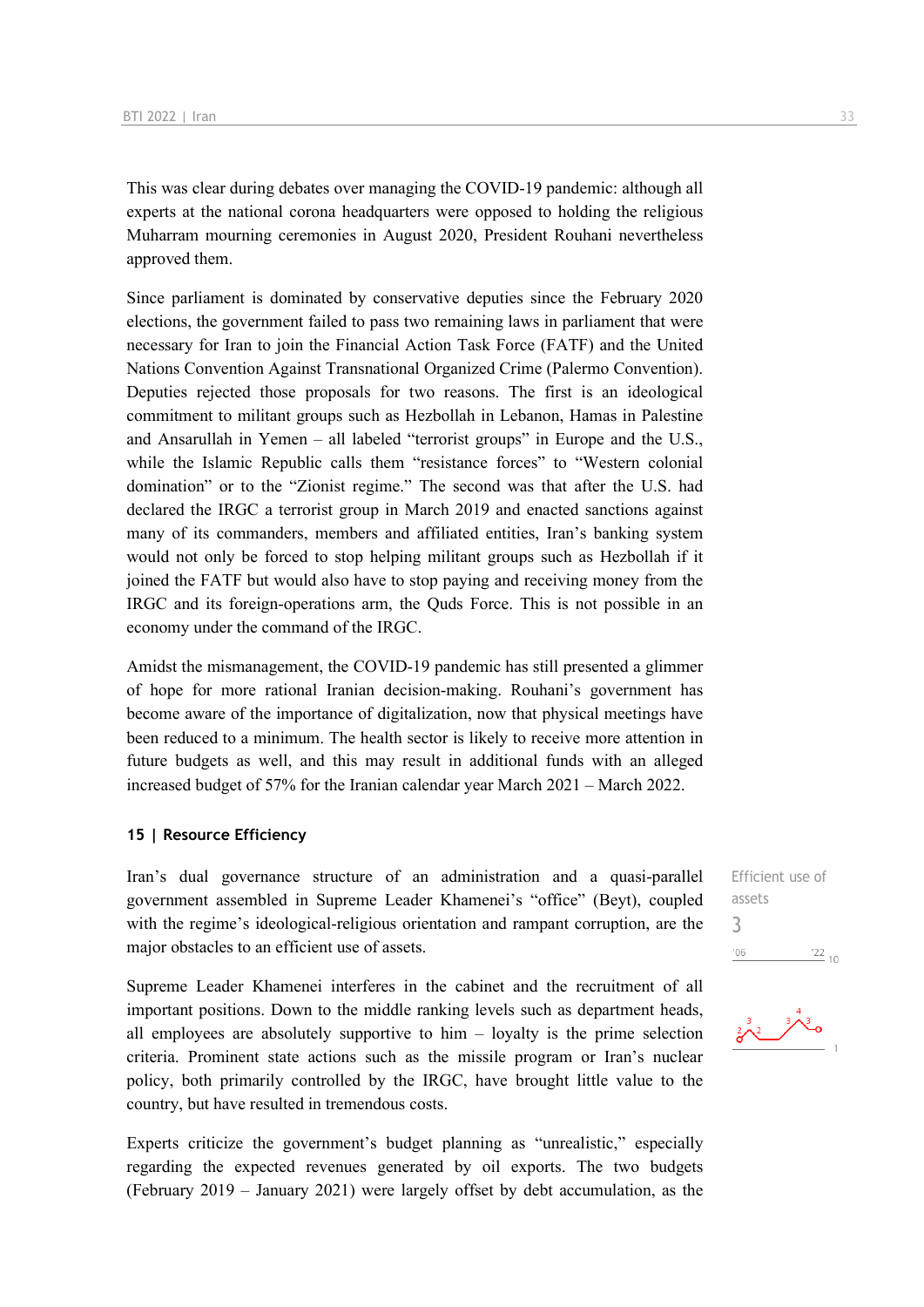Parliament Research Center noted in November 2020. The government began to require banks to buy government bonds and has mandated that banks set aside at least 3% of bank customers' savings to buy bonds. In June 2020 the CBI reported that 49 trillion rials (\$288 million) worth of government bonds were sold to banks in a second round of bond auctions.

While the Supreme Leader wields omnipresent control over the political system, and forms a shadow government together with the IRGC, there are important conflicts between the executive, the judiciary and the legislative that are caused by the complexity of the political structure and a widespread lack of competence. Since his appointment in March 2019, tensions between Rouhani and the new Chief Justice Ayatollah Ebrahim Raisi have arisen over the latter's allegedly selective investigations in cases of corruption, nepotism and embezzlement. Together with the conservative speaker of parliament, former Tehran mayor Mohammad-Bagher Ghalibaf, Raisi forms a powerful front against President Rouhani. In addition, powerful ministers such as the minister of intelligence are usually directly dependent on the Supreme Leader; the government, much less parliament, do not have any control over the Iranian intelligence service.

In late January 2020, the country's general prosecutor summoned the minister of information and communications technology, Mohammad Javad Azari-Jahromi, to face accusations of not following the orders issued by Iran's supreme council of cyberspace to filter Instagram, block virtual private networks (VPNs), and promote locally developed online messaging apps. For Iranians, access to most social media apps like Twitter, Facebook and Telegram remains blocked. The minister was later released on bail.

There has been an obvious lack of coordination in the fight against the COVID-19 pandemic. While President Rouhani and CBI governor Abdolnaser Hemmati accused the U.S. administration of being responsible for problems Iran faced in providing medical equipment and vaccines, Naser Riahi, chairman of the medical supplies importers union, rejected their claims, arguing that 30% of the imported medicines originated in the United States. He argued that the sanctions would not prevent Moderna and Pfizer-BioNTech from exporting their vaccines to Iran. Shortly after this dispute, Ayatollah Khamenei banned the import of vaccines from the U.S., the United Kingdom and France for political-ideological reasons and thus put an end to any further debate.

Policy coordination  $\overline{\phantom{0}}$  $\frac{22}{10}$  $'06$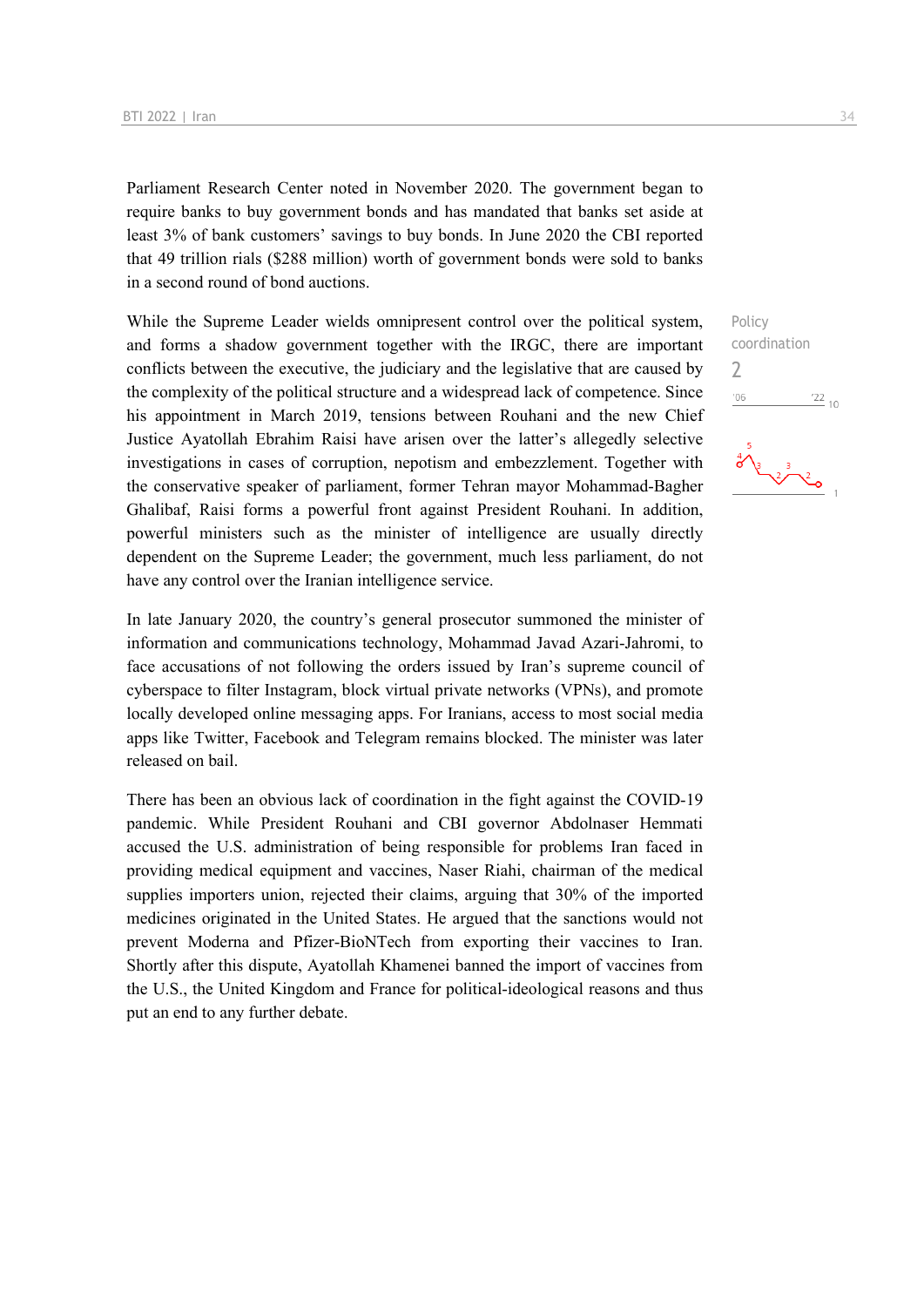Iran's supreme audit court (SAC) is a government body supervised by the Iranian parliament. It is tasked with controlling the financial operations and activities of all ministries, institutions, government companies and other organizations which benefit from the state budget. However, the court mostly acts as a "ceremonial body" since the judiciary often overturns its verdicts. The SAC is not permitted to inspect any finances related to the IRGC, nor the foundations and institutions controlled by the Supreme Leader. These are the most corrupt institutions within the country.

In December 2020, the Iranian parliament released an investigative report into corruption in the Sarmayeh Bank. In the report, many prominent figures were accused of being involved in fraudulent businesses and financial transactions. Legal prosecutions are still pending.

The "anti-corruption" campaign launched when Ebrahim Raisi was appointed as head of the judiciary is politically driven: it clearly targets his predecessor Ayatollah Sadeq Amoli Larijani and his high-ranking staff.

#### **16 | Consensus-Building**

Although Hassan Rouhani's re-election in May 2017 was accompanied by hopes that he would push for reforms, his second tenure has been largely disappointing. Too strong are the anti-democratic, authoritarian forces around Supreme Leader Khamenei and the religious-revolutionary complex, and too negligible the willingness of the administration with its reformist and centrist backers to push for democratization. Amid the impossibility of pushing for change, reforms or democratization within the Islamic Republic's institutional structures, nationwide protests erupted that were met with violence by the security apparatus. The brutal suppression of the November 2019 protests in particular made clear that Iranians cannot hope for any improvement of their political and economic situation as long as the regime in its current configuration remains in power.

In summary, Rouhani not only failed to bring improvements, but during his presidency, censorship and restrictions intensified.

Some, including Rouhani himself, point to an "economic war" U.S. President Trump initiated against Iran with severe sanctions and a policy of "maximum pressure." Indeed, the sanctions have had a negative impact, but they are not the only reason for Iran's miserable economic situation. Experts estimate that while approximately one-third of Iran's economic problems are due to the sanctions, the majority of the challenges are the product of homemade mismanagement, inefficiencies, structural problems, and corruption. The inefficient state administration often interferes in the economy with disruptive decisions. The artificial exchange rate of 42,000 rials to one U.S. dollar completely disregards the

Anti-corruption policy 1  $-06$  $\frac{22}{10}$ 



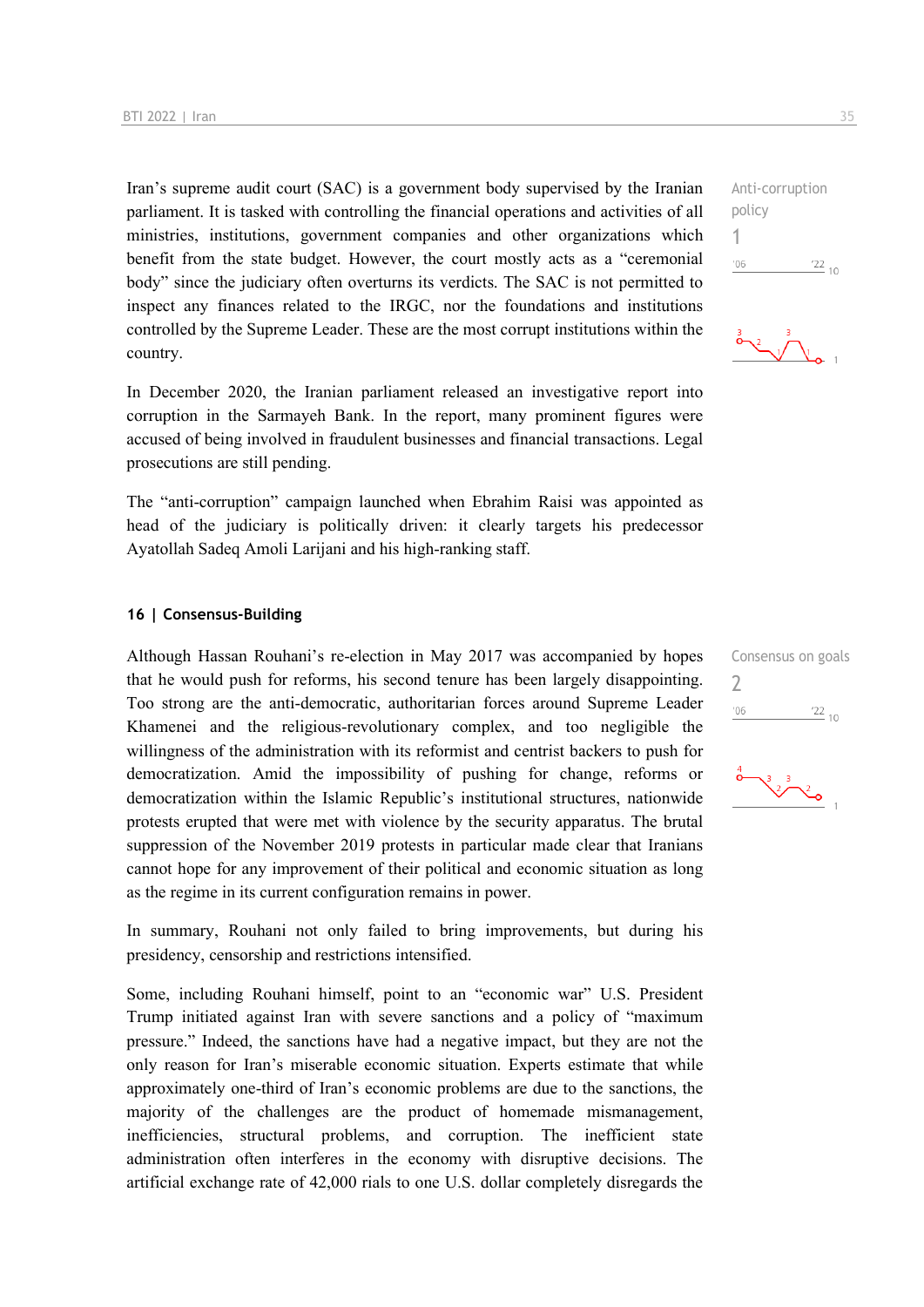real relations between the Iranian economy and its global competitors. The abundance of privileged enterprises belonging to the Iranian regime distorts any meaningful competition. Thus, incentives for innovative entrepreneurship are minimal. Moreover, official statistics are often engineered, which makes informed policy planning for effective economic strategies even more difficult. Rouhani and the reformists stand for a careful sociopolitical relaxation (albeit not in the sense of liberalism) and a development of a market economy (albeit not in the sense of a free market economy). But they know very well that they cannot achieve these goals against the resistance of the overwhelming conservative and hard-line camps supported by Khamenei.

Unelected authorities exert great influence in almost all matters of the state. Most prominently, Supreme Leader Khamenei supports anti-democratic actors such as conservative, fundamentalist and extremist Islamists, the IRGC, the Basij paramilitary militia, the Friday Prayer imams, and the majority of clerics and religious institutions. Their money and their weapons, often generated via their uncontrolled substantial economic conglomerates (so-called "religious foundations"), make them powerful anti-democratic actors who promote Islamist attitudes and impede reform. Unelected authorities have much more power and they can bypass government and parliamentary decisions. If needs be, Supreme Leader Khamenei has the power to overturn or negate government and parliamentary decisions.

The Friday Prayer imams who act as Khamenei's representatives in the provinces are important. Despite the spread of the COVID-19 pandemic, the imams successfully pressured the government into authorizing large-scale mourning processions in July and August 2020.

Rouhani's term as president will come to an end in August 2021, and given the widespread disappointment among Iranians it is likely that the IRGC will promote someone from their ranks as candidate for the presidential elections in June 2021. In the case of an IRGC-affiliated candidate becoming the next president, prospects for democratization may diminish even further.

Iran's regime used to systematically exploit the cleavage-based conflict between the well-educated and prosperous middle and upper classes, and the deprived and poor masses, to its favor. Since the "Green Movement" that rose in 2009 against the rule of then-President Ahmadinejad, members of the affluent middle class have remained largely absent from more recent nationwide protests. They had shown some support for Rouhani and the "reformist camp," despite his disappointing policies. At the same time, many from the urban middle class have benefited from the regime's economic clientelism, especially those working in the oil sector.

After the U.S.'s withdrawal from the JCPOA in May 2018 – an agreement that many Iranians strongly supported – the middle class became more supportive of the

Anti-democratic actors  $\overline{\phantom{0}}$  $\frac{22}{10}$  $'06$ 

Cleavage / conflict management  $\overline{\phantom{0}}$  $\frac{22}{10}$  $^{\prime}06$ گی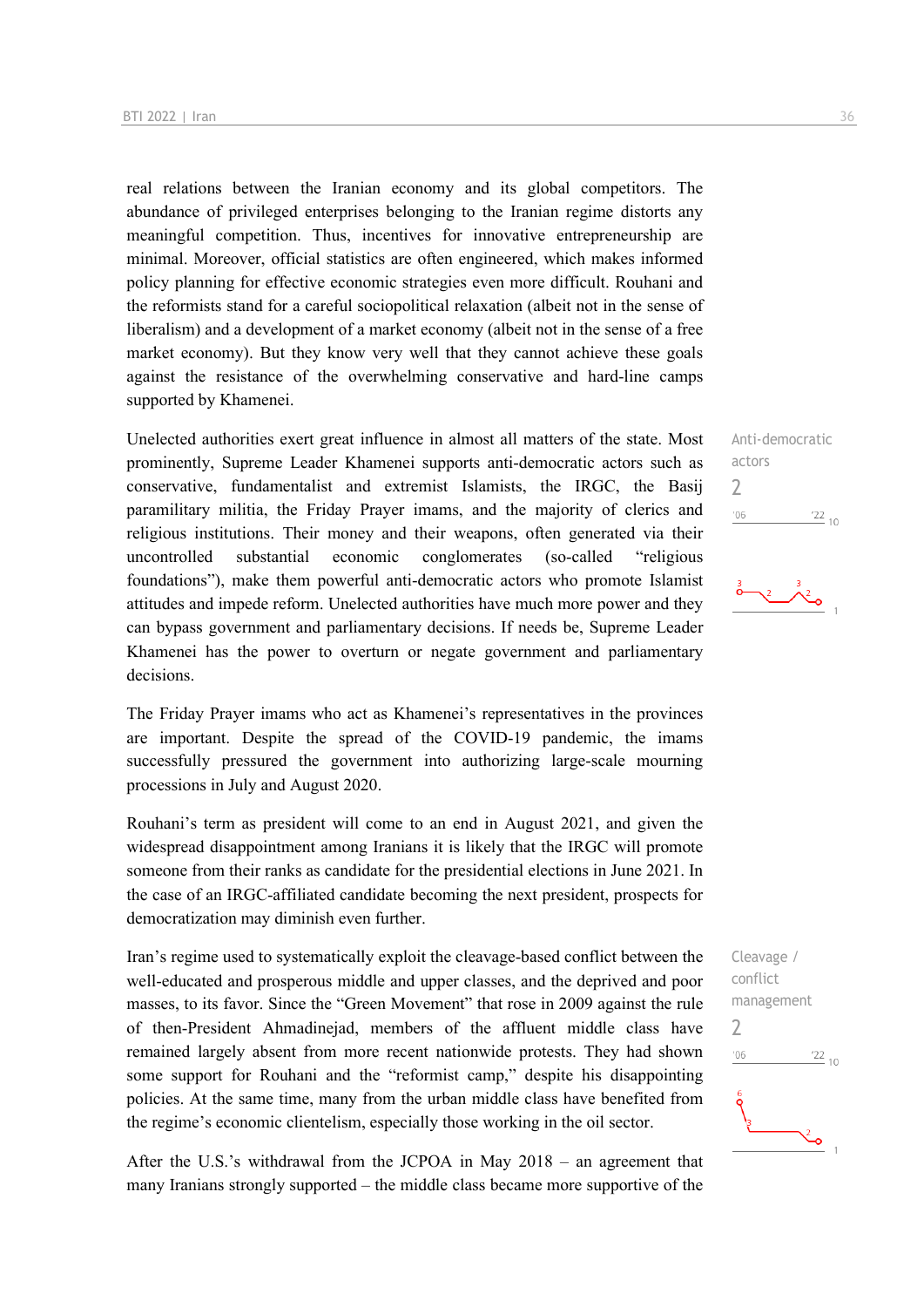government. Yet, when the IRGC fatally shot down Ukraine International Airlines Flight 752 on January 8, 2020, middle class Iranians turned against the regime. It was predominantly the urban middle class that participated in the anti-government protests that followed the downing of the plane, which turned out to be the first protests of the middle class since the "Green Movement." But while only one IRGC member has been detained for mistakenly shooting down the passenger plane, 27 people were sentenced to more than 41 years in prison for participating in protests over the crash and sympathizing with the victims.

Restrictive policies toward ethnic-religious minorities remain a constant in the Islamic Republic. Persecution and harassment of members of the Bahai religion continue unabated. Between January 10 and 19, 2021 at least 43 Kurdish citizens were detained by security forces without apparent reason. Most of the detainees were students or perceived as activists in cultural or ecological initiatives. Only three of them were released shortly after arrest. The whereabouts of the others remain unknown.

This report's assessment period was the worst period of the Rouhani era for Iran's civil society and its activists. The repression was particularly intense after the major protests of November 2019. Amnesty International documented in September 2020 statements of arrested protesters concerning various forms of physical and psychological torture to coerce confessions, including humiliating insults and obscenities, intimidation and threats to imprison, torture, kill, rape, or otherwise harm close family members, and threats to rape the detainees themselves or their female relatives.

As has occurred previously, several prominent civil society representatives were imprisoned. Human rights activist and 2012 Sakharov Prize Winner Nasrin Sotoudeh had gone on a hunger strike again after her renewed arrest in 2018. In October 2020, Narges Mohammadi, vice president of Tehran-based Defenders of Human Rights Center, was released from prison after receiving a 16-year sentence in 2016.

The judiciary and intelligence agencies typically charge civil society activists with "propaganda against the regime," "insulting the Supreme Leader" or "disrupting the national security," leading to disproportionately long prison sentences or even capital punishment. Rouhani and his government have shown little initiative to reduce or address these serious breaches of fundamental citizens' rights by the intelligence, police and security services.

Charities are among the few civil society institutions that have continued to operate despite the repression. During the COVID-19 pandemic, these associations were the first to address essential needs such as food and medical equipment, including masks and protective clothing for medical personnel, and disinfectant and hygiene equipment for the general public. Since February 2020, a large national network of Civil society participation 1 $\frac{22}{10}$  $'06$ 

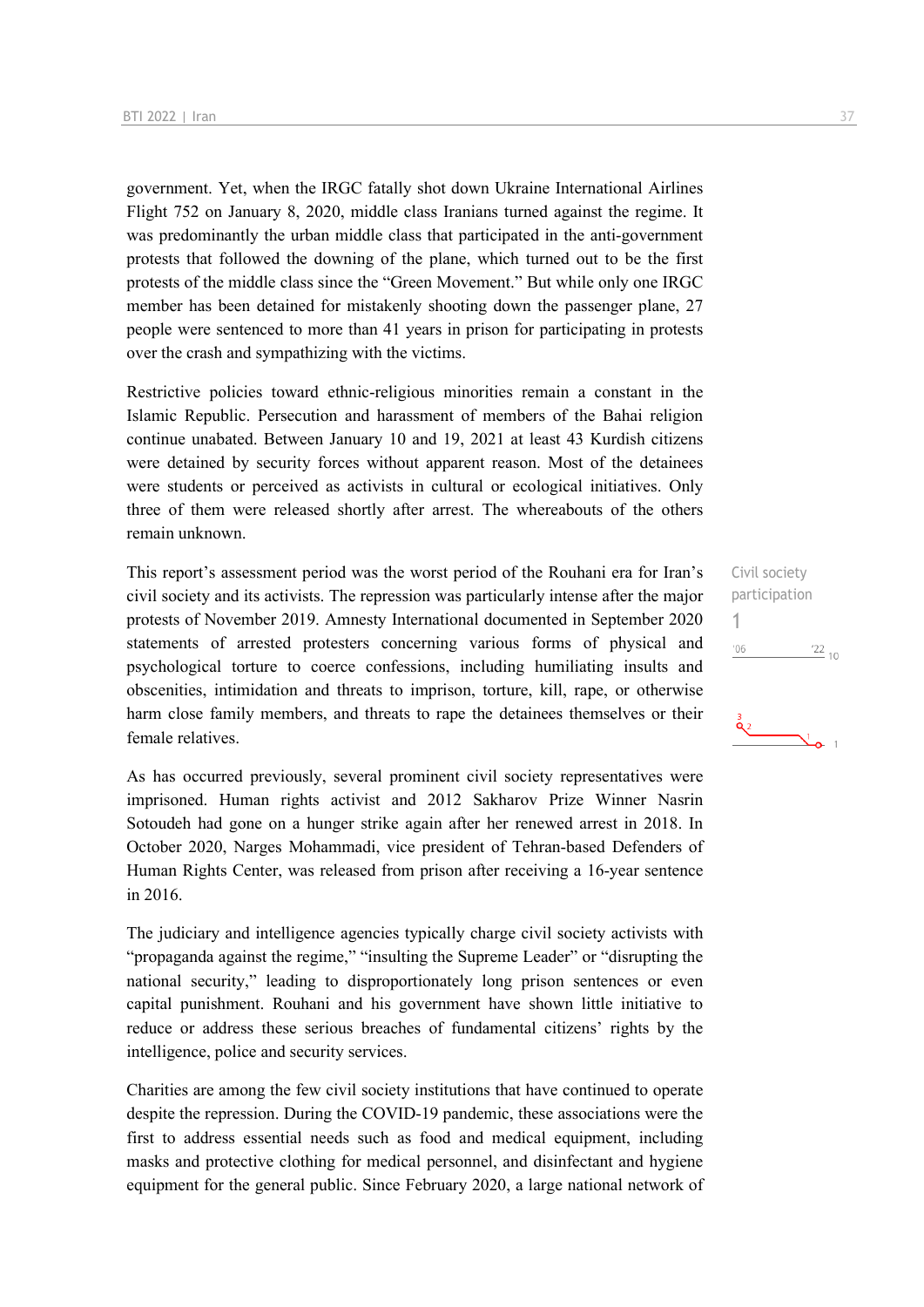NGOs has emerged. The Aid Network ("Shabakeh Komak"), a coalition of 14 NGO networks, aims to consolidate the capabilities and experiences of civil society to coordinate activities to address the consequences of the coronavirus outbreak in Iran.

After the outbreak of the COVID-19 pandemic, at least eight civic groups and two campaigns have been formed to organize public aid in Saqqez, a city in the Kurdistan province. The Corona Prevention Campaign in Saqqez, a number of teachers in the city, and several doctors, marketers and civil society activists, have focused on helping the marginalized and poor areas of Saqqez. Government officials and security agencies did not approve the groups' work and threatened some of these grassroots organizations with closure.

The Iranian regime has no intention of abandoning its expansive and costly regional policy, which can be seen as detrimental to Iranians' national interest. Many Iranians are angry that their government is investing billions of U.S. dollars in Syria, Iraq and Lebanon, while in the last ten years, 35% of Iran's population has fallen below the poverty line. This growing disaffection, if manifested in mass protests, is likely to be met with even stricter repression by the regime. In the last three years there have been two nationwide protests and more protests are expected to occur.

For the leaders of the 2009 Green Movement, Mir-Hossein Mousavi and Mehdi Karroubi, who have been under house arrest since 2011, the situation has improved marginally from January 2020 onwards after their visitation rights were gradually reestablished.

#### **17 | International Cooperation**

The reintegration of the Islamic Republic into the international community, which has been one of Rouhani's key policy promises, has failed. Instead, Iran has increasingly isolated itself through its expanding ambitions and interventions in the Middle East. The Trump administration has succeeded in isolating Iran economically after the U.S. withdrawal from the JCPOA. Several European countries (especially Germany, the UK, and France) and the European Union fervently protested against Trump's torpedoing of the JCPOA, but ultimately failed to help Iran and bring Washington back to the negotiating table. Instead, the Trump administration increased the pressure on Iran further through the newly created alliance between the U.S., Israel and Saudi Arabia, plus, more recently, other Persian Gulf Arab monarchies that started normalizing relations with Israel. In December 2020, Iran's parliament approved plans to dramatically step up its nuclear program.

During the years of sanctions, Switzerland has become an important trade and diplomatic partner for Iran. Swiss Foreign Minister Ignazio Cassis visited Iran in November 2020, after the Swiss Humanitarian Trade Arrangement (SHTA) for the

Reconciliation 1  $'06$  $\frac{22}{10}$ 

Effective use of support 1 $-06$  $^{22}$  10

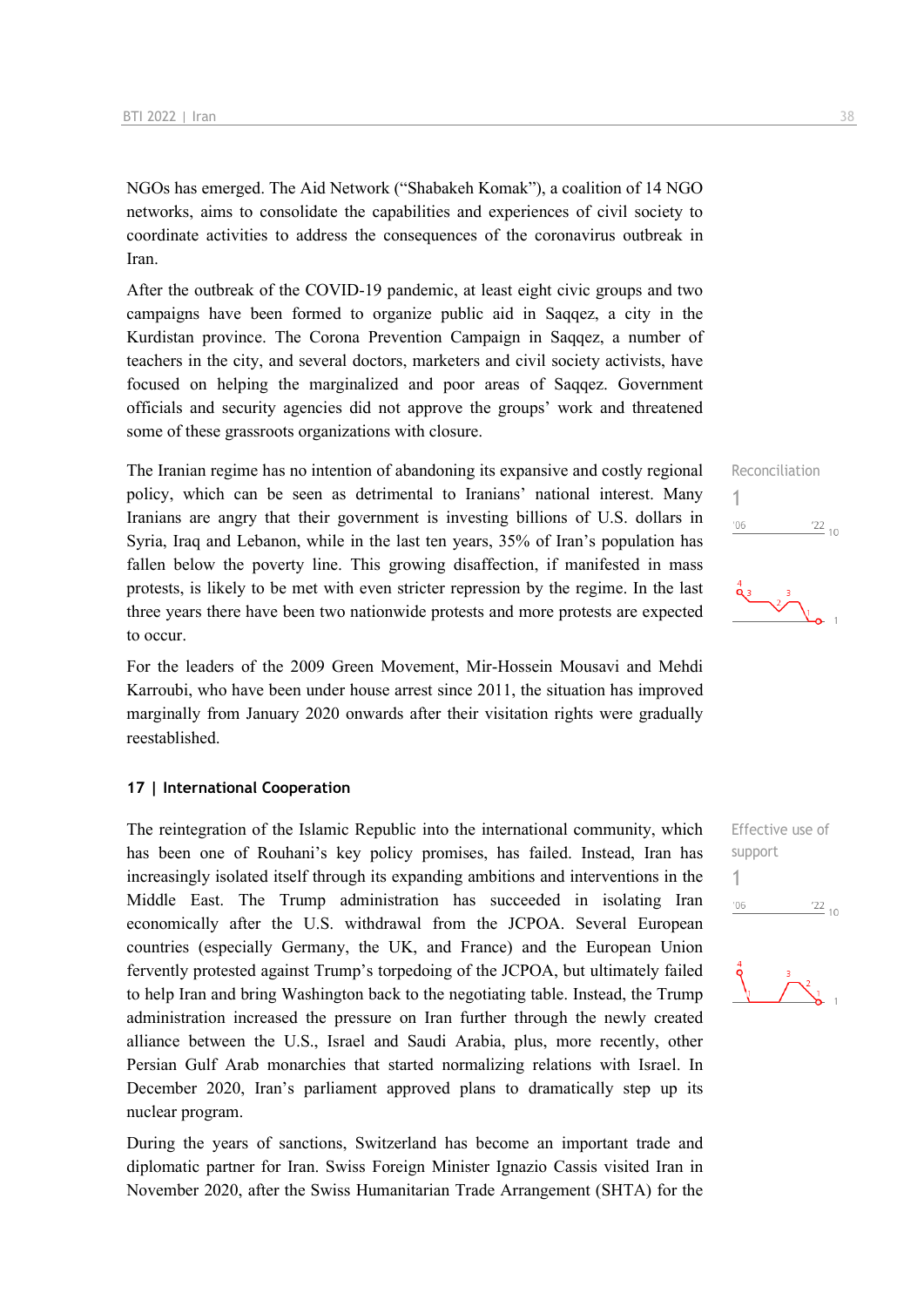transfer of food and medical supplies to the people of Iran was established shortly before, with U.S. approval. Since the 1979 revolution and the end of direct U.S.- Iran relations, the Swiss embassy in Tehran officially handles U.S. interests in Iran.

Apart from this, Iran's decision-makers have not solicited or listened to international expertise. Regarding FATF, Iran rejected international offers for counseling on how to reform its banking sector, and so is on FATF's call for action. Since the outbreak of the coronavirus pandemic, much financial and medical aid has been delivered to Iran from abroad through state and non-state organizations. Qatar, China, the United Arab Emirates, Kuwait, Japan, the EU and UNICEF were among those who helped Iran with cash and equipment. In February 2020, the World Health Organization shipped first aid packages to Tehran, consisting of 7.5 tons of medical equipment such as coronavirus detection kits, masks, and respirators.

The Islamic Republic has a strategic understanding of relations with Russia and China and considers "negah beh sharq" (looking east) as one of the main pillars of its response to U.S. power. Political, military and economic relations with the two great powers are growing, with Iran being forced to make concessions, given its obvious need for protection on the international stage.

Iran has a very poor international reputation. The Islamic Republic is accused of supporting global terrorism and excessively interfering in the internal affairs of other countries. Iran still refuses to endorse and implement the Financial Action Task Force (FATF), which makes Iran suspect in terms of justifying or even supporting money-laundering and the financing of international terrorism. After four years of negotiations, the FATF put Iran back on its blocklist in February 2020.

Between 2015 and 2018, Iran planned almost a dozen terrorist attacks on its own dissidents in several European countries. These included an attempted bomb attack against a high-level gathering of the oppositionist People's Mujahedin Organization (MKO) cult in Villepinte (near Paris) in June 2018 that French police were able to prevent. Assadollah Assadi, a Vienna-based Iranian diplomat, was accused of being the mastermind of the terrorist attack. This accusation was accompanied by the U.S. declaring the IRGC a terrorist organization in March 2019.

Iran is in general a difficult partner for international organizations such as the World Bank and the IMF, but also for regional organizations and institutions. Iran had the chance to somewhat restore its credibility among European partners through considerate behavior after the U.S.'s withdrawal from the JCPOA. Yet, despite a clear affirmation of the agreement, it has gradually reduced its own commitments, while indicating a possible reversal of its policies in the case that the U.S. returns to full compliance as well.

When the COVID-19 pandemic struck Iran, the government's erratic responses confirmed many of the international misgivings toward the regime. It is due to the Iranian mismanagement that the coronavirus initially spread throughout the Middle East, from Iran to Lebanon, Syria and Iraq, then to Jordan and North Africa. Credibility 1 $106$  $\frac{22}{10}$ 

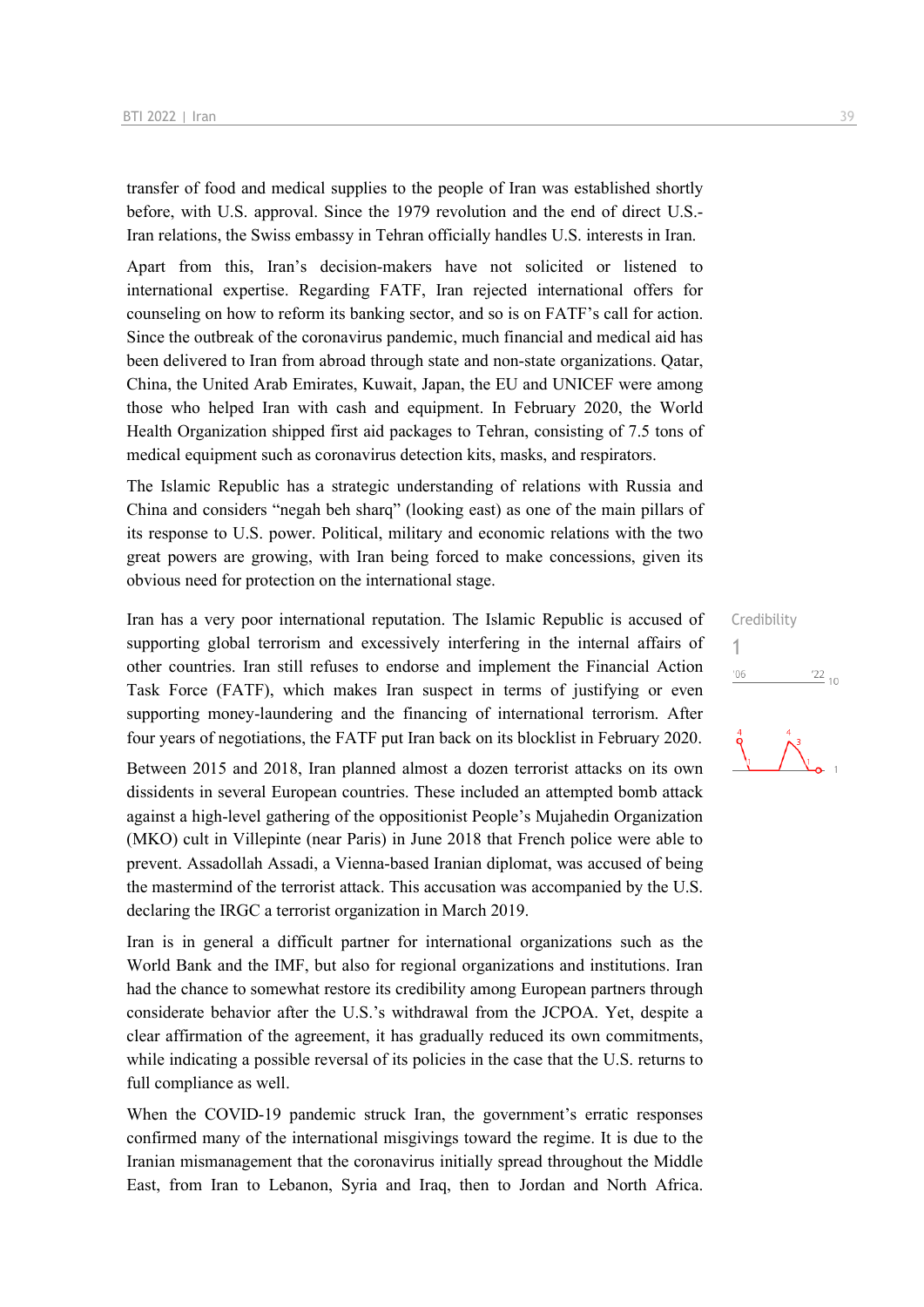Neighboring countries such as Turkey and Iraq closed their borders to Iran at a very early stage. Iran's credibility to fight the COVID-19 pandemic is highly damaged both domestically and abroad.

Iran's regime has a clearly defined ideological foreign policy, which focuses on providing support to fellow Shi'ites in other countries, although there are other objectives. Iran's regional relations are defined by this sectarian preference that is a harbinger of conflicts.

One of Rouhani's foreign policy promises was to improve bilateral relations with neighboring countries, primarily the Gulf Cooperation Council (GCC) and most importantly Saudi Arabia. In recent years though, Iran's relations with its neighbors have deteriorated, mainly due to Iran's involvement in regional conflicts. The targeted killing of IRGC-Quds Force commander Qasem Soleimani by a U.S. drone strike near Baghdad's international airport in early January 2020 was a reaction to a long record of provocations and acts by Iranian proxies in Iraq against U.S. interests there, above all the missile attacks on the U.S. embassy in Baghdad. In December 2020, Iran's top nuclear scientist Mohsen Fakhrizadeh was killed near Tehran, presumably by the Israeli Mossad. Iran-supported Houthi militias conducted largescale drone attacks on production facilities of Saudi Aramco in Abqaiq and Khurais. Iran's strong ties with the Taliban and al-Qaeda are not well-received in neighboring states. This includes Turkey, whose leadership increasingly sees itself as a leader of the Muslim world, putting it in direct competition with the Islamic Republic.

Iran's relations with Oman have been better than with other members of the GCC, of which some, including Bahrain, Saudi Arabia and the United Arab Emirates, have started to normalize their relations with Israel. For Iran, this is very unwelcome, as hostility to Israel was often used as last resort to unite Muslim countries beyond their sectarian differences.

Regional cooperation  $\overline{\phantom{0}}$  $06'$  $122_{10}$